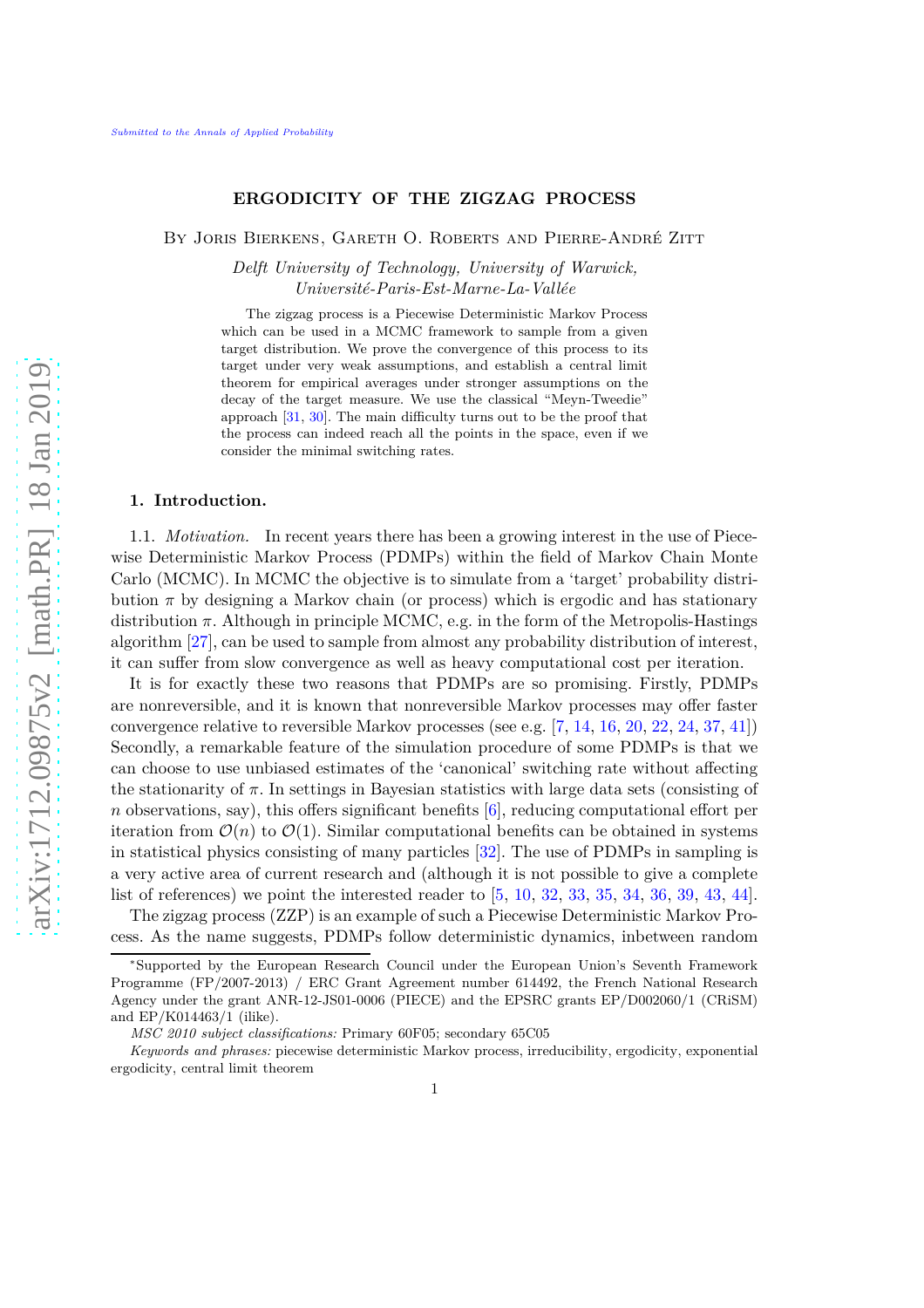times where they may jump or change to another deterministic dynamics (see [\[25,](#page-32-11) [2\]](#page-31-3) for examples and additional references). For example, in the ZZP in  $\mathbb{R}^d$ , trajectories  $X_t$  have a piecewise constant velocity  $\Theta_t$  belonging to the finite set  $\{-1, 1\}^d$ , with components of the direction changing at random times [\[6\]](#page-31-1). These random times are generated from inhomogeneous Poisson processes which have a space and direction dependent switching rate  $\lambda_i(X_t, \Theta_t)$ , for switching the *i*-th component of  $\Theta_t$ . Viewed as process in the state space  $E := \mathbb{R}^d \times \{-1, 1\}^d$ ,  $(X_t, \Theta_t)_{t \geq 0}$  is a Markov process. The switching intensities  $\lambda_i$ can be chosen in such a way that the marginal density on  $\mathbb{R}^d$  of the stationary probability distribution of  $(X_t, \Theta_t)$  is equal to a prescribed density function  $\overline{\pi}$ . Other variants of PDMPs with similar properties exist, for example the Bouncy Particle Sampler (BPS, [\[10\]](#page-32-9)) which selects its direction from  $\mathbb{R}^d$  or the unit sphere in  $\mathbb{R}^d$ .

In order for a Markov process to be useful in MCMC, it should have the prescribed stationary distribution and furthermore the process should be *ergodic*: the empirical time averages of a test function *f* along a trajectory should converge to the space average  $\int f d\pi$ , a property that usually follows from some kind of irreducibility, meaning roughly speaking that the process should be able to reach any point starting from any other point. The first requirement, stationarity, is relatively easy to satisfy. However the second requirement is certainly non-trivial in the case of PDMPs. For example, it is known that without 'refreshments' of the velocity, the BPS can be non-ergodic, for instance for any elliptically symmetric distribution such as a multivariate Gaussian [\[10\]](#page-32-9). In contrast, it is known that the ZZP is ergodic in certain cases in which the BPS is not ergodic  $[6]$ , and computer experiments have suggested that in fact the ZZP is ergodic under only minimal assumptions. The main result of this paper is a proof of ergodicity for the ZZP under very mild and reasonable conditions, giving theoretical justification for its use in MCMC. This gives the ZZP a possible advantage over the BPS: the practitioner can be confident of the validity of the ZZP as MCMC algorithm and does not need to worry about tuning a refreshment parameter, which may slow down convergence to equilibrium if chosen suboptimally. However other aspects are also influential in determining speed of convergence and computational efficiency, and the relative merits of the ZZP versus the BPS is an area of challenging current and future research. See [\[1,](#page-31-4) [8,](#page-31-5) [13\]](#page-32-12) for results in this direction.

Once ergodicity is established, one may look for estimates of rates of convergence to the invariant measure, in various senses. One of the possible approaches to establish such results is to find a Lyapunov function. For nonreversible processes with small noise, it is often very difficult to guess the form of a suitable Lyapunov function, and quite technical to prove that it indeed works: see for example [\[17,](#page-32-13) [18,](#page-32-14) [12\]](#page-32-15). In the zigzag case, it turns out that under a reasonable assumption on the decay of the target measure *π* at infinity, we are able to find a Lyapunov function in a quite simple form. Leveraging well known results on long time convergence of processes, this proves in particular that the convergence towards the target measure  $\pi$  occurs exponentially fast, and we also get a central limit theorem for ergodic averages.

In [\[9\]](#page-31-6) ergodicity of the one-dimensional zigzag process is established, which is significantly easier than the multi-dimensional case: for the one-dimensional process it is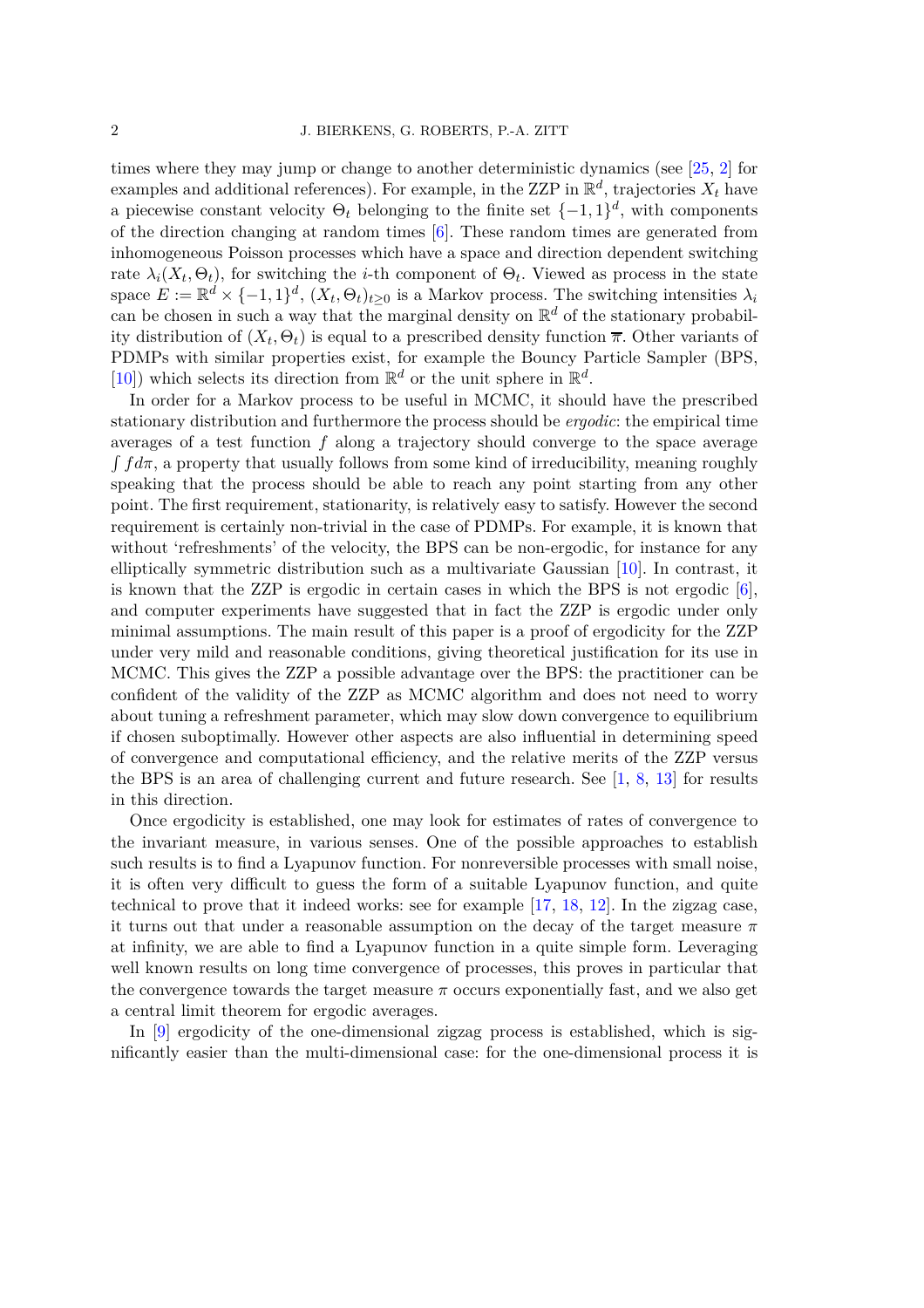always possible to switch the single direction component along a trajectory, so that irreducibility is relatively straightforward. The examples of Section [1.3](#page-3-0) illustrate why proving ergodicity in the multi-dimensional case is fundamentally different. The conditions for exponential ergodicity in the one-dimensional case are weaker than those we impose for the multi-dimensional case, which is due to the fact that the one-dimensional Lyapunov function does not carry over to the multi-dimensional case; see Section [3.4](#page-28-0) for a brief discussion. From a practical viewpoint the slightly stronger conditions which we impose here are very reasonable.

<span id="page-2-2"></span>1.2. *Preliminaries.* We briefly recall the construction of the zigzag process in  $E =$  $\mathbb{R}^d \times \{-1,1\}^d$ . For details we refer to [\[6\]](#page-31-1).

We equip *E* with its natural product topology, so that a function  $(x, \theta) \mapsto f(x, \theta)$  is continuous if and only if  $x \mapsto f(x, \theta)$  is continuous for every  $\theta$ . Similarly f is Lebesgue measurable if  $x \mapsto f(x, \theta)$  is measurable for every  $\theta$ .

For  $i = 1, \ldots, d$  introduce the mapping  $F_i: \{-1, 1\}^d \to \{-1, 1\}^d$  which flips the *i*-th component: For  $j = 1, \ldots, d$  and  $\theta \in \{-1, 1\}^d$ ,

$$
(F_i \theta)_j = \begin{cases} \theta_j & j \neq i, \\ -\theta_j & j = i. \end{cases}
$$

Let  $U : \mathbb{R}^d \to \mathbb{R}$  be a continuously differentiable *potential function*. We introduce continu- $\alpha$  *switching intensities* (also referred to as *switching rates*)  $\lambda_i : E \to [0, \infty), i = 1, \ldots, d$ , and assume that they are linked with the potential through the relation

<span id="page-2-1"></span>(1) 
$$
\lambda_i(x,\theta) - \lambda_i(x,F_i\theta) = \theta_i\partial_i U(x), \quad (x,\theta) \in E, i = 1,\ldots,d.
$$

An equivalent condition on the switching rates is the existence of a continuous function  $\gamma: E \to [0, \infty)^d$  whose *i*-th component does not depend on  $\theta_i$ ,

(2) 
$$
\gamma_i(x, F_i \theta) = \gamma_i(x, \theta), \quad (x, \theta) \in E, i = 1, \dots, d,
$$

and which is related to the switching rate through

<span id="page-2-0"></span>(3) 
$$
\lambda_i(x,\theta) = (\theta_i \partial_i U(x))_+ + \gamma_i(x,\theta), \quad (x,\theta) \in E, i = 1,\ldots,d.
$$

Here  $(a)_+ := \max(0, a)$  is the positive part of  $a \in \mathbb{R}$ . We call  $\gamma$  the *excess switching intensity* and  $\lambda$  satisfying [\(3\)](#page-2-0) with  $\gamma \equiv 0$  the *canonical switching intensity*.

For  $(x, \theta) \in E$ , we construct a trajectory of  $(X, \Theta)$  of the zigzag process with initial condition  $(x, \theta)$  and switching intensities  $\lambda(x, \theta)$  as follows. First we construct a finite or infinite sequence of *skeleton points*  $(T^k, X^k, \Theta^k)$  in  $\mathbb{R}_+ \times E$  by the following iterative procedure.

• Let 
$$
(T^0, X^0, \Theta^0) := (0, x, \theta)
$$
.

• For  $k = 1, 2, ...$  $-$  Let  $x^k(t) := X^{k-1} + Θ^{k-1}t, t ≥ 0$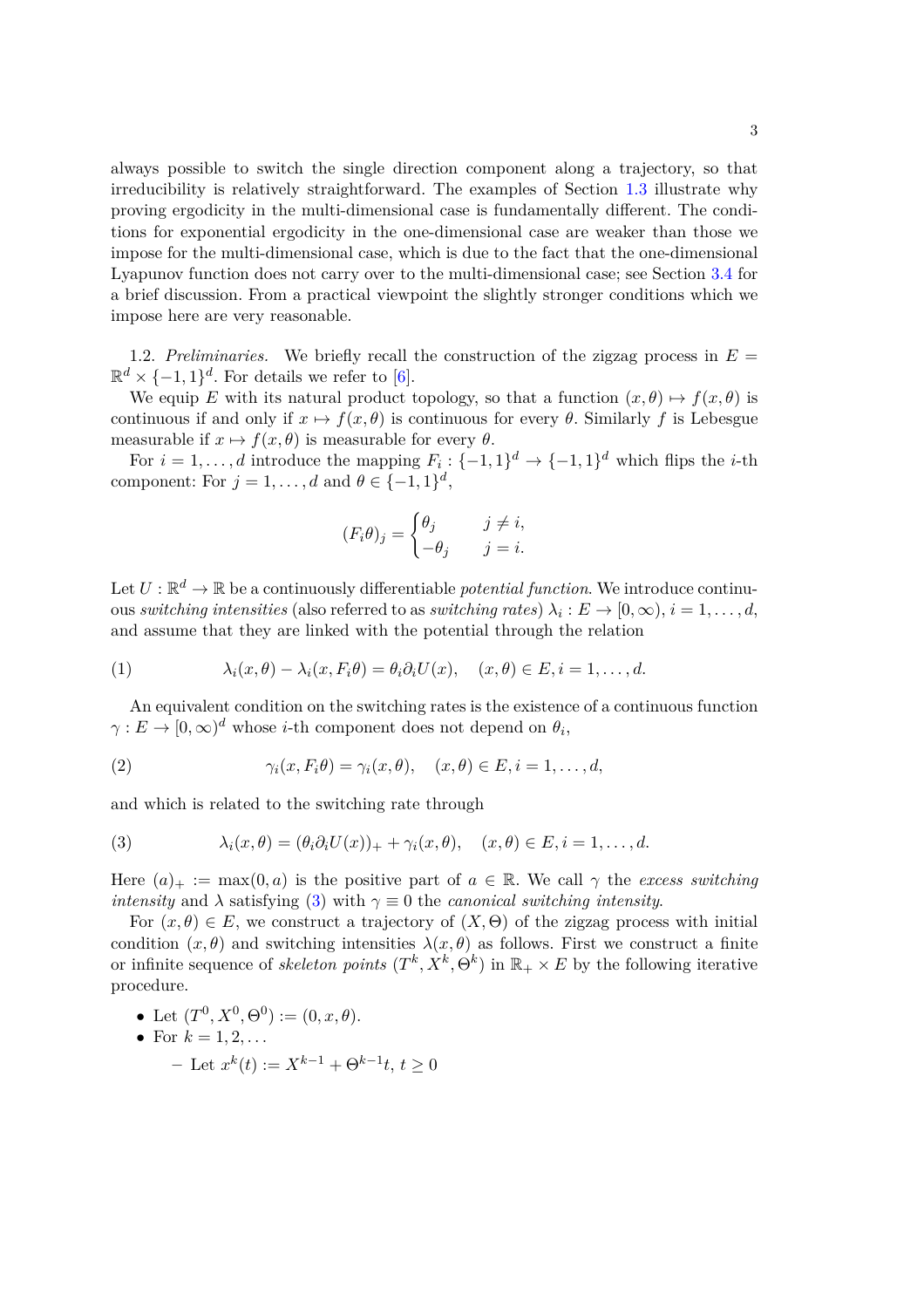**–** For  $i = 1, ..., d$ , let  $\tau_i^k$  be distributed according to

$$
\mathbb{P}(\tau_i^k \ge t) = \exp\left(-\int_0^t \lambda_i(x^k(s), \Theta^{k-1}) \ ds\right).
$$

- $-$  Let  $i_0 := \text{argmin}_{i \in \{1, ..., d\}} \tau_i^k$  and let  $T^k := T^{k-1} + \tau_{i_0}^k$ . In principle, it is possible that  $\tau_i^k = \infty$  for all *i* in which case the value of *i*<sub>0</sub> will turn out to be irrelevant and we set  $T^k := \infty$ .
- $-$  If  $T^k$  <  $\infty$  let  $X^k := x^k(T^k)$  and  $\Theta^k = F_{i_0} \Theta^{k-1}$  and repeat the steps. If  $T^k = \infty$ , terminate the procedure.

The piecewise deterministic trajectories  $(X_t, \Theta_t)$  are now obtained as

$$
(X_t, \Theta_t) := (X^k + \Theta^k(t - T^k), \Theta^k), \qquad t \in [T^k, T^{k+1}), \quad k = 0, 1, 2, \dots,
$$

defining a process in *E* with the strong Markov property.

Informally, the process moves in straight lines, only changing velocities at the times *T*<sup>k</sup>. In the case of canonical switching rates  $\lambda_i(x, \theta) = (\theta_i \partial_i U(x))_+$ , a change in the *i*<sup>th</sup> component  $\theta_i$  of the velocity may only happen when in this direction, the process is going "uphill", that is, if  $\theta_i \partial_i U(x) > 0$ . Note in particular that if following the current velocity increases *U*, then  $\langle \theta, \nabla U(x) \rangle > 0$  and at least one of the components has a positive rate of jump.

<span id="page-3-1"></span>We further impose an integrability condition on the potential function:

(4) 
$$
Z := \int_{\mathbb{R}^d} \exp(-U(x)) dx < \infty.
$$

Under this condition the zigzag process has a stationary probability distribution given by

$$
\pi(A \times \{\theta\}) = \frac{1}{2^d Z} \int_A \exp(-U(x)) dx, \qquad A \text{ Lebesgue measurable and } \theta \in \{-1, 1\}^d.
$$

We will use the notation  $\overline{\pi}(\cdot)$  for the marginal density function on  $\mathbb{R}^d$ , i.e.  $\overline{\pi}(x)$  =  $\exp(-U(x))/Z, x \in \mathbb{R}^d$ .

<span id="page-3-0"></span>1.3. *Why ergodicity of the ZZP is non-trivial.* First consider a simple non-problematic case, where at every point in space all switching rates  $\lambda_i$  are positive. This can be achieved by letting  $\lambda_i(x, \theta) = \max(0, \theta_i \partial_i U(x)) + \gamma(x)$  where the excess switching rate  $\gamma : \mathbb{R}^d \to (0, \infty)$  assumes only positive values. At an intuitive level, it is reasonable that such a process can reach any point in the state space, since by making a certain number of switches we can change direction to any direction in  $\{-1,1\}^d$ . These directions span  $\mathbb{R}^d$ . After reaching an arbitrary point in  $\mathbb{R}^d$  we can switch to any desired final direction. Although we can not change direction instantaneously but only over a time interval of positive length, the method above enables us to reach any point in  $\mathbb{R}^d \times \{-1,1\}^d$  to arbitrary precision (and in fact, as will turn out, exactly).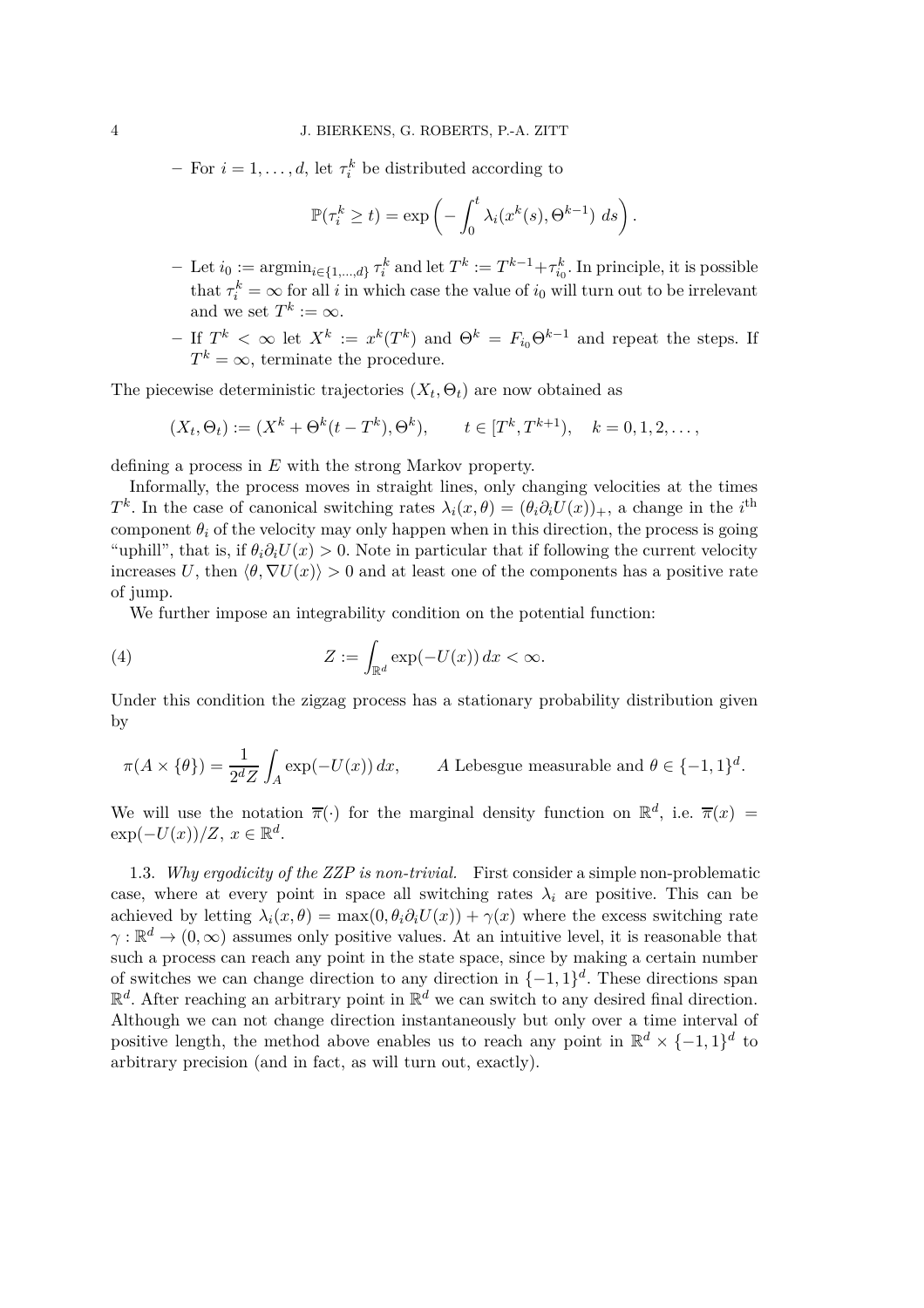However, having non-zero values for  $\gamma(x, \theta)$  is not beneficial for efficiency: the zigzag process becomes more diffusive as  $\gamma_i$  increases which results in higher computational costs, see e.g. [\[5\]](#page-31-2) for a detailed investigation of this phenomenon in the one-dimensional case. Therefore we are mainly interested in the question of ergodicity for the case in which  $\gamma_i(x, \theta) = 0$  for all *i*, *x* and  $\theta$ , i.e. for the canonical switching rates.

The expression for the canonical switching rates immediately tells us that one or more of the components of  $\lambda$  are zero in large parts of the state space. If the switching rate is zero on a set, it means that while the trajectory moves within this set, there is no freedom to switch the components of the direction vector. As a consequence it is far from obvious how to construct trajectories between any two given points (*x, θ*) and (*y, η*) in the state space, which could be a realization of a canonical ZZP trajectory.

To illustrate the difficulties, let us discuss three examples highlighting what could go wrong with the zigzag process.

<span id="page-4-0"></span>

(a) Contour lines, the regions  $R_1$ ,  $R_2$ ,  $R_3$ and  $R_4$ , and a typical trajectory for the  $(b)$  Once we 'smoothen' the potential funcpotential function  $U(x) = \max(|x_1|, |x_2|)$ . tion slightly, it becomes possible to switch From the displayed starting position it is the second coordinate of the direction vecimpossible to reach a point in  $R_1$  with di- tor, making the process irreducible. rection  $(-1, -1)$ .

of *U*.

Fig 1: The canonical zigzag process for  $U(x) = \max(|x_1|, |x_2|)$  and a smoothed version

EXAMPLE 1 (A non-smooth example). As an example of what can go wrong, consider the potential function  $U : \mathbb{R}^2 \to \mathbb{R}$  given by  $U(x) = \max(|x_1|, |x_2|)$ . Having only a weak derivative, this example falls just outside the assumptions we will make in the formulation of the main results. Ignoring the diagonals  $x_2 = x_1$  and  $x_2 = -x_1$ , divide the plane into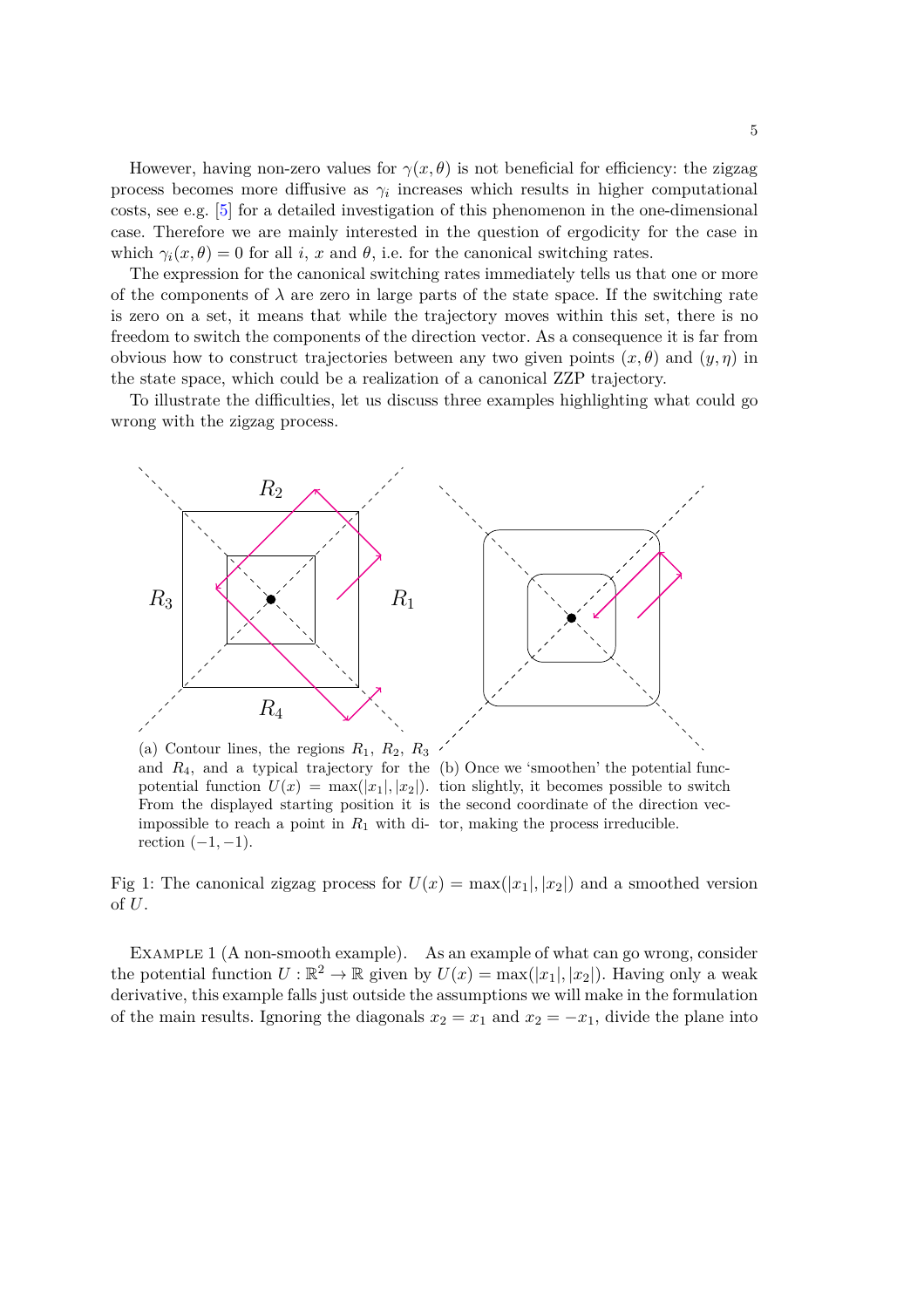four regions:

$$
R_1 = \{(x_1, x_2) : x_1 > |x_2|\},
$$
  
\n
$$
R_2 = \{(x_1, x_2) : x_2 > |x_1|\},
$$
  
\n
$$
R_3 = \{(x_1, x_2) : x_1 < -|x_2|\},
$$
  
\n
$$
R_4 = \{(x_1, x_2) : x_2 < -|x_1|\}.
$$

The potential *U* is almost everywhere differentiable, with

$$
\partial_1 U(x_1, x_2) = \begin{cases} 1 & \text{in } R_1, \\ -1 & \text{in } R_3, \\ 0 & \text{in } R_2 \cup R_4, \end{cases} \quad \text{and} \quad \partial_2 U(x_1, x_2) = \begin{cases} 1 & \text{in } R_2, \\ -1 & \text{in } R_4, \\ 0 & \text{in } R_1 \cup R_3, \end{cases}
$$

and except for pathological initial values (along the diagonals), the switching rates are well defined (albeit discontinuous) and we can construct a zigzag process with these switching rates. Suppose we start a trajectory with initial condition  $(x_1, x_2) \in R_1$  and initial direction  $\theta = (+1, +1)$ . The trajectory will remain in  $R_1$  at least until one of the components is switched. The only component which has a positive switching rate is the first component:  $\lambda_1(x, \theta) = 1$  and  $\lambda_2(x, \theta) = 0$  for  $x \in R_1$  and  $\theta = (+1, +1)$ . Therefore we will switch at some point to the direction  $(-1, +1)$ , after which we will eventually reach the region *R*2. We can repeat this argument to find that, with full probability, we will subsequently enter the regions  $R_3$ ,  $R_4$  and  $R_1$  with directions  $(-1, -1)$ ,  $(+1, -1)$ and  $(+1, +1)$ , respectively. In particular, from the given initial condition it is impossible to reach a point in  $R_1$  with a direction  $\theta$  for which  $\theta_2 = -1$ , and we conclude that the zigzag process is not irreducible. If we consider a slightly smoothed version of the potential function the associated zigzag process is irreducible on the combined positionmomentum space  $E = \mathbb{R}^2 \times \{-1, 1\}^2$  $E = \mathbb{R}^2 \times \{-1, 1\}^2$  $E = \mathbb{R}^2 \times \{-1, 1\}^2$ . See Figure 1 for an illustration of this example.

<span id="page-5-0"></span>EXAMPLE 2 (Gaussian distributions). In this example we consider what may go wrong in the fundamental case of a Gaussian target distribution. Consider first the standard normal case,  $U(x) = \frac{1}{2} ||x||^2$ , so that  $\nabla U(x) = x$  and  $\lambda_i(x, \theta) = \max(0, \theta_i x_i)$ . As a result, starting from  $(x, \theta)$ ,

$$
\lambda_i(x + \theta t, \theta) = (\theta_i(x_i + \theta_i t))_+ = (\theta_i x_i + t)_+.
$$

We see that in this situation, as *t* increases, eventually the switching rate in any component becomes positive. This means that after travelling in a certain direction, we may switch any component of the direction vector. The same holds for Gaussian distributions with a diagonally dominant inverse covariance matrix. In our first attempts to prove irreducibility this provided us with a concrete way of building trajectories between any two points.

However, we should be careful since it is not always the case that, for large enough *t*, we can switch any component of the direction vector, even in ideal situations (e.g. with a strictly convex potential). For example in a two dimensional Gaussian case, it may happen that the switching rate in a certain component may drop from being positive to zero as time increases. See Figure [2](#page-6-0) for an illustration of this phenomenon.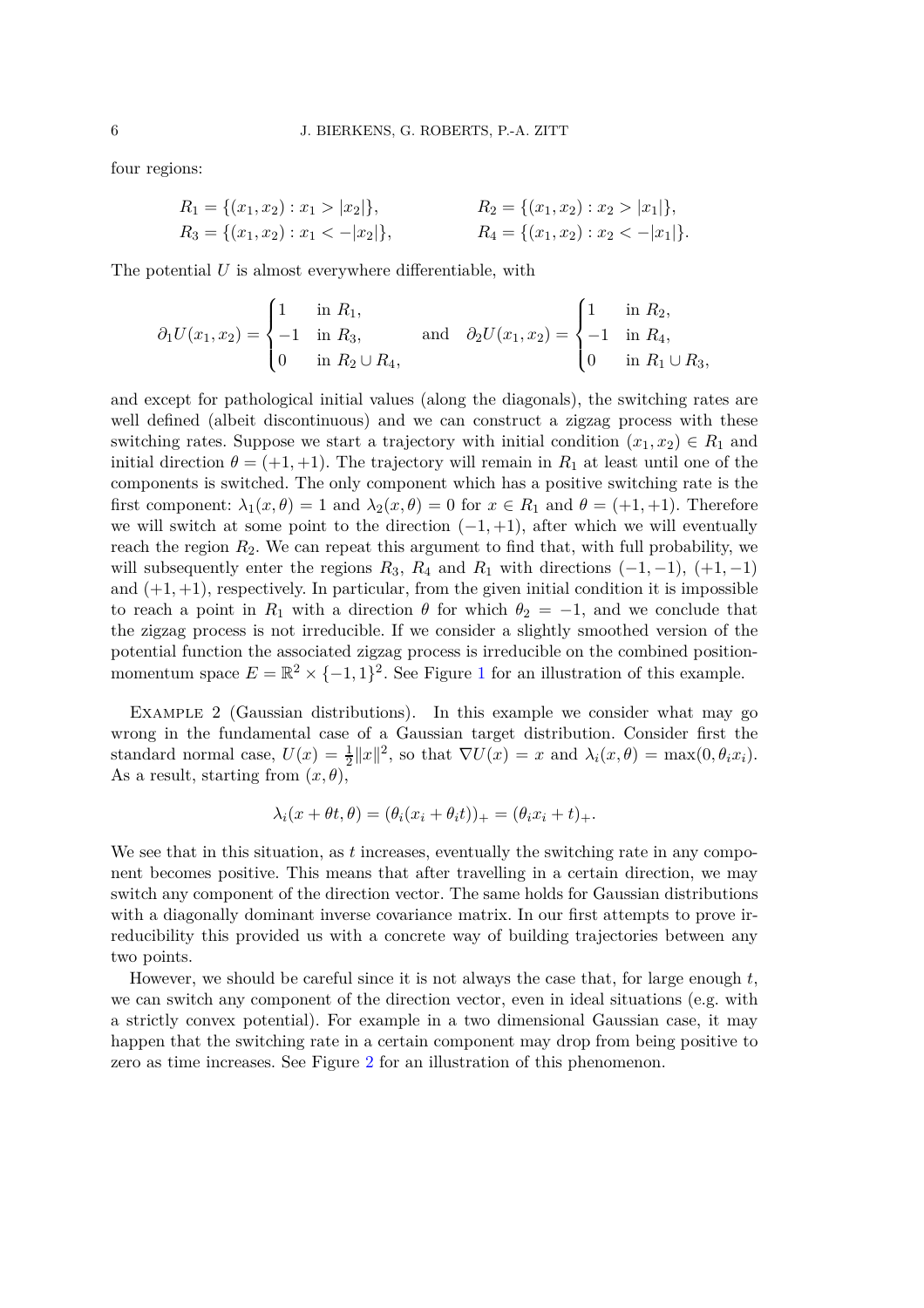<span id="page-6-0"></span>

An example in the setting of Example [2](#page-5-0) in which the switching rate in the second coordinate drops to zero after being non-zero initially. Consider a two-dimensional Gaussian target distribution, with potential function  $U(x) = \frac{1}{2}x^{\top}Vx$ , where  $V = \begin{pmatrix} 6 & 3 \\ 3 & 2 \end{pmatrix}$  (which is positive definite, but not diagonally dominant). In Figure (a) the gradient field of  $\hat{U}$  is drawn. The region where  $\partial_2 U > 0$  is shaded blue. In Figure (b) the constant vector field  $\theta = (+1, -1)$ is superimposed over the division between regions. If a trajectory follows this vectorfield, coming from the yellow region where *∂*2*U <* 0, at some point it enters the blue region. At this point the switching rate for  $\theta_2$ , i.e.  $\lambda_2(x, \theta) = \max(0, -\partial_2 U(x))$ , drops to zero. The conclusion is that switching rates of individual components are not necessarily strictly increasing along the piecewise linear segments of the trajectory, contrary to what intuition may suggest.

Fig 2: A non diagonally dominant Gaussian case

<span id="page-6-1"></span>

A continuously differentiable probability density function in two dimensions which has the property that along a narrow ridge the slope vanishes.

Fig 3: The "ridge" example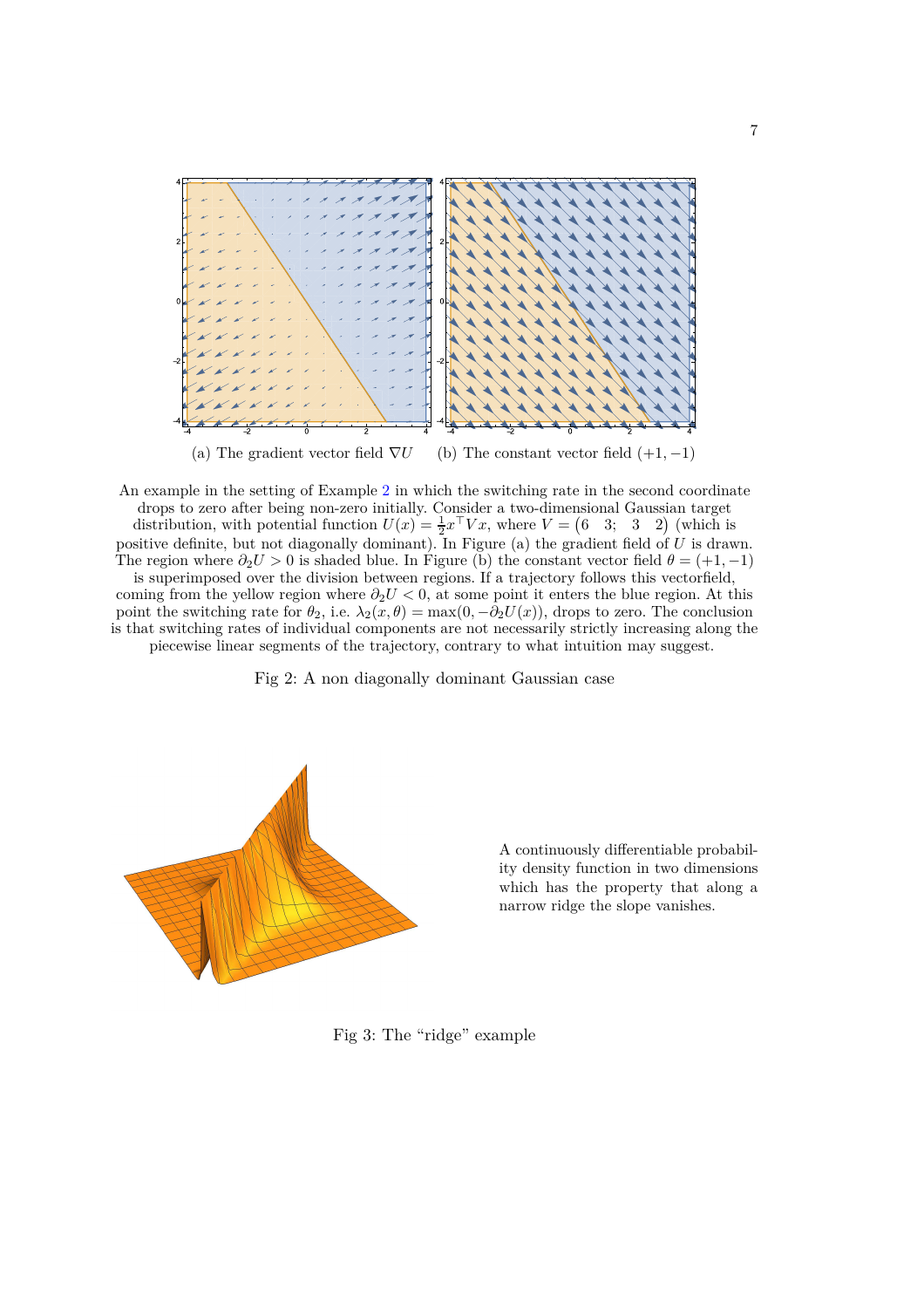<span id="page-7-6"></span>EXAMPLE 3 (Ridge). Consider a two-dimensional case in which  $U(x_1, x_2) = |x_1 - x_2|$  $|x_2|^{\frac{2\alpha}{1}} + |x_1 + x_2|^2$ , where  $\frac{1}{2} < \alpha < 1$ . Note that  $U(x_1, x_2)$  is continuously differentiable and it can be seen that  $\int_{\mathbb{R}} \int_{\mathbb{R}} \exp(-U(x_1, x_2)) dx_1 dx_2 < \infty$ , so that *U* is (after normalization) the potential of a probability distribution on  $\mathbb{R}^2$ . However a simple computation yields that the gradient  $\nabla U$  vanishes along the diagonal  $x_2 = x_1$ , which is oriented with the directions  $\pm(1,1)$ . As a consequence, starting from some initial condition  $(x_1, x_2)$ satisfying  $x_2 = x_1$  in the direction  $\pm (1, 1)$ , it will be impossible to switch any component of the direction vector and inevitably we will drift off to infinity. The function  $\exp(-U(x_1, x_2))$  corresponds to a narrow ridge, along which the derivative of *U* vanishes; see Figure [3.](#page-6-1) As we will see, it is essentially the fact that  $U(x_1, x_2) \nrightarrow \infty$  as  $(x_1, x_2) \rightarrow \infty$ which results in this evanescent behaviour. The lack of a nondegenerate local minimum (our other fundamental assumption to prove irreducibility) is less problematic. This is because the shape of *U* can be modified smoothly around the origin to have a local nondegenerate minimum, without removing the possibility of drifting away to infinity.

<span id="page-7-5"></span>1.4. *Main results.* We introduce three 'growth conditions', i.e. conditions on the tail behaviour of the potential function.

<span id="page-7-4"></span>GROWTH CONDITION 1.  $U \in C^2$  *and*  $\lim_{|x| \to \infty} U(x) = \infty$ *.* 

<span id="page-7-0"></span>GROWTH CONDITION 2.  $U \in C^2$  and for some constants  $c > d$ ,  $c' \in \mathbb{R}$ ,  $U(x) \geq$  $c \ln(|x|) - c'$  *for all*  $x \in \mathbb{R}^d$ .

<span id="page-7-2"></span>GROWTH CONDITION 3.  $U \in \mathcal{C}^2$ ,

$$
\lim_{|x| \to \infty} \frac{\max(1, \| \text{Hess } U(x) \|)}{|\nabla U(x)|} = 0, \quad \text{and} \quad \lim_{|x| \to \infty} \frac{|\nabla U(x) |}{U(x)} = 0.
$$

The following theorems are the main results of this paper.

<span id="page-7-1"></span>THEOREM 1 (Ergodicity). Suppose the potential function is  $\mathcal{C}^3$ , has a nondegenerate *local minimum and satisfies Growth Condition [2.](#page-7-0) Then the zigzag process is* ergodic*, in the sense that*

$$
\lim_{t \to \infty} \|\mathbb{P}_{(x,\theta)}\left[ (X_t, \Theta_t) \in \cdot \right] - \pi\|_{\text{TV}} = 0 \quad \text{for all } (x,\theta) \in E.
$$

The proof of Theorem [1](#page-7-1) also establishes that the process is positively Harris recurrent (see Section [3](#page-19-0) below for a precise definition), so that the Law of Large Numbers holds (see e.g. [\[26\]](#page-32-16)): for all initial conditions  $(x, \theta) \in E$  and  $g \in L^1(\pi)$  for which  $s \mapsto g(X_s, \Theta_s)$ is almost surely locally integrable,

$$
\lim_{T \to \infty} \frac{1}{T} \int_0^T g(X_s, \Theta_s) \, ds = \pi(g), \quad \text{almost surely.}
$$

<span id="page-7-3"></span>THEOREM 2 (Exponential ergodicity). Suppose  $U \in C^3$ , U has a nondegenerate *local minimum and Growth Condition [3](#page-7-2) is satisfied. Suppose the excess switching rates*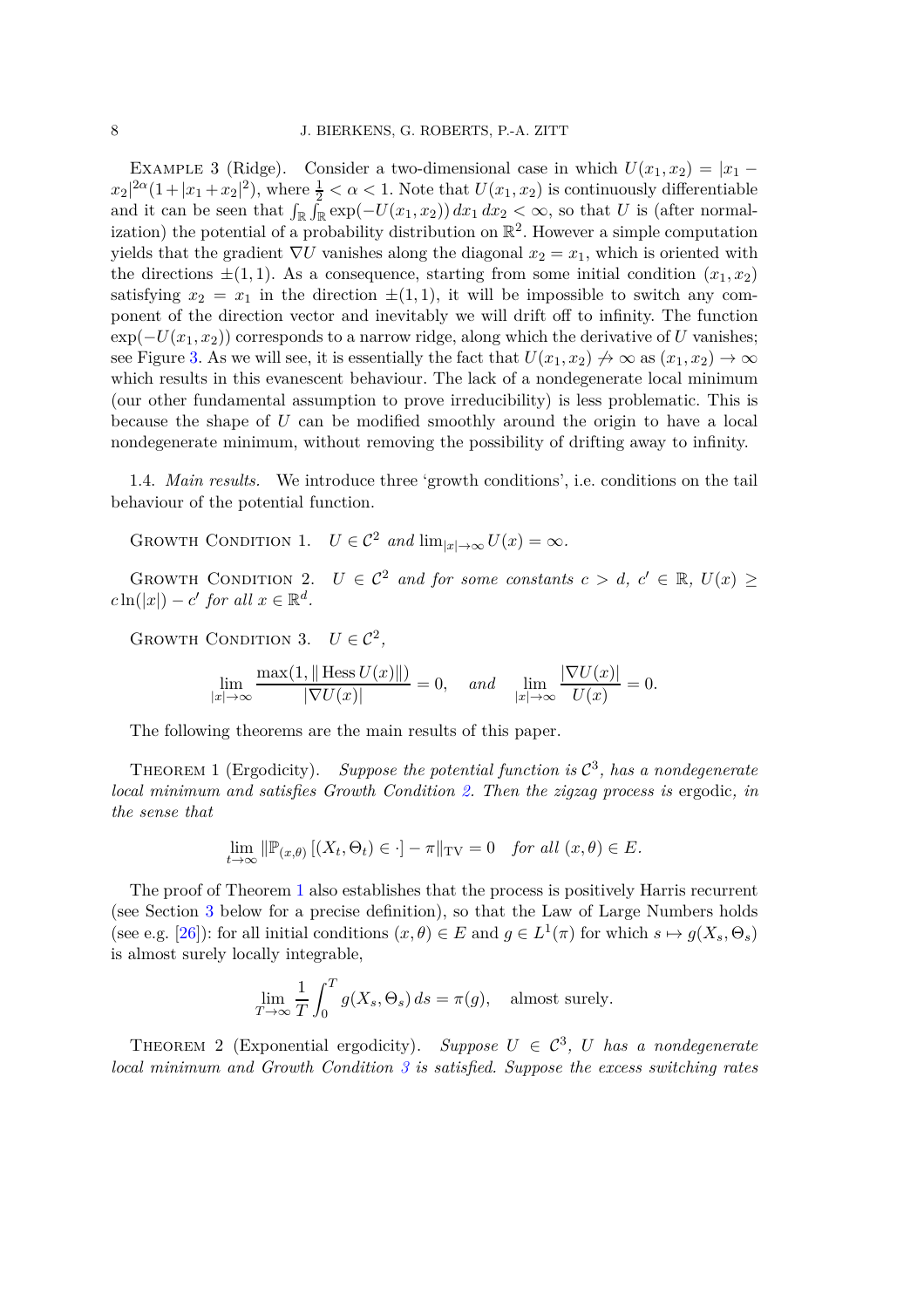$(\gamma_i)_{i=1}^d$  are bounded. Then the zigzag process is exponentially ergodic, that is, there exists *a function*  $M: E \to \mathbb{R}_+$  *and a constant*  $c > 0$  *such that* 

$$
\|\mathbb{P}_{(x,\theta)}\left[(X_t,\Theta_t)\in\cdot\right]-\pi\|_{\text{TV}}\leq M(x,\theta)e^{-ct} \quad \text{for all } (x,\theta)\in E \text{ and } t\geq 0.
$$

In particular, the Theorem [2](#page-7-3) allows for the case of canonical switching rates, i.e.  $\gamma \equiv 0$ .

REMARK 1. Many target distributions which do not satisfy G[C3](#page-7-2) can be transformed by a suitable change of variables after which G[C3](#page-7-2) will be satisfied and exponential ergodicity can be obtained for the transformed distribution. The trajectories of the transformed process can then be used to compute ergodic averages approximating the intended target distribution. We refer to [\[12,](#page-32-15) [21\]](#page-32-17) for details of this approach.

REMARK [2](#page-7-3). Theorem 2 establishes exponential ergodicity under reasonable conditions (i.e. comparable to other sufficient conditions for establishing exponential ergodicity of other processes [\[12,](#page-32-15) [38,](#page-33-8) [40\]](#page-33-9)) on the tails of the target distribution. E.g. for potential functions of the form  $U(x) = (1 + ||x||^2)^{\alpha/2}$  $U(x) = (1 + ||x||^2)^{\alpha/2}$  $U(x) = (1 + ||x||^2)^{\alpha/2}$ , Theorem 2 establishes exponential ergodicity for any  $\alpha > 1$ . For heavier tails, it is not yet clear what would be a suitable Lyapunov function and this remains a topic of current research.

REMARK 3. Although G[C3](#page-7-2) does not seem to imply G[C2,](#page-7-0) it does imply non-evanescence through a Lyapunov argument [\[29,](#page-32-18) Theorem 3.1].

Under essentially the same conditions, we can also establish a Functional Central Limit Theorem. In the following theorem, we write *D*[0*,* 1] for the Skorohod space of cadlag functions on [0*,* 1].

<span id="page-8-0"></span>THEOREM 3 (Functional Central Limit Theorem). Suppose that  $U \in C^3$ , U has *a nondegenerate local minimum, Growth Condition [3](#page-7-2) is satisfied, and U satisfies the integrability condition*  $\int_{\mathbb{R}^d} \exp(-\eta U(x)) dx < \infty$  for some  $0 < \eta < 1$ . Suppose the excess *switching rates*  $(\gamma_i)_{i=1}^d$  *are bounded.* 

 $Let g: E \to \mathbb{R} \text{ satisfy } |g(\cdot)| \leq k \exp(\beta U(\cdot)) \text{ on } E \text{ for some } k > 0 \text{ and } 0 \leq \beta < (1 - \eta)/2.$ *Define*  $Z_n(t) := \frac{1}{\sqrt{2}}$  $\frac{1}{n} \int_0^{nt} (g(X_s, \Theta_s) - \pi(g)) ds, t \ge 0.$ 

*There exists a*  $0 \leq \sigma_g < \infty$  *such that for any starting distribution,*  $Z_n$  *converges in distribution in*  $D[0, 1]$  *to*  $\sigma_q B$ *, where B is a standard brownian motion.* 

In particular, under the conditions of Theorem [3](#page-8-0) the Central Limit Theorem of ergodic averages holds:

$$
\frac{1}{\sqrt{T}} \int_0^T (g(X_s, \Theta_s) - \pi(g)) ds \stackrel{d}{\to} N(0, \sigma_g^2) \quad \text{as } T \to \infty.
$$

REMARK 4. If *U* grows faster than a positive power of  $|x|$ , then the integrability condition will be satisfied for *η* arbitrarily small, and the CLT applies as soon as  $|g(\cdot)| \leq$  $k \exp(\beta U)$  for some  $\beta < 1/2$ . In other words it applies for "almost" all functions  $g \in$  $L^2(\pi)$ .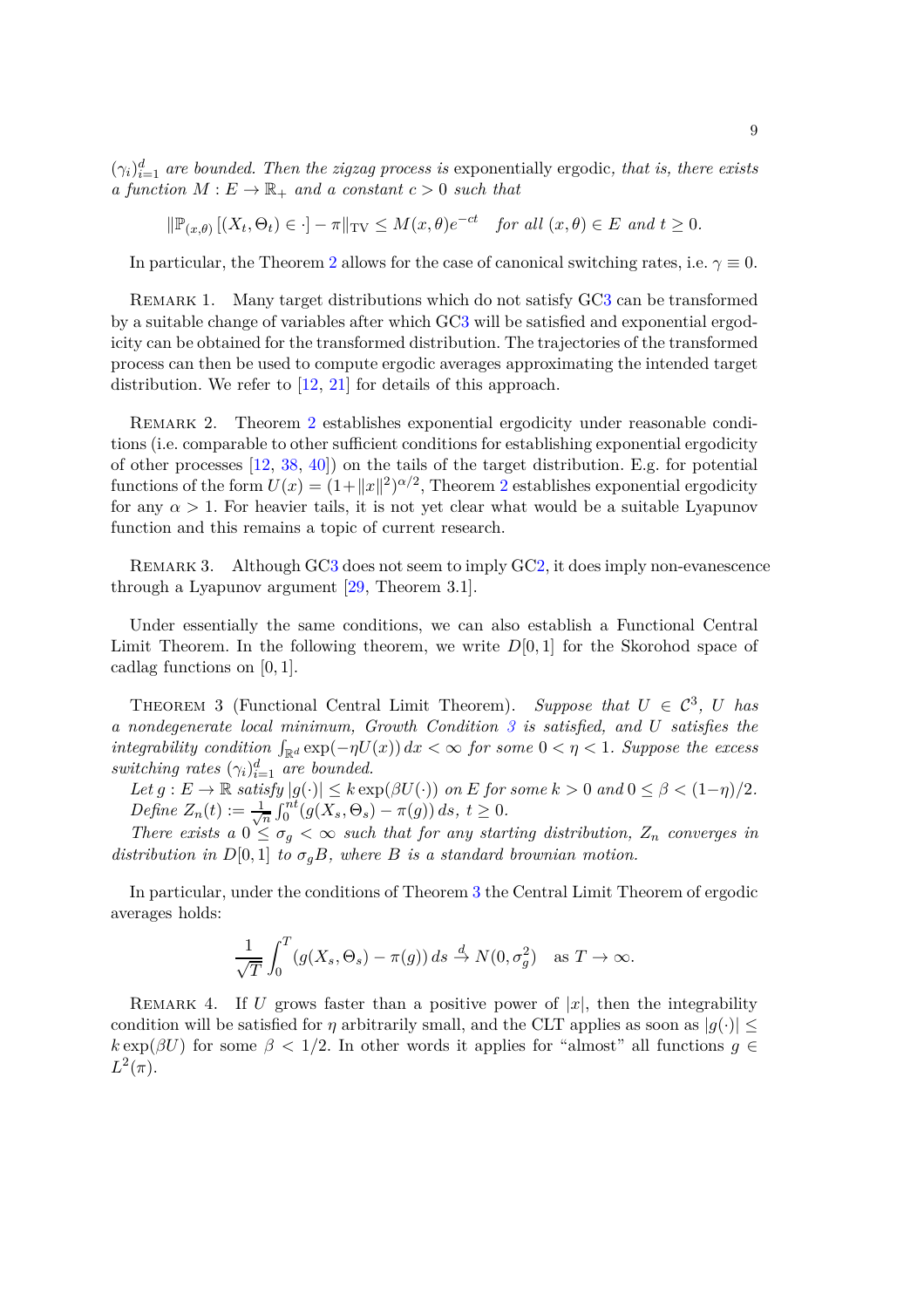<span id="page-9-0"></span>

Schematic overview of key properties of the zigzag process in relation to the Growth Conditions [1,](#page-7-4) [2](#page-7-0) and [3.](#page-7-2) The grey nodes represent conditions on the potential *U*, the red nodes refer to deterministic 'reachability' properties of trajectories, discussed in Section [2,](#page-10-0) and the blue nodes represent probabilistic properties discussed in Section [3.](#page-19-0)

Fig 4: The key properties

Remark 5. A CLT for the one-dimensional Zig-Zag process was obtained earlier in [\[5\]](#page-31-2).

1.5. *Strategy.* The diagram in Figure [4](#page-9-0) illustrates how the different Growth Conditions of Section [1.4](#page-7-5) are related to key properties of the zigzag process, which are crucial to establish the main results. As seen in the diagram, it is possible to distinguish between 'deterministic' results and 'probabilistic' results.

The 'deterministic' results, discussed in Section [2](#page-10-0) concern the control theoretic aspects of zigzag trajectories. Here we are concerned with *reachability*: the existence of zigzag trajectories between any points in the state space such that, for a given potential function *U*, the trajectories are admissible: the switching intensities should be positive at the times at which the trajectory changes direction, even in the case of canonical switching rates. As a weaker notion, we are also interested in *full flippability*: can we, starting from any point in the state space, be certain that eventually all components of the direction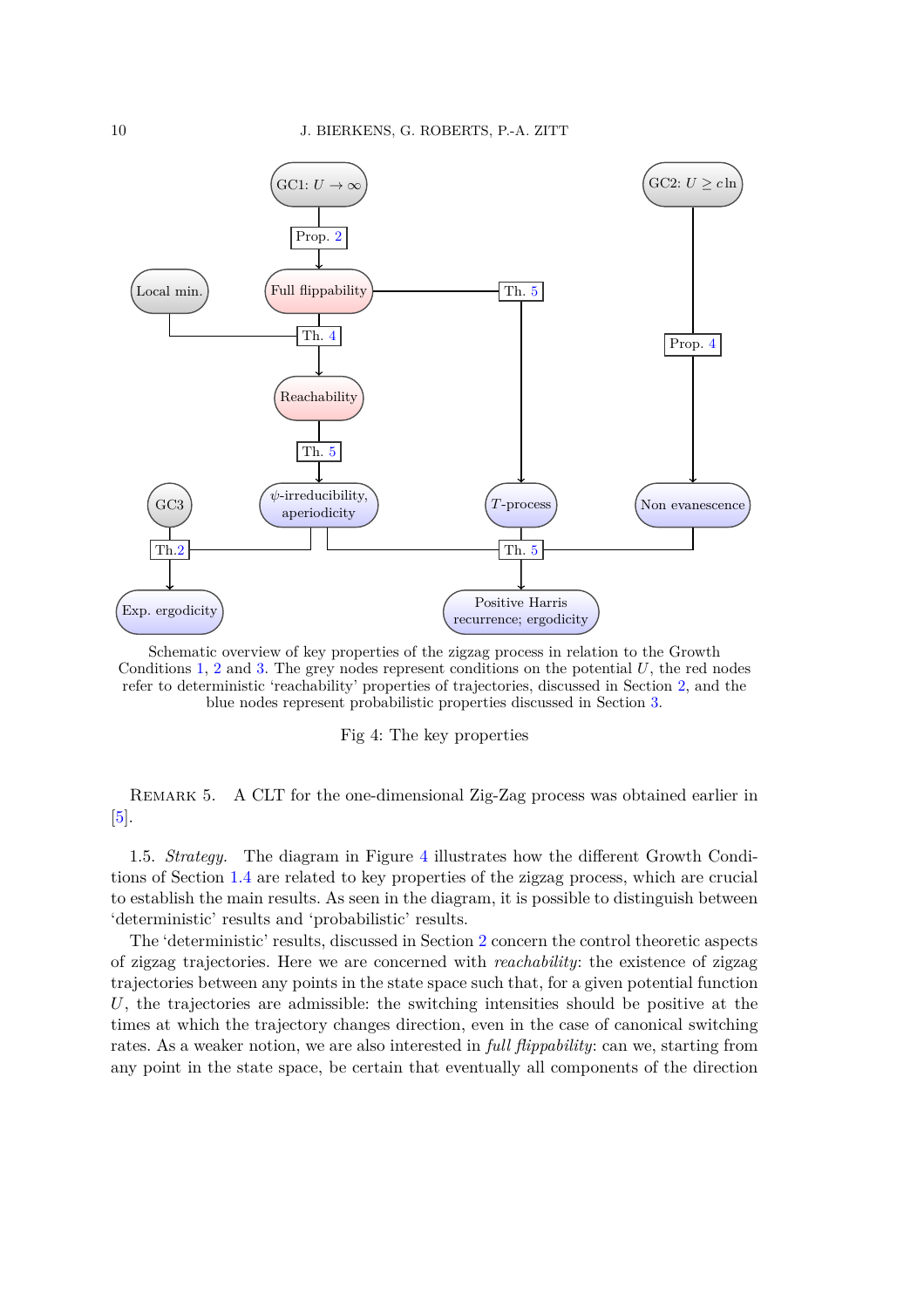vectors are switched at least once? This will all be made more precise in Section [2.](#page-10-0)

Next, in the 'probabilistic' section, Section [3,](#page-19-0) the results of Section [2](#page-10-0) are employed in order to establish several key properties  $(\psi$ -irreducibility, aperiodicity, the *T*-process property, non-evanescence and (positive) Harris recurrence) of the zigzag process as a Markov process, which finally result in proofs of the main theorems. The definitions of these probabilistic notions, which are standard in the Markov process literature [\[31,](#page-32-0) [30\]](#page-32-1), are recalled in the introduction of Section [3.](#page-19-0) We conclude with proofs of the main results, located in Section [3.5.](#page-31-7)

### <span id="page-10-0"></span>**2. Reachability.**

2.1. *Admissible control sequences.* We define a *control sequence* to be a tuple **u** =  $(\mathbf{t}, \mathbf{i})$ , where  $\mathbf{t} = (t_0, \dots, t_m) \in (0, \infty)^{m+1}$  and  $\mathbf{i} = (i_1, \dots, i_m) \in \{1, \dots, n\}^m$  for some  $m \in \mathbb{N}$ . Starting from  $(x, \theta)$  at time 0, this sequence gives rise to a trajectory  $(x(t), \theta(t))$ by: following  $\theta$  for a time  $t_0$ , switching the  $i_1$ <sup>th</sup> component of  $\theta$ , following the new velocity for a time  $t_1$ , etc.

More formally, writing  $\tau_k = \sum_{i=0}^{k-1} t_i$  with the usual convention  $\tau_0 = 0$ , we define  $(x(t), \theta(t))$  on  $[0, \tau_{m+1}]$  by

$$
\theta(t) = F_{(i_1,\dots,i_k)}\theta, \quad \text{when } \tau_k \le t < \tau_{k+1} \text{ for } k = 0,\dots,m,
$$
  

$$
x(t) = x + \int_0^t \theta(s)ds.
$$

Here  $F_{(i_1,...,i_k)} = F_{i_1}F_{i_2}...F_{i_k}\theta$ , i.e.  $F_I\theta$  flips all components of  $\theta$  listed in the tuple  $I = (i_1, \ldots, i_k)$ . This defines a piecewise constant trajectory  $\theta(t)$  such that at at time *τ*<sub>*k*</sub>, the *i*<sub>*k*</sub><sup>th</sup> component of *θ*(*t*) changes sign. The final position  $(x(\tau_{m+1}), \theta(\tau_{m+1}))$  will be denoted by  $\Phi_{\mathbf{u}}(x,\theta)$ .

The following definitions apply for switching intensities  $\lambda_i(x, \theta)$  satisyfing [\(1\)](#page-2-1).

DEFINITION 1 (Flippability). A component *i* of the velocity is *flippable* at a point  $(x, \theta) \in E$  if the corresponding switching rate  $\lambda_i(x, \theta)$  is strictly positive.

DEFINITION 2 (Admissible controls). Given a starting point  $(x, \theta)$ , a control sequence  $(\mathbf{t}, \mathbf{i})$  is *admissible* if  $i_k$  is flippable at the point  $(x(\tau_k), \theta(\tau_k))$ , that is, if

$$
\forall k \in \{1, \ldots, m\}, \quad \lambda_{i_k}(x(\tau_k), \theta(\tau_k)) > 0.
$$

DEFINITION 3 (Reachability). Given a starting point  $(x, \theta)$  and an end point  $(x', \theta')$ , we say that  $(x', \theta')$  is *reachable* from  $(x, \theta)$  and we write  $(x, \theta) \rightsquigarrow (x', \theta')$  if there exists an admissible control sequence  $\mathbf{u} = (\mathbf{t}, \mathbf{i})$  such that  $\Phi_{\mathbf{u}}(x, \theta) = (x', \theta').$ 

We write  $(x, \theta) \leftrightarrow (x', \theta')$  if in addition, every index in  $\{1, ..., d\}$  appears at least once in **i**, that is, all the components of the velocity are flipped at least once during the trajectory.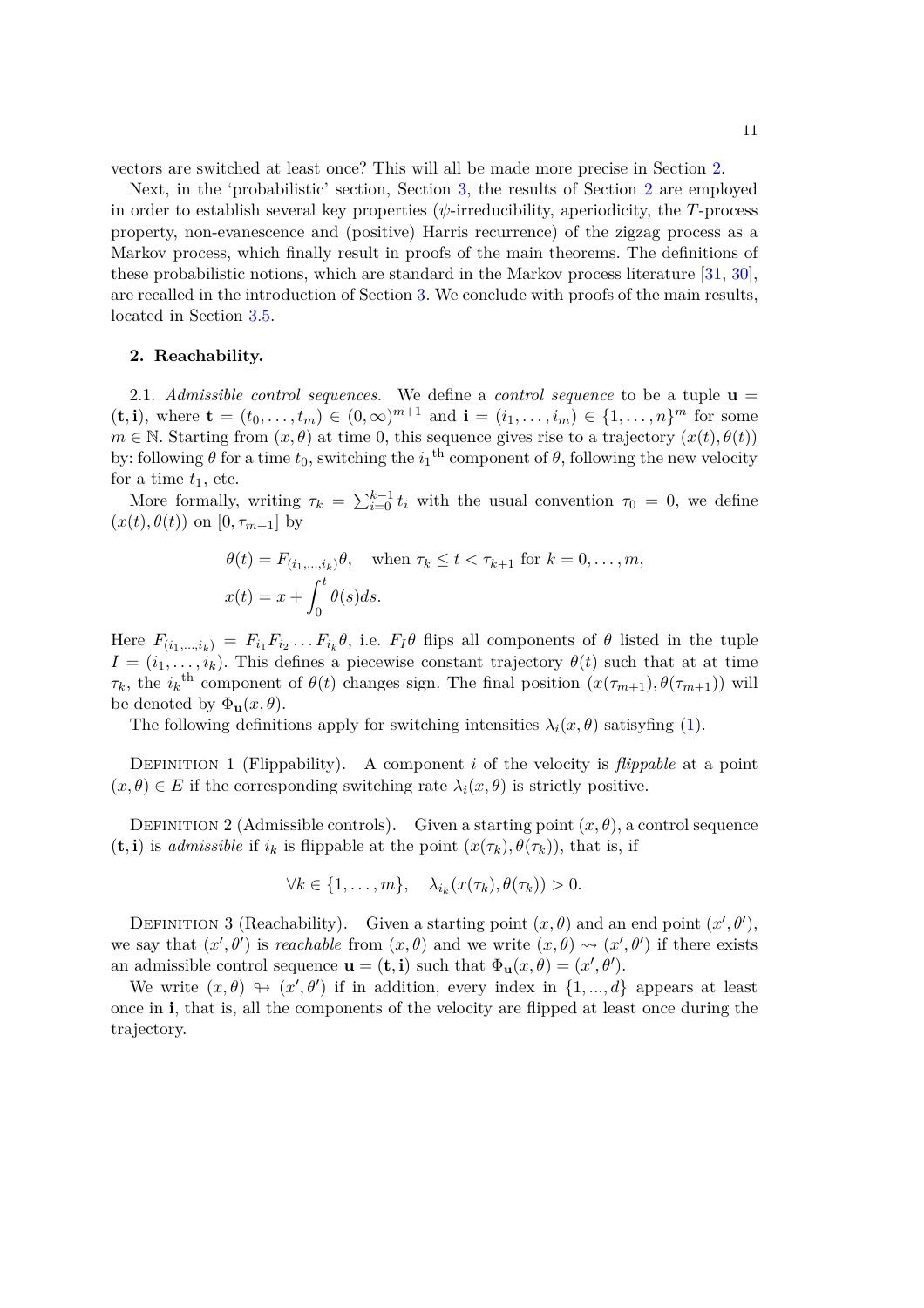Our goal in this section is to prove that, under weak assumptions, any point is reachable from any other point. It is clear that if  $(x, \theta) \rightsquigarrow (y, \eta)$  using the canonical, minimal switching rates  $\lambda_i(x, \theta) = (\partial_i U(x) \theta_i)_+,$  then the same is true for any choice of the switching rates. Consequently, we may and will assume in this section that the  $\lambda_i$  are the canonical switching rates.

Remark 6. It follows immediately that if (**t***,* **i**) is an admissible control sequence for some initial configuration, then by continuity of  $\lambda$  there exists an open environment *U* of  $\mathbf{t} \in (0, \infty)^{m+1}$  such that  $(\tilde{\mathbf{t}}, \mathbf{i})$  is admissible for the same initial configuration, for any  $\tilde{\mathbf{t}} \in U.$ 

REMARK 7 (Reachability is transitive). Given two control sequences  $\mathbf{u} = (s_0, \ldots, s_p; i_1, \ldots, i_p)$ and  $\mathbf{v} = (t_0, \ldots, t_q; j_1, \ldots, j_q)$ , we can concatenate them into

$$
\mathbf{w} = (s_0, \dots, s_{p-1}, s_p + t_0, t_1, \dots, t_q; i_1, \dots, i_p, j_1, \dots, j_q).
$$

If **u** is admissible starting from  $(x, \theta)$  and **v** is admissible starting from  $\Phi_{\mathbf{u}}(x, \theta)$ , then **w** is admissible starting from  $(x, \theta)$  and  $\Phi_{\mathbf{w}}(x, \theta) = \Phi_{\mathbf{v}} \circ \Phi_{\mathbf{u}}(x, \theta)$ .

<span id="page-11-1"></span>REMARK 8 (Time reversal). If  $(x, \theta) \rightsquigarrow (x', \theta')$ , then  $(x', -\theta') \rightsquigarrow (x, -\theta)$ : indeed if  $\lambda_i(x, \theta) > 0$  then

$$
\lambda_i(x, -F_i(\theta)) = (\theta_i \partial_i U(x))_+ = \lambda_i(x, \theta) > 0,
$$

so if  $(t_0, \ldots, t_m; i_1, \ldots, i_m)$  is an admissible control that sends  $(x, \theta)$  to  $(x', \theta')$ , then the reversed sequence  $(t_m, \ldots, t_0; i_m, \ldots, i_1)$  is admissible and sends  $(x', \theta')$  to  $(x, \theta)$ . (We thank the AE for pointing out that, without further conditions, this does not hold for non-canonical switching intensties.)

We will first establish reachability for the case where the potential  $U$  is quadratic, so that the target measure is Gaussian. We will use this in Section [2.3](#page-15-0) to see that around a local minimum of the potential, we can reach any velocity. We will then show that, under Growth Condition [1,](#page-7-4) starting from any point, it is possible to switch all components of the velocity. All these results will be put together in Section [2.5](#page-17-0) to prove reachability in the general case.

## 2.2. *Reachability for multivariate normal distributions.*

<span id="page-11-0"></span>Proposition 1. *Suppose that the target distribution is a nondegenerate Gaussian*  $U(x) = \langle x, Ax \rangle$ , where *A* is a positive definite symmetric matrix. Then for any  $(x, \theta)$ ,  $(x', \theta'), (x, \theta) \rightsquigarrow (x', \theta').$ 

Even for this simple case, the fact that the jump rates may be zero and that the process may be unable to jump for long stretches makes the proof quite involved. The main idea is to use the fact that by going in a straight line for a sufficiently long time, the process will always reach a region where it can switch some components of its velocity. Let us first define a useful notational shortcut.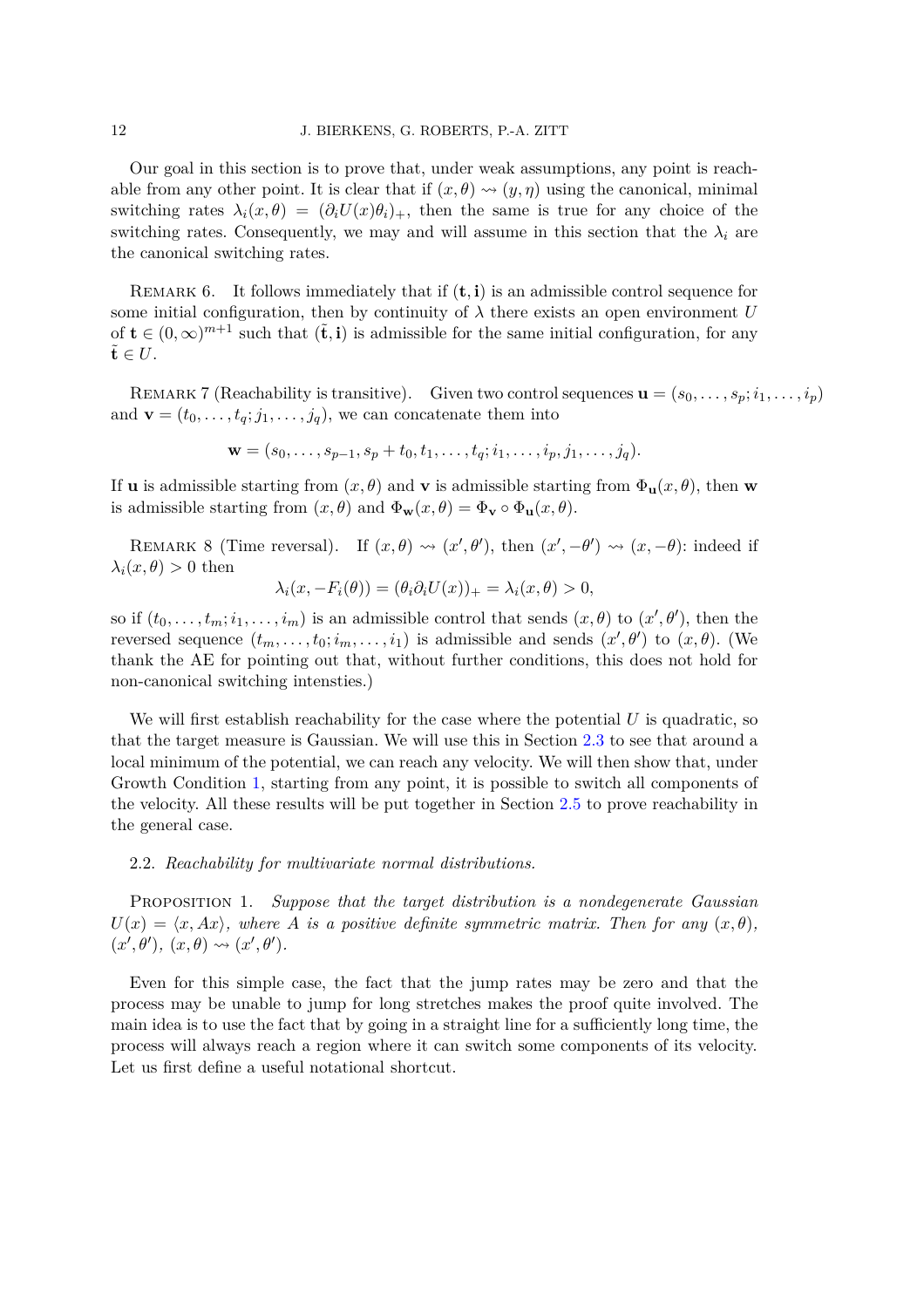DEFINITION 4 (Reachability for velocities). For any two velocities  $\theta$ ,  $\theta'$ , we say that *θ*' is *reachable* from *θ* and we write  $\theta \leftrightarrow \theta'$  if for any *x*, there exists an *x*' such that  $(x, \theta) \rightsquigarrow (x', \theta').$ 

DEFINITION 5 (Asymptotic flippability). Let  $\theta \in \{-1, 1\}^d$ . If  $\sum_j \theta_i A_{ij} \theta_j > 0$  we say that the *i*<sup>th</sup> component of  $\theta$  is *asymptotically flippable*. The velocity  $\theta$  itself is called asymptotically flippable if all its components are asymptotically flippable.

The above definition is explained by noting that in case of asymptotic flippability of the *i*-th component, along any trajectory  $x+\theta t$  the *i*-th switching intensity will eventually become positive.

<span id="page-12-0"></span>LEMMA 1. *If I* is a sequence of asymptotically flippable components for  $\theta$ , then  $\theta \rightarrow$ *F*<sub>I</sub>( $\theta$ ). In particular, if *n* is asymptotically flippable, then for any  $\theta$ ,  $\eta \rightarrow \theta$ .

PROOF. Write  $I = \{i_1, \ldots, i_m\}$ . Starting from *x* with velocity  $\theta$ , after a large time *t* the components of  $A(x+t\theta)$  will have the signs of the components of  $A\theta$ , so the *i*<sup>th</sup> component for  $i \in I$  will all be flippable. The "pseudo"-control sequence  $(t, 0, \ldots, 0; i_1, \ldots, i_m)$ , would therefore bring  $(x, \theta)$  to  $(x', F_I \theta)$  for some  $x'$ . It is strictly speaking not a control sequence since its times between switches are zero. However since the positivity of the jump rates is an open condition and the map  $t \mapsto \Phi_{(t,i)}(x, \theta)$  is continuous, this implies the existence of a **t**' with positive coefficients such that  $(\mathbf{t}'; i_1, \ldots, i_m)$  is admissible starting from  $(x, \theta)$ , proving that  $\theta \rightsquigarrow F_I(\theta)$ .  $\Box$ 

The usefulness of this definition is readily seen through the following result.

<span id="page-12-1"></span>Lemma 2 (Reachability for asymptotically flippable velocities). *If η is asymptotically flippable, then for any x and*  $x'$ ,  $(x, \eta) \rightsquigarrow (x', -\eta)$ *.* 

Before proving this lemma, let us give a simple case where it is enough to conclude the argument.

COROLLARY 1. *If*  $A$  *is diagonally dominant, then every*  $\theta$  *is asymptotically flippable, and*  $(x, \theta) \rightarrow (x', \theta')$  *for all pairs of states.* 

PROOF. If *A* is diagonally dominant then  $\sum_j \theta_i A_{ij} \theta_j \geq A_{ii} - \sum_{j,j \neq i} |A_{ij}| > 0$  so all velocities are asymptotically flippable. Given  $(x, \theta)$  and  $(x', \theta')$ , we first use Lemma [1](#page-12-0) to get the existence of  $x''$  such that  $(x, \theta) \leadsto (x'', -\theta')$ . By Lemma [2](#page-12-1) we can then reach  $(x', \theta')$  from  $(x'', -\theta')$ , and we are done by transitivity.  $\Box$ 

PROOF OF LEMMA [2.](#page-12-1) Let  $\eta$  be an asymptotically flippable velocity, and  $x, x'$  be two arbitrary positions. To control the system from  $x$  to  $x'$ , the idea is to go very far in the direction of *η*, to a region where all components of *η* are flippable, to flip them in a well chosen order and with well chosen time intervals between flips, so that when the last component is flipped, the system reaches  $x'$  after a long run in the direction  $-\eta$ .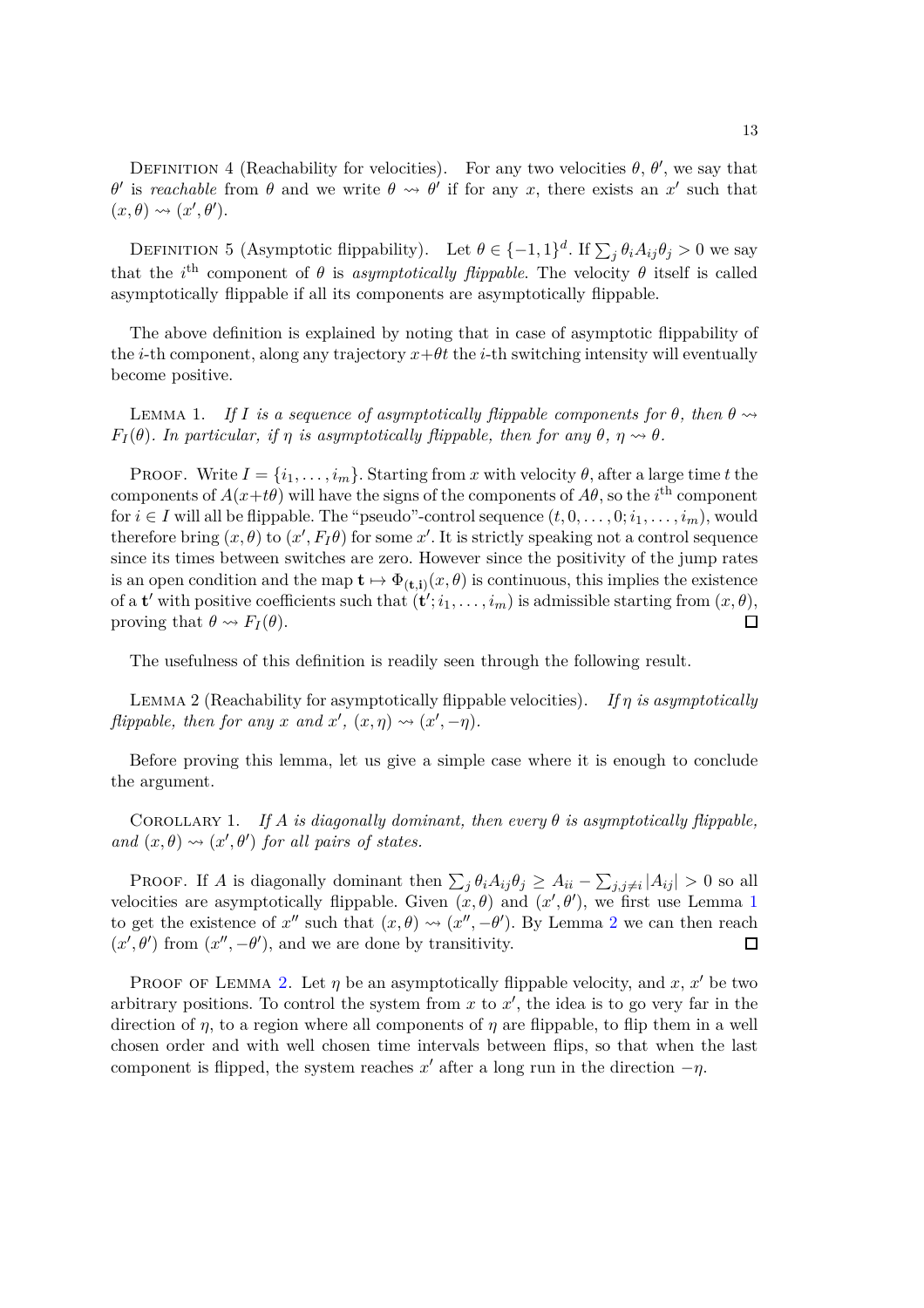To do this rigorously, define  $d_i = (x'_i - x_i)/\eta_i$ , and suppose first that the  $d_i$  are increasing:  $d_1 < \cdots < d_n$ . For  $1 \leq i \leq n-1$ , let  $t_i = (d_{i+1} - d_i)/2$ , and choose  $t_0$  and  $t_n$ positive numbers such that  $t_0 - t_n = \frac{d_1 + d_n}{2}$ .

Now let *t* be a large time to be chosen later, and consider the control

$$
(\mathbf{t},\mathbf{i})=(t+t_0,t_1,\ldots,t_{n-1},t_n+t;1,2,\ldots,n).
$$

Starting from  $(x, \eta)$ , the *i*<sup>th</sup> component of the position will follow  $\eta_i$  for a time  $t + t_0 +$  $\cdots + t_{i-1}$ , and  $-\eta_i$  for the remaining time  $t_i + \cdots + t_n + t$ . Therefore, the *i*<sup>th</sup> component of the final position is

$$
x_i + \eta_i(t + \sum_{j=0}^{i-1} t_j) - \eta_i(t + \sum_{j=i}^n t_j)
$$
  
=  $x_i + \eta_i(t_0 - t_n + \frac{1}{2} \sum_{j=1}^{i-1} (d_{j+1} - d_j) - \frac{1}{2} \sum_{j=i}^{n-1} (d_{j+1} - d_j))$   
=  $x_i + \frac{\eta_i}{2} (d_1 + d_n + d_i - d_1 - d_n + d_i)$   
=  $x_i + x'_i - x_i = x'_i$ .

If the  $d_i$  are not increasing but all distinct, we can reorder them by finding a permutation  $\sigma$  such that the  $d_{\sigma(i)}$  increase, and perform the same argument using the control sequence  $(t + t_0, t_1, \ldots, t_{n-1}, t_n + T; \sigma(1), \ldots, \sigma(n))$  where  $t_i = (d_{\sigma(i+1)} - d_{\sigma(i)})$ .

It remains to check that all the moves are admissible. By a computation similar to the one just above, the position  $x^{(i)}$  just before the *i*<sup>th</sup> flip in the control sequence is given by:

$$
x_j^{(i)} = x_j + \eta_j(t + \sum_{k=0}^{i-1} (\mathbf{1}_{k \le j} - \mathbf{1}_{k > j}) t_k).
$$

Once the  $t_k$  are fixed (by the given input of the starting and ending positions  $x$  and  $x'$ ), one can always take *t* large enough so that  $(Ax^{(i)})_i$  has the sign of  $\eta_i$ , which implies that the  $i^{\text{th}}$  jump is indeed admissible.

Finally, if some of the *d<sup>i</sup>* are equal, we may always introduce intermediary points *y* and *y*  $y'$  such that the differences  $(y_i - x_i)/\eta_i$  are distinct for all *i*, and likewise the differences  $(y'_i-y_i)/(-\eta_i)$ , and  $(x'_i-y_i)/\eta_i$ . Therefore  $(x,\eta) \rightsquigarrow (y,-\eta) \rightsquigarrow (y',\eta) \rightsquigarrow (x',-\eta)$ , and we are done by transitivity.

We now tackle the general case, when *A* is not diagonally dominant.

<span id="page-13-0"></span>Lemma 3 (All roads lead to an asymptotically flippable velocity). *For all θ there exists an asymptotically flippable velocity*  $\eta$  *such that*  $\theta \rightsquigarrow \eta$ *.* 

Proof. To prove this result, it is useful to represent the matrix *A* as a Gramian matrix: as can be seen by an  $LL^{\top}$  or a symmetric square root representation, there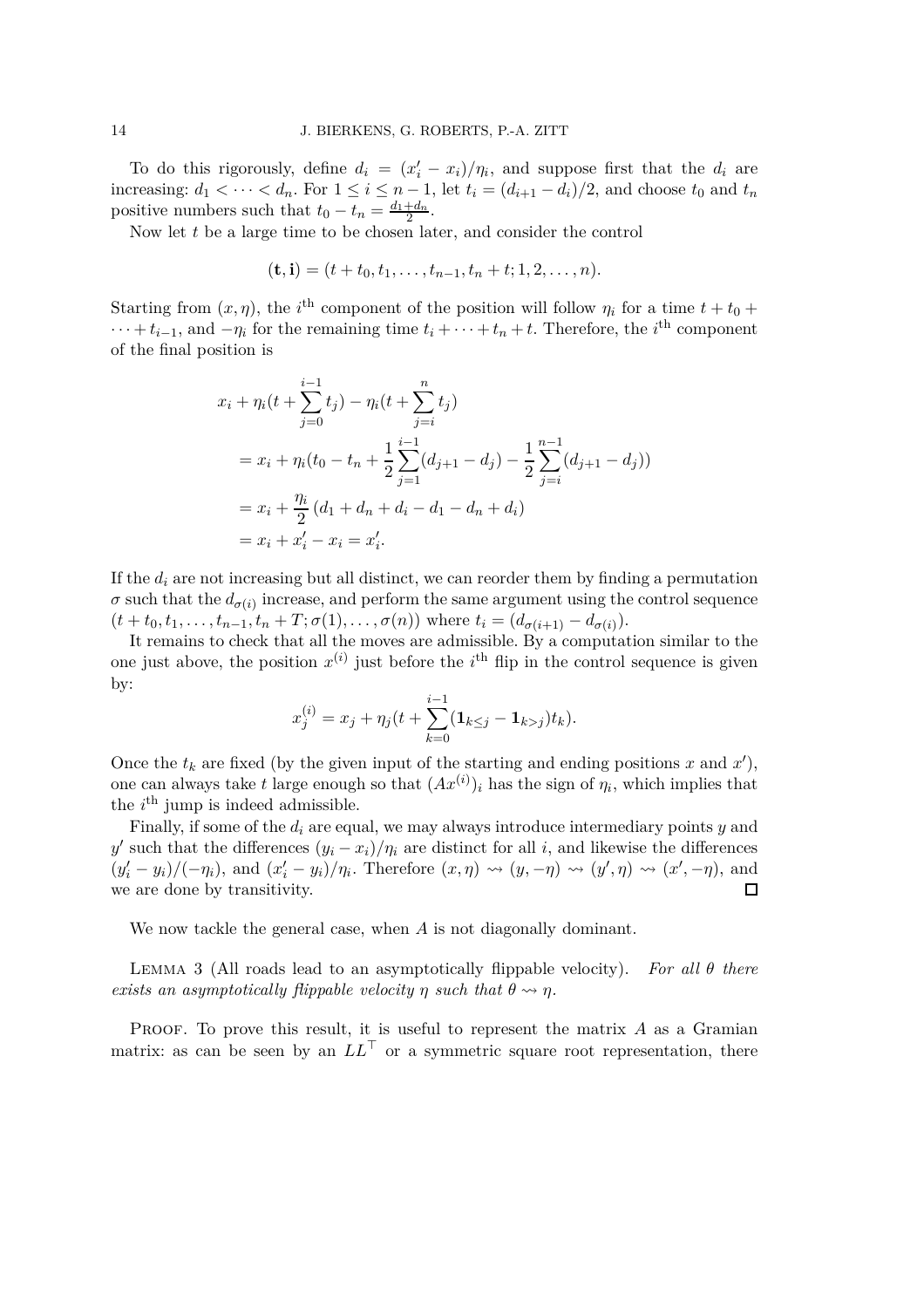*i* is asymptotically flipped  
be for 
$$
\theta \iff (A\theta)_i \theta_i > 0
$$
  
 $\iff \langle \theta_i v_i, v(\theta) \rangle > 0.$ 

Let  $\theta$  be an arbitrary velocity, and suppose that  $\theta$  is not asymptotically flippable. Denote by *I* the subset of asymptotically flippable indices:

$$
i \in I \iff \langle \theta_i v_i, v(\theta) \rangle > 0.
$$

Since  $\sum_i \langle \theta_i v_i, v(\theta) \rangle = |v(\theta)|^2 > 0$  by positive definiteness of *A*, this set is non empty; by hypothesis it is not equal to  $\{1, \ldots, n\}$ . Let  $F_I(\theta)$  be the velocity obtained by flipping all asymptotically flippable components. The key point is that this flip increases the norm of *v*:

$$
|v(F_I(\theta))| > |v(\theta)|.
$$

Indeed, let  $v_+ = \sum_{i \in I} \theta_i v_i$  and  $v_- = \sum_{i \notin I} \theta_i v_i$ . Since  $v(\theta) = v_+ + v_-$  and  $v(F_I \theta) =$ *v*− − *v*+,

$$
|v(F_I\theta)|^2 - |v(\theta)|^2 = -4\langle v_-, v_+\rangle.
$$

Now  $\langle v(\theta), v_-\rangle$  must be non-positive by definition of *v*<sub>−</sub> and the set *I*, but this is  $|v_-|^2 +$  $\langle v_-, v_+ \rangle$ . The scalar product  $\langle v_-, v_+ \rangle$  is therefore negative, and

$$
|v(F_I\theta)|>|v(\theta)|.
$$

Now starting from *θ*, apply the following 'algorithm':

- if  $\theta$  is asymptotically flippable, stop.
- if it is not, move to  $F_I\theta$  where *I* is the set of asymptotically flippable indices.

The fact that  $\theta$  is not asymptotically flippable implies that *v*− cannot be zero (because  $I \neq \{1, \ldots, d\}$  and the  $v_i$  are linearly independent because *A* is positive definite), so the norm will increase. Since along the algorithm,  $|v(\theta)|$  is strictly increasing, it must stop at one time; at this time it has (by definition) reached an asymptotically flippable velocity.  $\Box$ 

Now we have all the ingredients to prove the full reachability in the Gaussian case.

PROOF OF PROPOSITION [1.](#page-11-0) Let  $(x, \theta)$  and  $(x', \theta')$  be two points. By Lemma [3,](#page-13-0) there exists an asymptotically flippable velocity  $\eta'$  and a point *y'* such that  $(x', -\theta') \leadsto (y', \eta')$ . By the time-reversal property of Remark [8,](#page-11-1)  $(y', -\eta') \leadsto (x', \theta')$ . Now by Lemma [3](#page-13-0) again, we get the existence of an asymptotically flippable velocity  $\eta$  and a point  $\eta$  such that  $(x, \theta) \rightsquigarrow (y, \eta)$ . Lemma [1](#page-12-0) gives us a point *z* such that  $(y, \eta) \rightsquigarrow (z, \eta')$ , and Lemma [2](#page-12-1) tells us that  $(z, \eta') \rightsquigarrow (y', -\eta')$ , which finishes the construction of an admissible trajectory.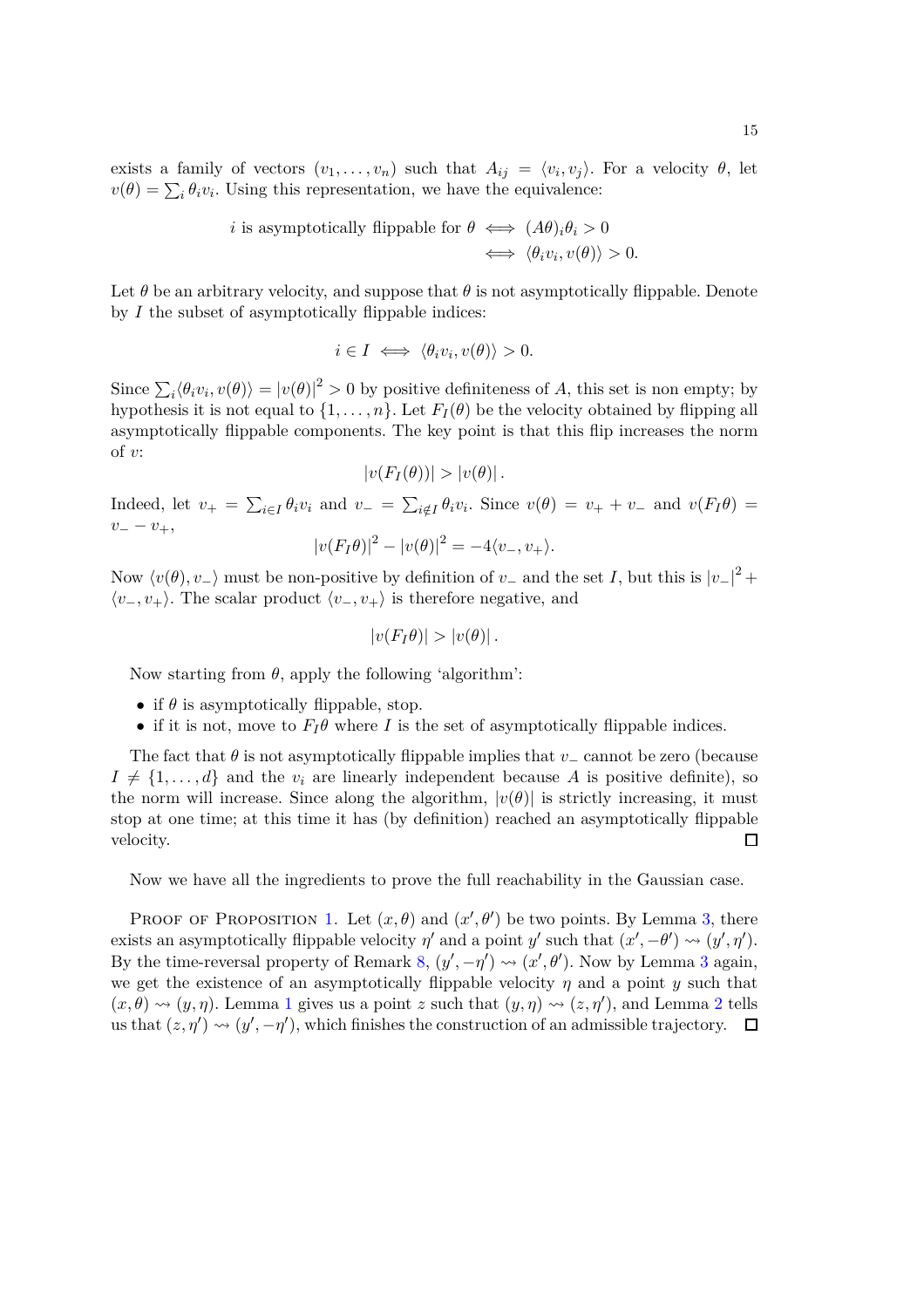<span id="page-15-0"></span>2.3. *Reachability around a local minimum.* As before  $U: \mathbb{R}^d \to \mathbb{R}$  is the potential function of a probability density function  $\overline{\pi}$ , i.e.  $\overline{\pi}(x) \propto \exp(-U(x))$ . We suppose that *U* has at least one nondegenerate local minimum, which we assume without loss of generality to be located in  $x = 0$ , i.e.  $\nabla U(0) = 0$  and  $V := H_U(0)$  is positive definite. We will use the fact that all points in  $\mathbb{R}^d$  are reachable through zigzag trajectories for the Gaussian density  $\pi^V \propto \exp(-\frac{1}{2})$  $\frac{1}{2}x^T V x$ , to conclude that the same holds in a neighbourhood of 0 for the potential *U*.

<span id="page-15-2"></span>LEMMA 4. *Suppose*  $U \in C^3(\mathbb{R}^d)$ ,  $\nabla U(0) = 0$  and  $H_U(0)$  is positive definite. There *exists a radius*  $\gamma > 0$  *such that*  $(x, \theta) \rightarrow (y, \eta)$  *for every*  $(x, \theta)$  *and*  $(y, \eta)$  *satisfying*  $|x| < \gamma$ *,*  $|y| < \gamma$ *.* 

PROOF. Let the switching rates for the Gaussian density  $\pi^V$  be denoted by  $(\lambda_i^V)$ . For a given control sequence  $(\mathbf{t}, \mathbf{i}) = (t_0, \ldots, t_p; i_1, \ldots, i_p)$  with associated switching points  $(x(\tau_i), \theta(\tau_i))_{i=1}^p$  and final point  $(x(\tau_{p+1}), \theta(\tau_{p+1}))$ , define

$$
\lambda_{\min}^V(\mathbf{t}, \mathbf{i}) = \min_{j=1,\dots,p} \lambda_{i_j}^V(x(\tau_j), \theta(\tau_j)) \text{ and } r_{\max}(\mathbf{t}, \mathbf{i}) = \max_{j=0,\dots,p+1} |x(\tau_j)|,
$$

for the minimum switching rate at a switching point and maximum distance from the origin for the associated trajectory, respectively. For  $n \in \mathbb{N}$  and  $\theta, \eta \in \{-1, 1\}^d$  define sets

(5) 
$$
\mathcal{U}_{n,\theta,\eta} := \{ y \in \mathbb{R}^d : |y| < 2, (0,\theta) \leftrightarrow (y,\eta), \text{ through a control } (\mathbf{t}, \mathbf{i}) \text{ such that } \lambda_{\min}^V(\mathbf{t}, \mathbf{i}) > 1/n \text{ and } r_{\max}(\mathbf{t}, \mathbf{i}) < n \}.
$$

Suppose  $y \in \mathcal{U}_{n,\theta,\eta}$ , so that there exists a control  $(\mathbf{t},\mathbf{i})$  taking  $(0,\theta)$  to  $(y,\eta)$  by which every component of the direction vector is flipped. By perturbing the switching times  $t_1, \ldots, t_p$  in the control, we find that  $(0, \theta) \rightsquigarrow (y', \eta)$  for all  $y'$  in a sufficiently small neighbourhood of *y* through a control  $(\mathbf{t}', \mathbf{i}')$  such that  $\lambda_{\min}^V(\mathbf{t}', \mathbf{i}') > 1/n$  and  $r_{\text{max}}(\mathbf{t}', \mathbf{i}') < n$ . It follows that  $\mathcal{U}_{n,\theta,\eta}$  is open for all  $n,\theta,\eta$ . For a Gaussian density we have  $(x, \theta) \rightarrow (y, \eta)$  for all  $(x, \theta), (y, \eta) \in E$  by a repeated use of Proposition [1.](#page-11-0) Thus for fixed  $\theta$ ,  $\eta$  we have the following open cover of the closed unit disc  $D = \{y \in \mathbb{R}^d : |y| \le 1\}$ :

$$
D\subset \bigcup_{n\in\mathbb{N}}\mathcal{U}_{n,\theta,\eta}.
$$

By compactness of *D*, for all  $\theta$ ,  $\eta$ , there exists an  $N_{\theta,\eta} \in \mathbb{N}$  such that

<span id="page-15-1"></span>
$$
\{y \in \mathbb{R}^d : |y| \le 1\} \subset \mathcal{U}_{N_{\theta,\eta},\theta,\eta}.
$$

Let  $N := \max_{\theta, \eta} N_{\theta, \eta}$ . It follows that for every  $\theta \in \{-1, 1\}^d$  and  $(y, \eta) \in E$ ,  $|y| \leq 1$ , we have  $(0, \theta) \leftrightarrow (y, \eta)$  through trajectories with minimal switching rate larger than  $1/N$ and a maximal distance from the origin smaller than *N*. By a Taylor expansion we have that, for some constant *c*, which we may assume to satisfy  $c > 1$ ,

(6) 
$$
|\nabla U(x) - Vx| \leq c|x|^2 \quad \text{for } |x| \leq 1.
$$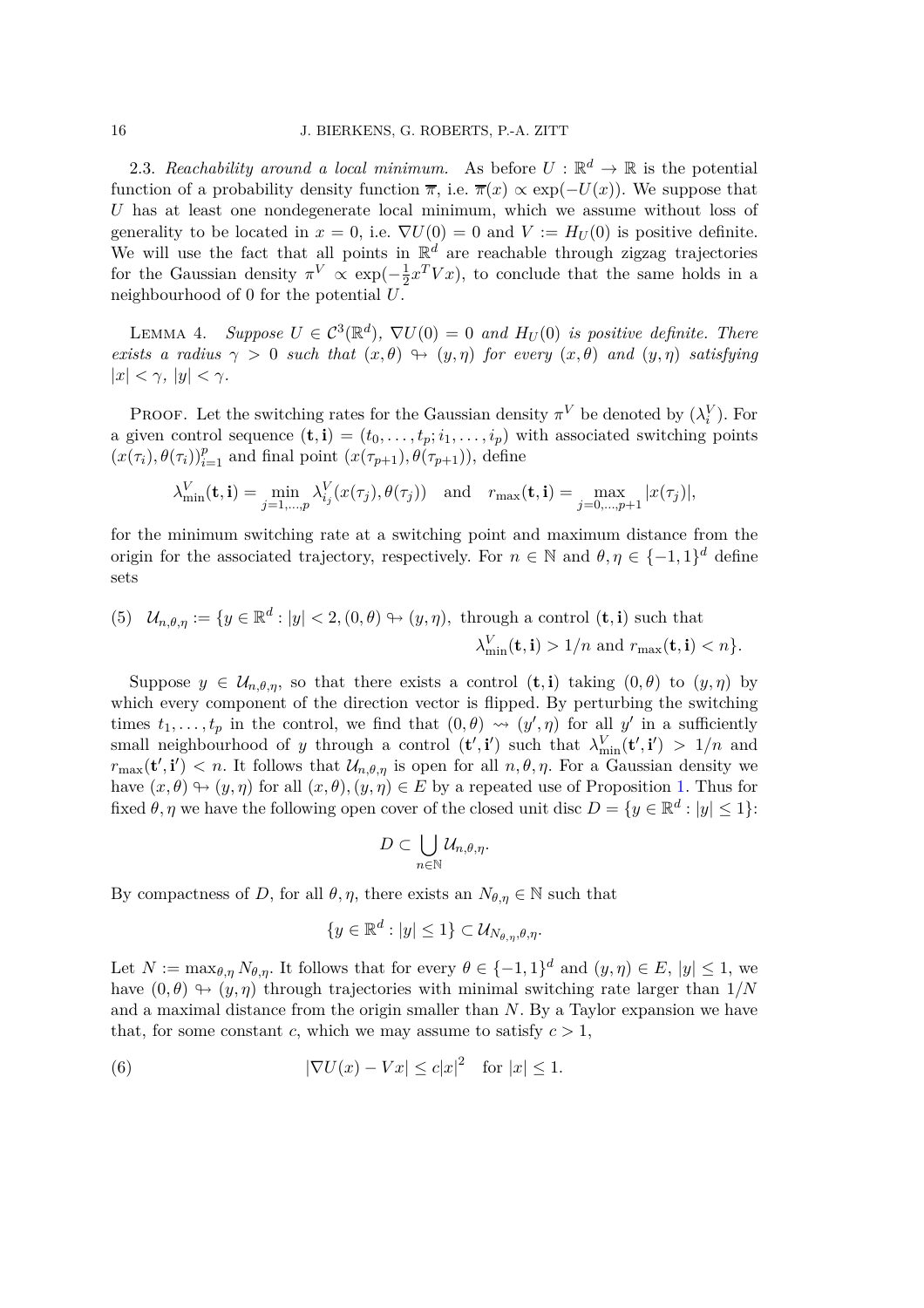Now let  $\theta \in \{-1, 1\}^d$  and  $(y, \eta) \in E$ , such that  $|y| < \gamma := \frac{1}{2cN^3}$ . Let  $z = y/\gamma$  so that  $|z| < 1$ . There exists a control sequence  $(\mathbf{t}, \mathbf{i})$  for which  $(0, \theta) \leftrightarrow (z, \eta)$  such that  $\lambda_{\min}^V(\mathbf{t}, \mathbf{i}) > \frac{1}{N}$  $\frac{1}{N}$  and  $r_{\text{max}}(\mathbf{t}, \mathbf{i}) < N$ . After a rescaling of **t** to  $\mathbf{t}' = \gamma \mathbf{t}$  we obtain a control sequence for  $(0, \theta) \rightarrow (y, \eta)$  such that  $\lambda_{\min}^V(\mathbf{t}', \mathbf{i}) > \frac{\gamma}{N} = \frac{1}{2cN^4}$  (since the switching rates for the Gaussian potential scale linearly with distance from the origin), and such that the complete trajectory is contained within a ball of radius  $\gamma N < \frac{1}{2cN^2} < 1$ , so that we may apply [\(6\)](#page-15-1) along the trajectory. Along the trajectory with switching times  $(\tau_j)_{i=1}^p$ *j*=1 corresponding to the control sequence  $(\mathbf{t}', \mathbf{i})$ , we obtain

$$
|\nabla U(x(\tau_j)) - Vx(\tau_j)| \le c|x(\tau_i)|^2 < c\gamma^2 N^2 = \frac{1}{4cN^4}, \quad j = 1, ..., p,
$$

so that, for all  $j = 1, \ldots, p$ ,

$$
\lambda_{i_j}(x(\tau_j),\theta(\tau_j)) = (\theta(\tau_j)\partial_{i_j}U(x(\tau_j)))_+ \geq \lambda_{i_j}^V(x(\tau_j),\theta(\tau_j)) - \frac{1}{4cN^4} > \frac{1}{4cN^4} > 0,
$$

i.e. the control sequence  $(\mathbf{t}', \mathbf{i})$  is admissible for  $(0, \theta) \rightarrow (y, \eta)$  with respect to the switching rates  $(\lambda_i)$ .

By an analogous argument there exists an admissible control sequence for  $(y, \eta) \rightarrow$  $(0, \theta)$ . The statement of the proposition follows by concatenation of trajectories.  $\Box$ 

2.4. *Flippability.* Recall that  $(x, \theta) \rightarrow (y, \eta)$  if there is an admissible path from  $(x, \theta)$ to  $(y, \eta)$  along which all components of the velocity are switched.

<span id="page-16-2"></span>DEFINITION 6 (Full flippability). The process is *fully flippable* if for each  $(x, \theta)$ , there exists a  $(y, \eta)$  such that  $(x, \theta) \rightarrow (y, \eta)$ ,

<span id="page-16-0"></span>Proposition 2. *If the potential U satisfies Growth Condition [1,](#page-7-4) then the process is fully flippable.*

PROOF. By definition, the process is fully flippable if for all points  $(x, \theta)$ , there exists an admissible control sequence  $(i, t)$  such that all indices appear in **i**. Striving for a contradiction, suppose that there is an  $(x, \theta)$  such that, for any admissible control sequence, there is an index in  $\{1, ..., d\}$  that does not appear in the indices sequence. Suppose that starting from  $(x, \theta)$ , we are able to construct, for any  $\varepsilon$  and any *T*, an admissible trajectory  $(x(t), \theta(t))_{t \in [0,T]}$  along which the following bound holds:

(7) 
$$
\forall i, \forall t \in [0, T], \quad \theta(t)\partial_i U(x(t)) < \varepsilon.
$$

Integrating *U* along this trajectory, we get  $U(x(T)) \leq U(x) + \varepsilon dT$ . However, by hypothesis this trajectory leaves at least one index in the velocity unchanged, so  $||x(T)-x||_{\infty} \geq T$ . This shows that

<span id="page-16-1"></span>
$$
\inf \{ U(y) : y \text{ such that } ||y - x||_{\infty} \ge T \} \le U(x) + \varepsilon dT,
$$

and is therefore not larger than  $U(x)$  by taking  $\varepsilon$  to zero. This contradicts the hypothesis that *U* converges to infinity.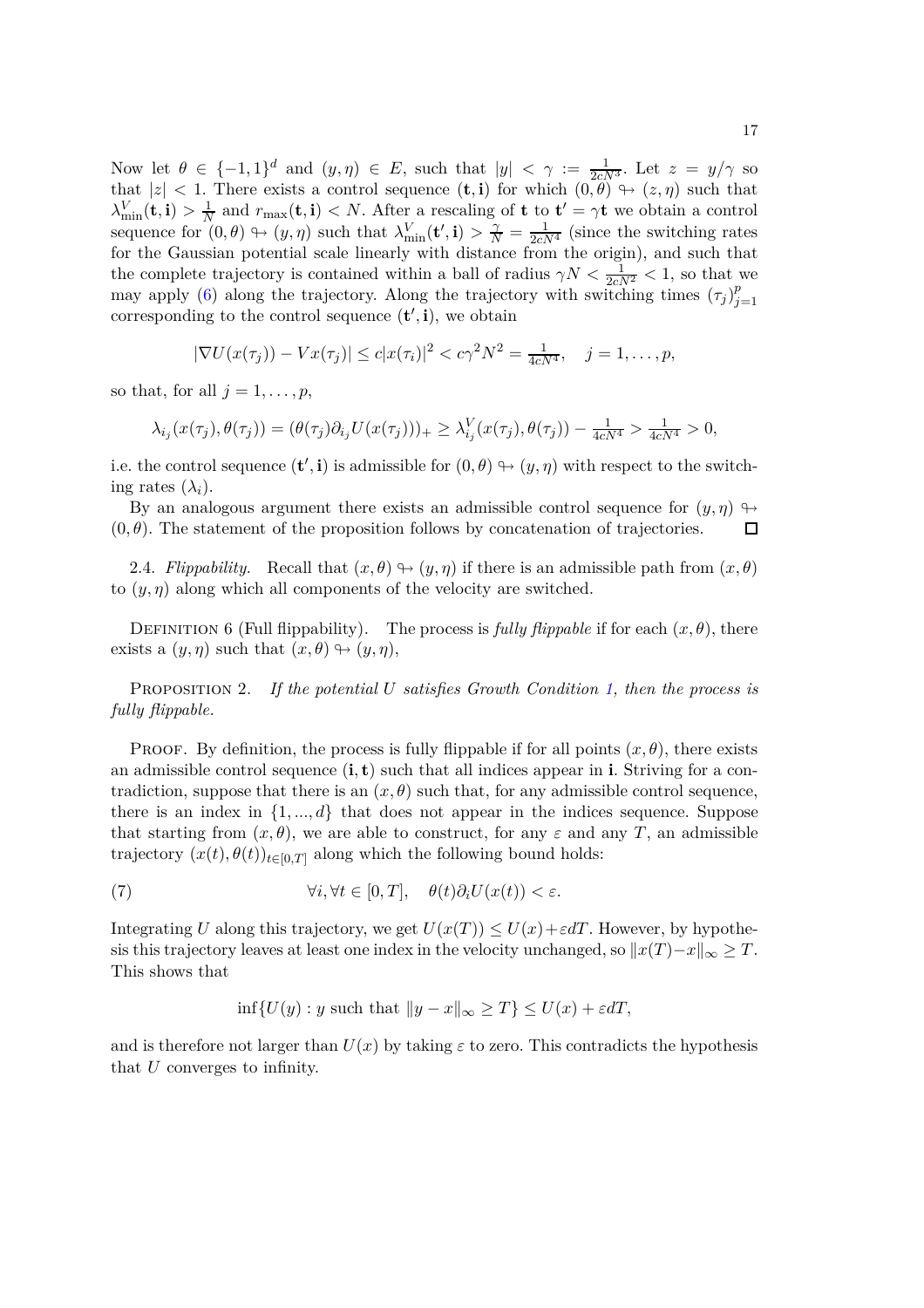Let us now prove that such trajectories exist. Fix  $\varepsilon > 0$ , and say T is "nice" if there exists an admissible control sequence starting from  $(x, \theta)$  such that the bound [\(7\)](#page-16-1) holds. The set of nice *T* is clearly open in  $[0, \infty)$ , so it will be enough to check that it is closed.

To this end, suppose that the  $T<sub>n</sub>$  are an increasing sequence of nice times converging to *T*. The natural idea to construct a nice trajectory of length *T* is to pick a trajectory of length  $T_n$  and continue it in the final direction  $\theta_{T_n}$  until time *T*. The corresponding trajectory will be admissible, but it may fail to satisfy  $(7)$  if, during the interval  $[T_n, T)$ , one of the quantities  $(\theta(t))$ *<sub>i</sub>* $\partial_i U(x(t))$  crosses the level  $\varepsilon$ . We will prove that by switching the corresponding indices, we can construct a nice trajectory.

Since the process moves at finite speed, we know that all admissible trajectories of length less than *T* starting from  $(x, \theta)$  will lie in a bounded set, only depending on *T*. Let  $C_T$  be an upper bound on the Hessian of *U* on this bounded set. Let *n* be large enough so that  $T - T_n < \varepsilon/2C_T$ , and consider a "nice" trajectory of length  $T_n$ ; we wish to continue it up to time *T*. Let  $D = \{i_1, ..., i_m\}$  be the set of "dangerous" indices, that is, indices for which  $\theta_i \partial_i U(x(T_n)) > \varepsilon/2$ . Consider the trajectory obtained by concatenating the nice *T<sub>n</sub>* control sequence with the sequence  $(i_1, ..., i_m; \varepsilon', ..., \varepsilon', T - T_n - m\varepsilon')$ . If  $\varepsilon'$  is small enough, this trajectory will be both admissible and nice: all "dangerous" indices will be switched before the corresponding product reaches  $\varepsilon$ , and they will not have time to grow up to  $\varepsilon$  again. The set of nice T is therefore  $[0,\infty)$  in its entirety.  $\Box$ 

#### <span id="page-17-0"></span>2.5. *Reachability in the general case.*

<span id="page-17-1"></span>LEMMA 5. *If*  $(x, \theta) \rightarrow (y, \eta)$ *, then there is an open neighborhood U of*  $(y, \eta)$  *such that for all*  $(y', \eta') \in U$ *,*  $(x, \theta) \rightarrow (y', \eta')$ *.* 

PROOF. By hypothesis there is a sequence of times and indices such that

$$
y = x + t_0 \theta + t_1 F_{i_1} \theta + \cdots + t_n F_{i_1, \ldots, i_n} \theta.
$$

Define  $\Phi : (s_0, ..., s_n) \mapsto x + s_0 \theta + s_1 F_{i_1} \theta + \cdots + s_n F_{i_1, ..., i_n} \theta$ . Then  $D\Phi = (\theta, F_{i_1} \theta, ..., F_{i_1, ..., i_n} \theta)$ . Since the difference between two consecutive vectors in this family is  $\pm 2e_{i_k}$ , the map  $\Phi$ has full rank if all components are switched at least once. Therefore  $\Phi$  is a submersion from a neighborhood of  $(t_0, ..., t_n)$  to a neighborhood of *y*. By continuity of the switching rates, we may assume without loss of generality that for all  $(s_0, ..., s_n)$  in this neighborhood, the corresponding trajectory is admissible. Since the sequence of switches is the same as the original trajectory, we get the conclusion.  $\Box$ 

Say  $(x, \theta) \sim (x', \theta')$  if they are equal or if  $(x, \theta) \rightsquigarrow (x', \theta') \rightsquigarrow (x, \theta)$ . Denote by Cl $(x, \theta)$ the equivalence class of  $(x, \theta)$  and by R the velocity reversal (applied to points in, or subsets of,  $\mathbb{R}^d \times \{-1, 1\}^d$ ).

<span id="page-17-2"></span>Lemma 6. *The equivalence classes of* ∼ *are either a single point or an open set in*  $\mathbb{R}^d \times \{-1,1\}^d$ .

*For any*  $(x, \theta)$ *,*  $R(Cl(x, \theta)) = Cl(R(x, \theta))$ *. In particular, the classes of*  $(x, \theta)$  *and*  $(x, -\theta)$  *have the same type (open or singleton).*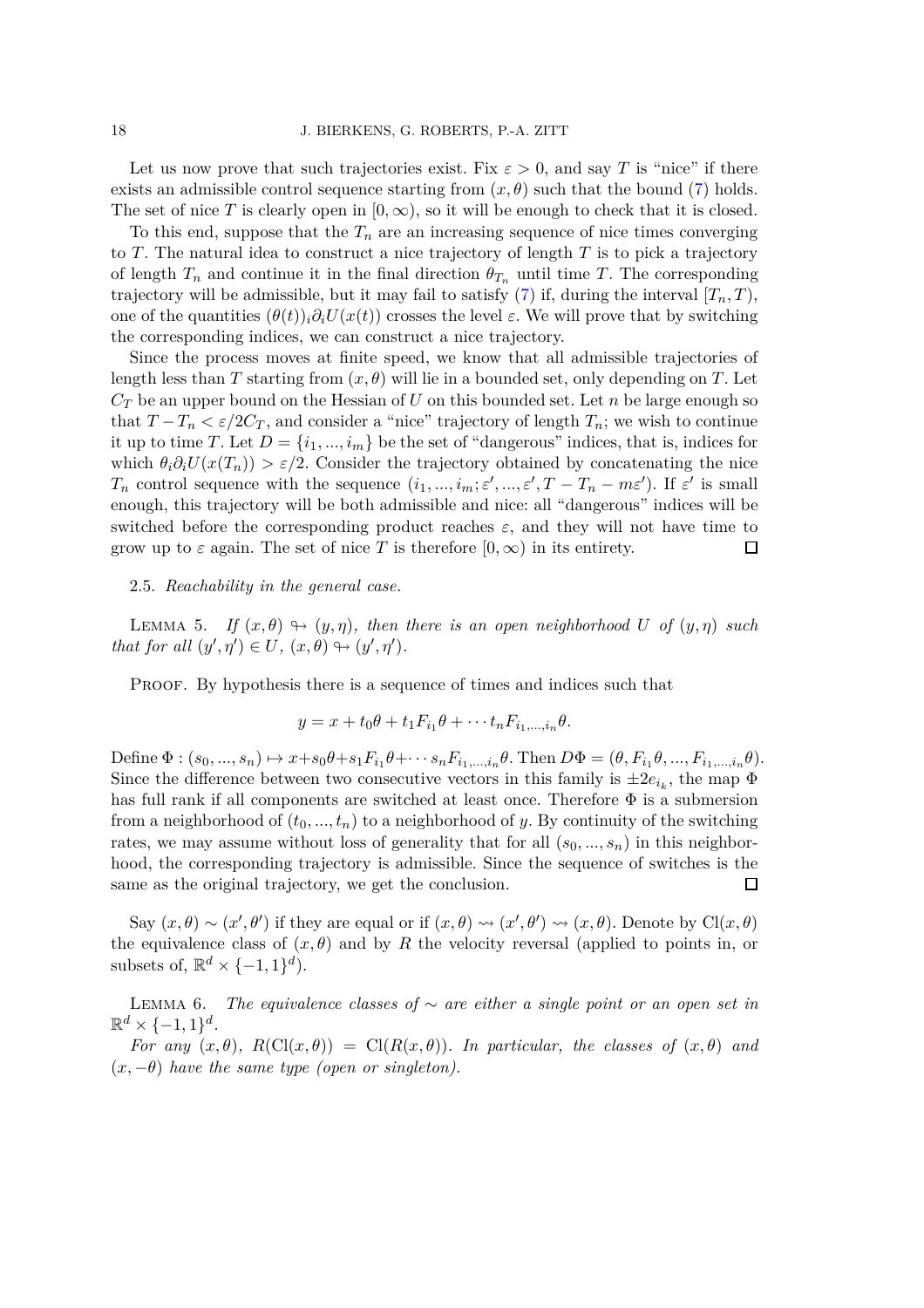PROOF. Suppose that  $(x, \theta)$  and  $(x', \theta')$  are two different equivalent points. This means that there is an admissible loop starting from, and returning to,  $(x, \theta)$ . Along such a loop all components of the velocity must be flipped at least once: if the *i*<sup>th</sup> component of the velocity stays at 1 (resp.  $-1$ ), then the *i*<sup>th</sup> component of the position strictly increases (resp. decreases) along the loop, a contradiction. Therefore if  $Cl(x, \theta)$  is not a singleton, then  $x \leftrightarrow x$ .

Let us now prove openness. If  $(y, \eta)$  is in the non-trivial class of  $(x, \theta)$ , then  $(x, \theta) \rightarrow$  $(x, \theta) \rightsquigarrow (y, \eta)$ , so  $(x, \theta)$  leads to all points near  $(y, \eta)$ . Similarly,  $(x, -\theta) \rightarrow (y, -\eta)$ , so  $(x, -\theta)$  leads to all points in a neighborhood of  $(y, -\eta)$ , and by reversal, all points near  $(y, \eta)$  must lead to  $(x, \theta)$ . Therefore all points near  $(y, \eta)$  are in fact equivalent to  $(x, \theta)$ and the class is open.

The reversal property is a consequence of the similar property for  $\rightsquigarrow$ .

 $\Box$ 

<span id="page-18-0"></span>Proposition 3 (Stability of open classes). *The open equivalent classes are "almost stable"* under  $\sim$  and its inverse, that is, if the class of  $(x, \theta)$  is open, then for  $\pi$ -almost *every*  $(y, \eta)$ *, we have the equivalence*  $(y, \eta) \rightsquigarrow (x, \theta) \Longleftrightarrow (x, \theta) \rightsquigarrow (y, \eta) \Longleftrightarrow (x, \theta) \sim$ (*y, η*)*.*

*If the process is fully flippable in the sense of Definition [6,](#page-16-2) then the open classes are of the form*  $\mathbb{R}^d \times V$ , where *V is a subset of the velocities*  $\{-1,1\}^d$ .

Remark 9 (Terminology). In the countable state setting, classes that are stable under the analogue of  $\sim$  are called "essential" (see, e.g., [\[23\]](#page-32-19)). In a general state space, it is known that the communication structures are more difficult to define and study; this has led in particular to the definition of  $\psi$ -irreducibility, see [\[30,](#page-32-1) Chapter 5]. It turns out that in our particular case, the relation  $\rightsquigarrow$  defines interesting equivalence classes that we can study before discussing *ψ*-irreducibility.

PROOF. The first step is probabilistic.

Let *O* be an open class. Let  $O_+$  be the "future" of *O*, that is, the set of  $(y, \eta)$  such that there exists  $(x, \theta) \in O$  such that  $(x, \theta) \rightsquigarrow (y, \eta)$ . Note that since  $(x, \theta) \leftrightarrow (x, \theta)$ ,  $O_+$ is open, therefore measurable. Let  $P^t((x, \theta), A)$  denote the Markov transition kernel of the zigzag process. Let us use the invariance of  $\pi$  through the resolvent kernel:

$$
\pi(O_{+}) = \int_{0}^{\infty} e^{-t} \pi P^{t}(\cdot, O_{+}) dt
$$
  
\n
$$
= \int_{0}^{\infty} \int_{E} e^{-t} \mathbb{P}_{(x,\theta)} [(X_{t}, \Theta_{t}) \in O_{+}] d\pi(x, \theta) dt
$$
  
\n
$$
= \int_{0}^{\infty} \int_{E} e^{-t} \mathbf{1}_{(x,\theta) \in O_{+}} \mathbb{P}_{(x,\theta)} [(X_{t}, \Theta_{t}) \in O_{+}] d\pi(x, \theta) dt
$$
  
\n
$$
+ \int_{0}^{\infty} \int_{E} e^{-t} \mathbf{1}_{(x,\theta) \notin O_{+}} \mathbb{P}_{(x,\theta)} [(X_{t}, \Theta_{t}) \in O_{+}] d\pi(x, \theta) dt.
$$

Since  $O_+$  is stable by  $\leadsto$ , the probability in the first integral is 1, so the whole first integral is equal to  $\pi(O_+)$ . Therefore the second integral must vanish: for all  $(x, \theta)$  in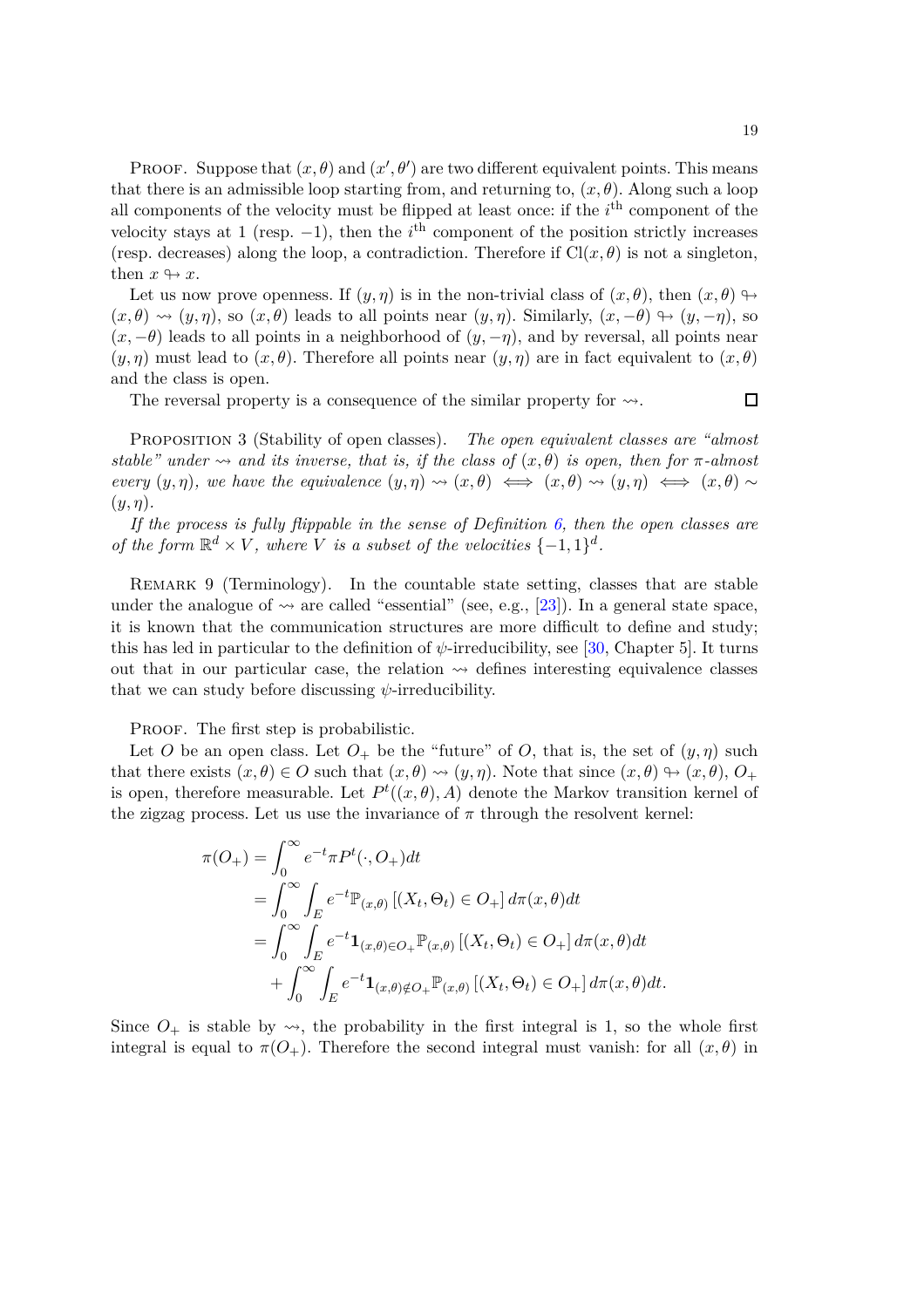some set *A* of full  $\pi$ -measure,

$$
\mathbf{1}_{(x,\theta)\notin O_+} \int_0^\infty e^{-t} \mathbb{P}_{(x,\theta)} \left[ (X_t, \Theta_t) \in O_+ \right] dt = 0.
$$

If  $(x, \theta)$  is in *A* and leads to a point in *O*, then the probability above is strictly positive, so  $(x, \theta)$  must be in  $O_+$ . Consequently we can build a loop from  $(x, \theta)$  that intersects *O*, so  $(x, \theta)$  is in O.

In the other direction, we use reversal. Without loss of generality we may assume *A* is stable by reversal of velocities. If  $(x, \theta)$  in *A* is reachable from a point  $(y, \eta)$  in *O*, then  $(x, -\theta) \rightsquigarrow (y, -\eta)$ , so  $(x, -\theta) \in RO$ , and  $(x, \theta) \in O$ .

We now prove a stronger stability statement by getting rid of the "*π*-almost surely". Consider a point  $(x, \theta)$  in an open class O and suppose that  $(y, \eta)$  is reachable from  $(x, \theta)$ . By the assumption, we can find a  $(z, \xi)$  such that  $(y, \eta) \rightarrow (z, \xi)$ . By Lemma [5,](#page-17-1)  $(y, \eta) \rightsquigarrow (z', \xi')$  for all  $(z', \xi')$  in a neighborhood of  $(z, \xi)$ . By transitivity,  $(x, \theta)$  itself leads to all points in this neighborhood. Such a neighborhood must have a positive *π*measure, so at least one of the  $(z', \xi')$  leads back to  $(x, \theta)$ . Therefore we have a loop  $(x, \theta) \rightsquigarrow (y, \eta) \rightsquigarrow (z', \xi') \rightsquigarrow (x, \theta)$ , so all three points are in the same class, so open classes are stable by  $\rightsquigarrow$ . Using reversal it is easy to see that they are also stable in the other direction.

The third step of the proof is to use the stability to prove that non-trivial classes are closed, and must therefore consist of a certain number of copies of R *d* . Let *O* be a non-trivial class, and let  $(x, \theta)$  be a point in the (topological) closure of *O*. By Lemma [5,](#page-17-1) there exists a  $(y, \eta)$  and an open set U such that  $(x, \theta)$  leads to all points in U. Write  $y = x + t_0 \theta + \cdots + F_{i_1, \dots, i_n} \theta$  for some sequence of times and indices. By continuity of the switching rates, the same control sequence will be admissible if  $x'$  is close to  $x$ , and will lead from  $(x', \theta)$  to the point  $(y', \eta) = (y + x' - x, \eta)$ . Since *x* is in the closure of *O*, we can find *x'* in *O* such that  $(x', \theta) \leadsto (y', \eta)$ , and we may assume that  $(y', \eta)$  is in U, so that  $(x, \theta) \rightsquigarrow (y', \eta)$ . Since  $(x', \theta)$  is in *O*,  $(y', \eta)$  is also in *O* by forward stability, so  $(x, \theta)$  is itself in *O*, proving that *O* is closed.  $\Box$ 

<span id="page-19-1"></span>THEOREM 4. If the potential  $U$  is  $C^3$ , satisfies Growth Condition [1,](#page-7-4) and has a *nondegenerate local minimum, then there is only one equivalence class. In particular*  $(x, \theta) \rightsquigarrow (y, \eta)$  *for all*  $(x, \theta) \in E$  *and*  $(y, \eta) \in E$ *.* 

PROOF. By the local minimum approximation result (Lemma [4\)](#page-15-2), we know that there exists an open set U such that all points in  $U \times \{-1,1\}^d$  are in the same equivalence class, say *O*. By Lemma [6,](#page-17-2) *O* must then be open. Since the potential *U* goes to infinity, the process is fully flippable by Proposition [2,](#page-16-0) so we may apply Proposition [3](#page-18-0) to see that *O* consists of copies of  $\mathbb{R}^d$ . Since *O* contains  $\mathcal{U} \times \{-1, 1\}^d$ , it follows that  $O = E$ .  $\Box$ 

<span id="page-19-0"></span>**3. Ergodicity and exponential ergodicity.** To prove ergodicity and exponential ergodicity, we will use standard results from [\[28,](#page-32-20) [31,](#page-32-0) [42,](#page-33-10) [30,](#page-32-1) [15\]](#page-32-21). In order to show that they apply, we need to check a certain number of properties of the process. Some of these properties (aperiodicity, irreducibility) are analogues in the continuous time and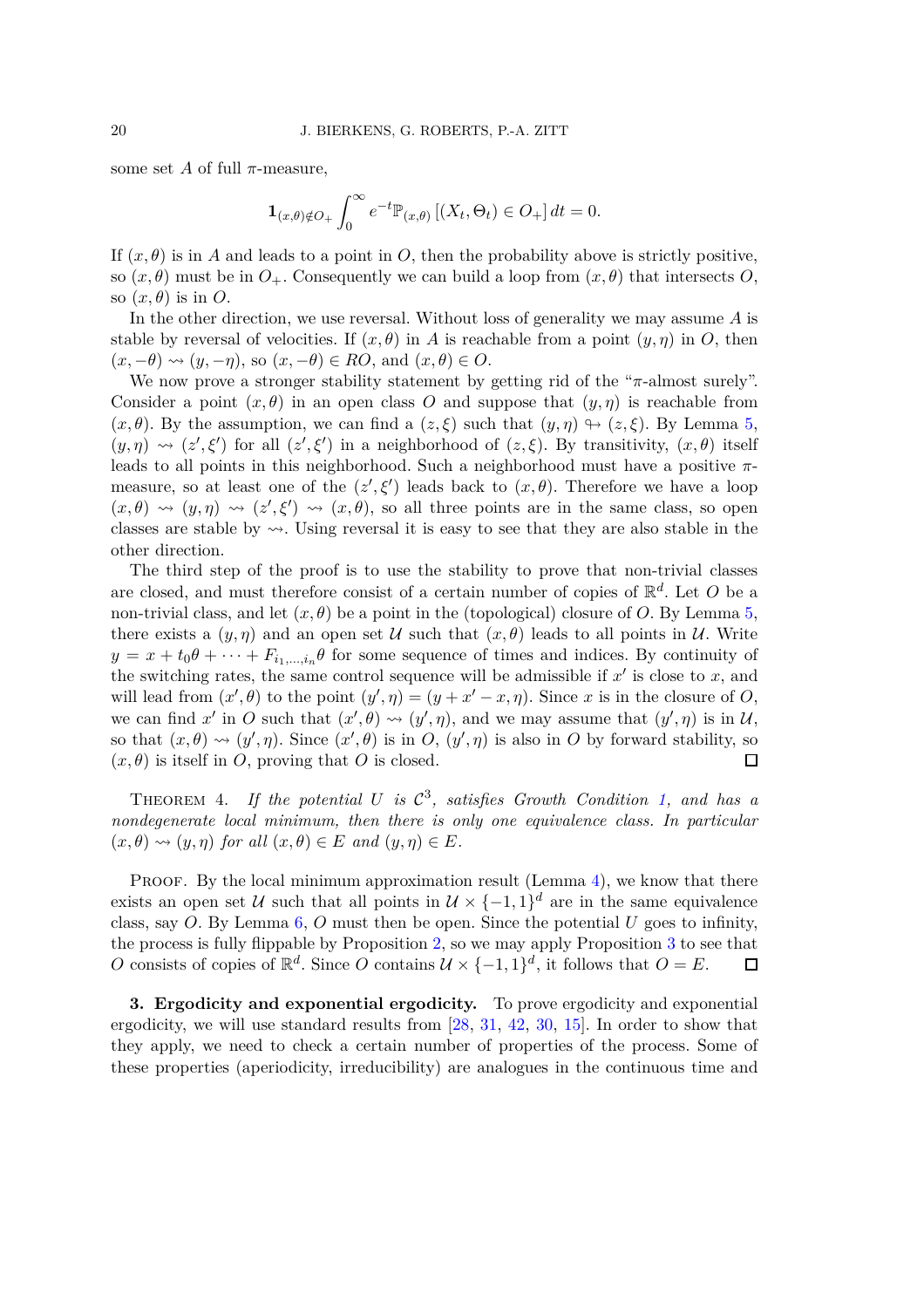continuous space setting of classical notions for Markov chains. In order to guarantee that the process does not behave too wildly with respect to the topology of the ambient space, Meyn and Tweedie have also introduced the notion of *T*-processes (where *T* stands for "topology"). We will first recall these here, phrased in terms of a general Markov process  $(Z_t)$  taking values in a space E, for completeness. For a more detailed overview of these notions, we refer to the aforementioned papers, in particular [\[31\]](#page-32-0), and the reference book [\[30\]](#page-32-1).

For a given measure  $\psi$ , a process is  $\psi$ -irreducible if for any starting point *z* and any set *A* of positive  $\psi$ -measure,  $\mathbb{E}_z \left[ \int_0^\infty \mathbf{1}_A(Z_t) dt \right] > 0$ . It is a *T*-process if there exists a probability distribution *a* on  $\mathbb{R}_+$  and a kernel  $K(z, A)$  such that for fixed  $A, z \mapsto K(z, A)$ is lower semi-continuous, and for fixed  $z, K(z, E) > 0$  and we have the lower bound:

$$
\int \mathbb{P}_z \left[ Z_t \in A \right] \, da(t) \geq K(z, A).
$$

A measurable set  $C \subset E$  is called *petite* if there exists a probability distribution *a*, a constant  $c > 0$  and a nontrivial measure  $\nu$  on *E* such that

$$
\int \mathbb{P}_z \left[ Z_t \in \cdot \right] \, da(t) \geq c \nu(\cdot) \quad \text{for all } z \in C.
$$

An irreducible process is called *aperiodic* if there exists a petite set *C* and a time *T* such that  $\mathbb{P}_z[Z_t \in C] > 0$  for all starting points  $z \in C$  and all times  $t \geq T$ . The process is called *Harris recurrent* if, for some *σ*-finite measure  $\varphi$ ,  $\mathbb{P}_z \left[ \int_0^\infty \mathbf{1}_A(Z_t) dt = \infty \right] \equiv 1$ whenever  $\varphi(A) > 0$ . As discussed in [\[31\]](#page-32-0), Harris recurrence implies existence of a unique (up to constant multiples) invariant measure. If, moreover, there is a finite invariant measure (which in this paper is always the case by assumption  $(4)$ ), the process is called *positive Harris (recurrent)*.

In the next sections, we establish that the zigzag process is in fact an irreducible, aperiodic *T*-process; Section [3.4](#page-28-0) is devoted to finding a suitable Lyapunov function.

3.1. *Continuous components.* In this section we give two results on the existence of an absolutely continuous component in the distribution of the position of the process. We start with an easy result, expressed in terms of a certain stopping time.

<span id="page-20-0"></span>LEMMA 7 (Absolute continuity from jumps). Let  $(T_i)$  be the random times where *the components of the velocity switch. Let*  $N$  *be the random integer such that*  $T_N$  *is the first time when*  $d-1$  *components have switched; let*  $N = \infty$  *if this does not occur. Let*  $\tau = T_{N+1}$  *if*  $T_N$  *is finite, and*  $\tau = \infty$  *otherwise.* 

*Then the distribution of*  $X_{\tau}$  *(conditionally on*  $\tau < \infty$ ) *is absolutely continuous with respect to the Lebesgue measure : if B is a Borel set in* R *<sup>d</sup> of Lebesgue measure zero, then*

$$
\mathbb{P}\left[\tau<\infty, X_{\tau}\in B\right]=0.
$$

In particular, in case  $d = 1$ , then  $N = 0$ ,  $T_N = 0$  and  $\tau$  is the time of the first switch.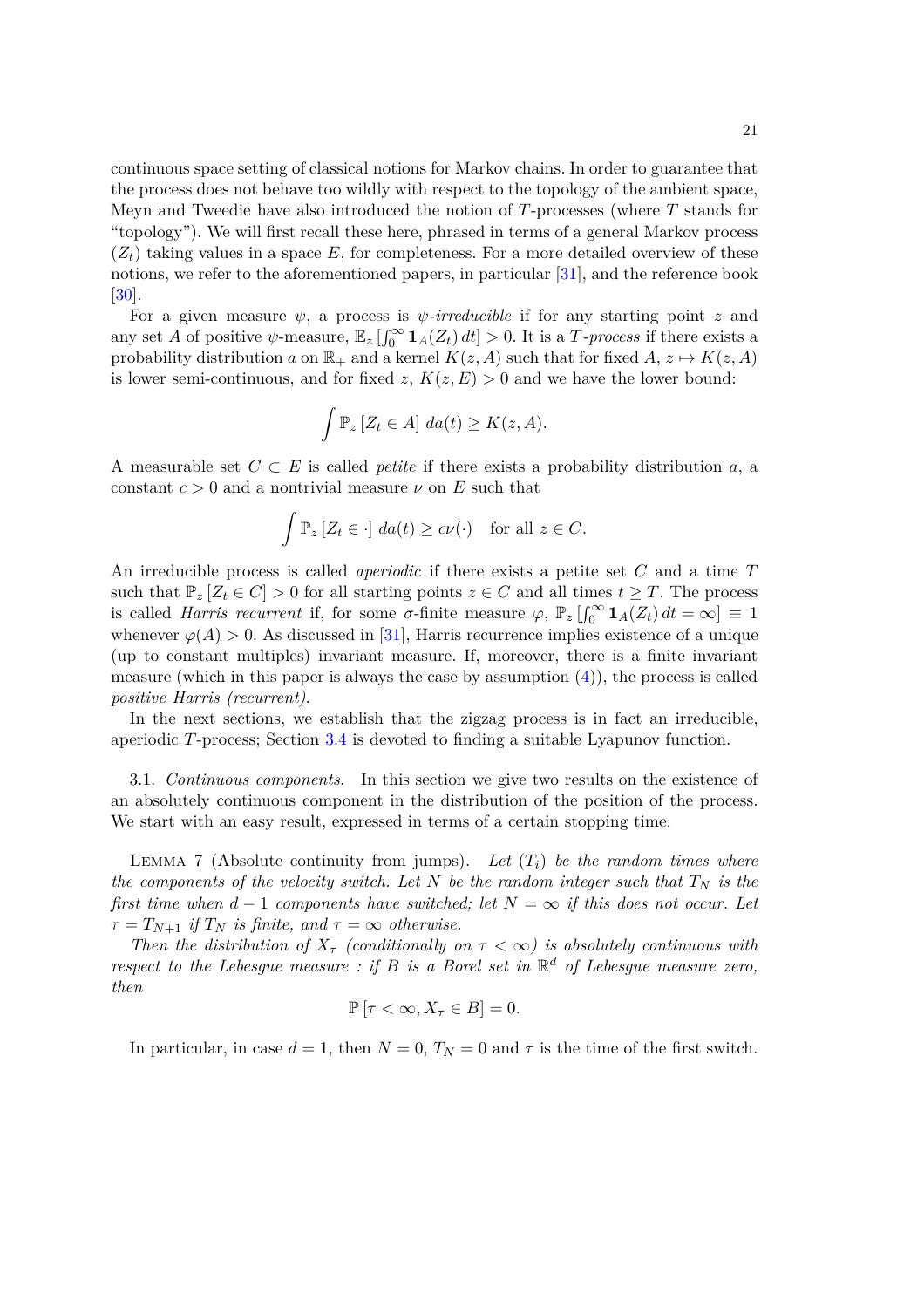PROOF. Let *B* be a set of zero Lebesgue measure in  $\mathbb{R}^d$  and *t* be arbitrary. It is enough to show that  $\mathbb{P}_{(x,\theta)}$   $[\tau \le t; X_{\tau} \in B] = 0$ , since this implies  $\mathbb{P}_{(x,\theta)}$   $[X_{\tau} \in B, \tau < \infty] = 0$  by monotone convergence.

It is well known (see [\[4,](#page-31-8) [6\]](#page-31-1)) that the law of  $(X_t, \Theta_t)$  may be obtained by a thinning procedure. More precisely, let  $\overline{\lambda}$  be an upper bound on the switching rates up to time *t* (such a bound exists since the process has finite speed and the switching rates are continuous). Then the process may be constructed on  $[0, t]$  by running a Poisson clock with intensity  $\overline{\lambda}d$ , and, for each Poisson event, picking an index *i* uniformly, then accepting or rejecting the flip of the corresponding component of the velocity with a probability given by  $\lambda_i(x, \theta)/\overline{\lambda}$ .

Recall that  $F_{i_1,\dots,i_k}\theta$  is the velocity obtained from  $\theta$  by flipping, possibly many times, the components appearing in the sequence. For convenience, we extend this definition to allow zero values in the index sequence, which corresponds to no flipping. This allows us to write

$$
X_{\tau} = x + E_1 \theta + E_2 F_{I_1} \theta + \dots + E_{M+1} F_{I_1, \dots, I_m} \theta,
$$

where *M* is a random integer (larger than *N*), the  $(I_k)$  take values in  $\{0, 1, ..., d\}$  with  $I_k = j$  for  $j \neq 0$  indicating a proposed and accepted *j* flip, while  $I_k = 0$  corresponding to all rejected flips, and the  $(E_i)$  are the interarrival times of the Poisson clock. We decompose over all possible index sequences:

$$
\mathbb{P}[\tau \le t, X_{\tau} \in B] = \sum_{m \in \mathbb{N}_0} \sum_{(i_1, \dots, i_m) \in \{0, \dots d\}^m} \mathbb{P}[\tau \le t, M = m, (I_1, \dots, I_M) = (i_1, \dots, i_m),
$$
  

$$
(x + E_1 \theta + \dots + E_{m+1} F_{i_1, \dots, i_m} \theta) \in B].
$$

If *M* = *m*, *N* ≤ *m* so by definition, at least *d*−1 different (non-zero) indices must appear in the sequence  $(i_1, ..., i_m)$ , and

$$
\mathbb{P}\left[\tau \leq t, X_{\tau} \in B\right]
$$
\n
$$
\leq \sum_{m \in \mathbb{N}} \sum_{\substack{(i_1, \ldots, i_m) \in \{0, \ldots d\}^m \\ d-1 \text{ indices appear in } (i_1, \ldots, i_m)}} \mathbb{P}\left[(x + E_1 \theta + \cdots + E_{m+1} F_{i_1, \ldots, i_m} \theta) \in B\right].
$$

For each term in the sum, the vectors  $(\theta, F_{i_1}\theta, ..., F_{i_1,...,i_m}\theta)$  span  $\mathbb{R}^d$ , so the distribution of  $x + E_1\theta + \cdots + E_{m+1}F_{i_1,\ldots,i_m}\theta$  is absolutely continuous, and the probability that it falls in the set *B* is zero. falls in the set *B* is zero.

The proof of the existence of an absolutely continuous component at a fixed time is a bit more involved, but is the key ingredient to prove that the process behaves nicely.

<span id="page-21-0"></span>LEMMA 8 (Continuous component). *If*  $(x, \theta) \rightarrow (y, \eta)$  *then there exist open sets U and V*, with  $x \in U$  *and*  $y \in V$ *, and constants*  $\varepsilon > 0$ *,*  $t_0 > 0$ *,*  $c > 0$ *, such that for any*  $x' \in U$ *, and all*  $t \in (t_0, t_0 + \varepsilon],$ 

$$
\mathbb{P}_{x',\theta}[X_t \in \cdot, \Theta_t = \eta] \ge c \cdot \text{Leb}(\cdot \cap V).
$$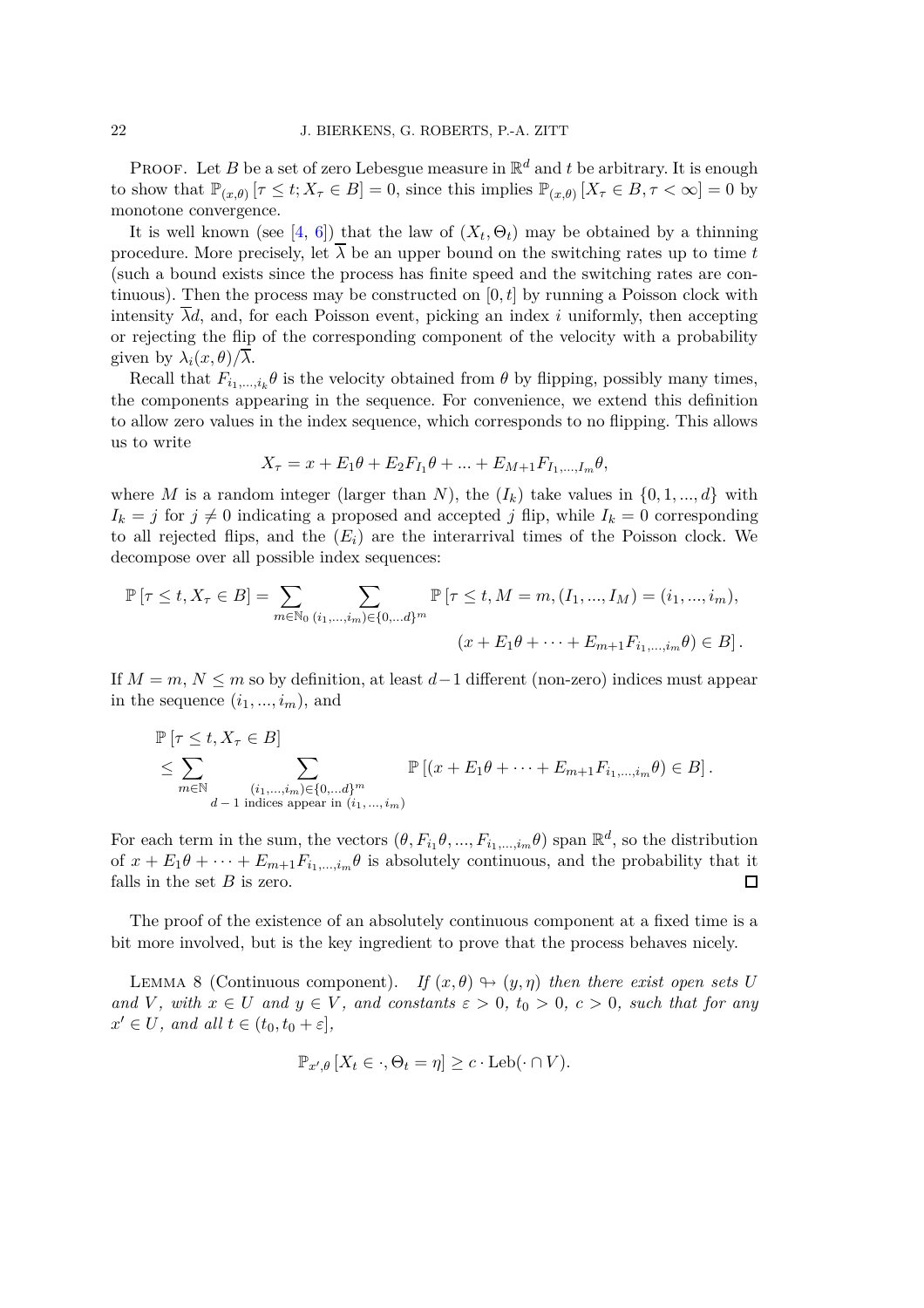Remark 10. Similar results may be found in previous works, e.g. [\[3,](#page-31-9) Lemmas 2 and 3], or [\[4,](#page-31-8) Section 6.5]. In order to get the probabilistic consequences, we need the uniformity in the starting point that appears in  $[4]$ . Since our hypotheses here are slightly different, we include a proof for the sake of completeness. We also note that taking canonical switching rates leads to a degenerate situation where the local Hörmander type criteria of [\[3,](#page-31-9) [4\]](#page-31-8) do not apply.

PROOF. By hypothesis there exists an admissible deterministic control sequence  $\mathbf{u} =$  $(\mathbf{t}, \mathbf{i}) = (t_0, ..., t_m; i_1, ..., i_m)$ , such that all indices occur at least once in **i**, and  $\Phi_{\mathbf{u}}(x, \theta) =$ (*y, η*). Recall the notation  $\tau_k = \sum_{j=0}^{k-1} t_j$  and let  $t = \tau_{m+1} = \sum_{k=0}^{m} t_k$  be the final time of the trajectory.

We use the same thinning construction as in the proof of Lemma [7](#page-20-0) above, with a Poisson clock of intensity  $\overline{\lambda}d$ , where  $\overline{\lambda}$  is an upper bound on the switching rates up to time *t*.

For  $j = 1, ..., (m-1)$ , let  $\mathcal{U}_j$  be a bounded neighbourhood of  $\tau_j$ ; we may assume that the  $U_j$  do not intersect and, by continuity, that the control sequences  $(\mathbf{s}, \mathbf{i}) = (s_0, ..., s_{m-1}, \mathbf{i})$ satisfy  $\lambda_{\min}(\mathbf{s}, \mathbf{i}) \geq \lambda > 0$  for any **s** such that  $\sum_{l=0}^{j-1} s_l \in \mathcal{U}_j$  for all *j*.

Now let *f* be an arbitrary non-negative test function. Let *A* be the event that *m* Poisson events  $T_1, ..., T_m$  occur before time *t*, that  $T_j \in U_j$  for all *j*, that the indices are picked as in **i**, and that all proposed switches are accepted. Then

$$
\mathbb{E}[f(X_t, \Theta_t)] \geq \mathbb{E}[f(X_t, \Theta_t) \mathbf{1}_A] \geq \mathbb{E}[f(\Psi(x, t, T_1, ..., T_m)) \mathbf{1}_A]
$$

where the mapping  $\Psi$  is defined by

$$
\Psi(x, t, \tau_1, ..., \tau_m) = x + \tau_1 \theta + (\tau_2 - \tau_1) F_{i_1} \theta + \dots + (t - \tau_m) F_{i_1 \cdots i_m} \theta.
$$

Since the choice of indices to switch and the acceptance/rejection tests are independent from the Poisson process, we get by conditioning:

$$
\mathbb{E}\left[f(X_t,\Theta_t)\right] \geq \left(\frac{\underline{\lambda}}{\overline{\lambda}d}\right)^m \mathbb{E}\left[f(\Psi(x,t,T_1,...,T_m))\mathbf{1}_m \text{ events occur } \prod_{j=1}^m \mathbf{1}_{T_j \in \mathcal{U}_j}\right].
$$

Using classical properties of the Poisson process, this implies that for some positive constant *c*,

(8) 
$$
\mathbb{E}\left[f(X_t,\Theta_t)\right] \ge c \mathbb{E}\left[f(\Psi(x,t,U_1,...,U_m))\right]
$$

where the  $U_j$  are independent and  $U_j$  is uniformly distributed on  $\mathcal{U}_j$ .

The partial map  $(u_1, ..., u_m) \mapsto \Psi(x, t, u_1, ..., u_m)$  has full rank: indeed, the image of its differential is spanned by the vectors

$$
(\theta - F_{i_1}\theta, ..., F_{i_1\cdots i_{m-1}}\theta - F_{i_1\cdots i_m}\theta) = (\pm 2e_{i_1}, ..., \pm 2e_{i_m})
$$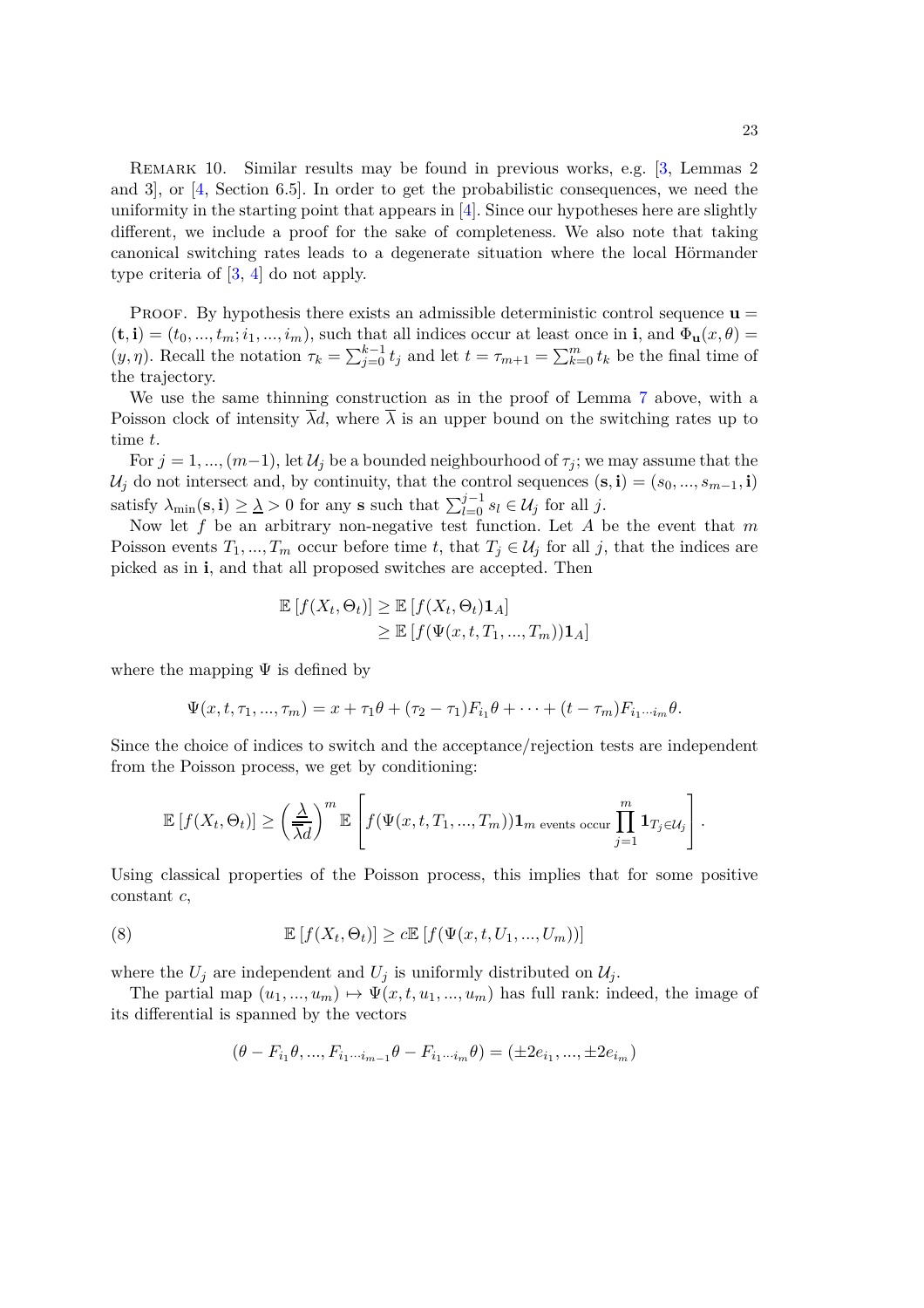who span  $\mathbb{R}^d$  since all indices in  $\{1, ..., d\}$  appear at least once in the sequence **i**. This shows that  $\Psi(x, t, \cdot)$  is a submersion. It follows that,  $\Psi(x, t, \cdot)$  pushes the uniform distribution on  $\prod \mathcal{U}_j$  to a measure which is absolutely continuous with respect to the Lebesgue measure, on an open set containing  $y = \Phi_{\mathbf{u}}(x, \theta)$  (see [\[3,](#page-31-9) Lemma 2 and 3], [\[4,](#page-31-8) Section 6] for related results and details). This proves a restricted form of the lemma, for the single starting point *x* and the single time *t*.

To prove the uniform version, we see *x* and *t* as a parameter and apply the uniform submersion lemma [\[4,](#page-31-8) Lemma 6.3] to get the result.  $\Box$ 

3.2. *Non-evanescence.* For classical Markov chains on countable spaces, it is well known that for any *x* and *y*, the following equivalence holds:

$$
\mathbb{E}_x \left[ \sum_n \mathbf{1}_{X_n = y} \right] = \infty \iff \sum_n \mathbf{1}_{X_n = y} = \infty, \quad \mathbb{P}_x - \text{a.s.}
$$

For general chains and processes, this equivalence is no longer true: starting from a point *x*, the time spent in a set *A* may be finite with positive probability, even when its expectation is infinite. This may essentially happen if the process has a positive probability of escaping to infinity when it starts in a particular set: this canonical counterexample is explained e.g. in [\[30,](#page-32-1) Section 9.1.2].

This equivalence is used to prove that a (classical) irreducible chain that admits an invariant probability measure is positive recurrent. To obtain the natural property of Harris recurrence for a general chain,  $(\psi)$ -)irreducibility and the existence of the invariant probability are not enough, and we need to show additionally that the escaping to infinity does not happen.

In the context of the zigzag process, we refer to the 'ridge', Example [3](#page-7-6) in Section [1.3,](#page-3-0) which describes a smooth potential function with the property that for certain initial conditions the zigzag process will escape to infinity with full probability.

DEFINITION 7 (Non-evanescence). A point  $(x, \theta)$  is said to be *non-evanescent* if  $\mathbb{P}_{x,\theta}\left[\left|X_t\right| \to \infty\right] = 0$ . It is *weakly non-evanescent* if this probability is strictly less than 1.

We start by showing how the deterministic statements on flippability may be used to prove probabilistic non-evanescence properties.

<span id="page-23-0"></span>REMARK 11 (There are infinitely many switches). Note that the first growth condition  $U \to \infty$  already has the probabilistic consequence that the process switches infinitely often. Indeed, for any  $(x, \theta)$  and any *n*,

$$
\mathbb{P}_{(x,\theta)}[\text{no switch before time } n] = \exp\left(-\int_0^n \sum_{i=1}^d (\theta_i \partial_i U(x + \theta s))_+ ds\right)
$$

$$
\leq \exp\left(-\int_0^n \sum_{i=1}^d \theta_i \partial_i U(x + \theta s) ds\right)
$$

$$
= \exp\left(-U(x + \theta n) + U(x)\right) \to 0 \quad \text{as } n \to \infty,
$$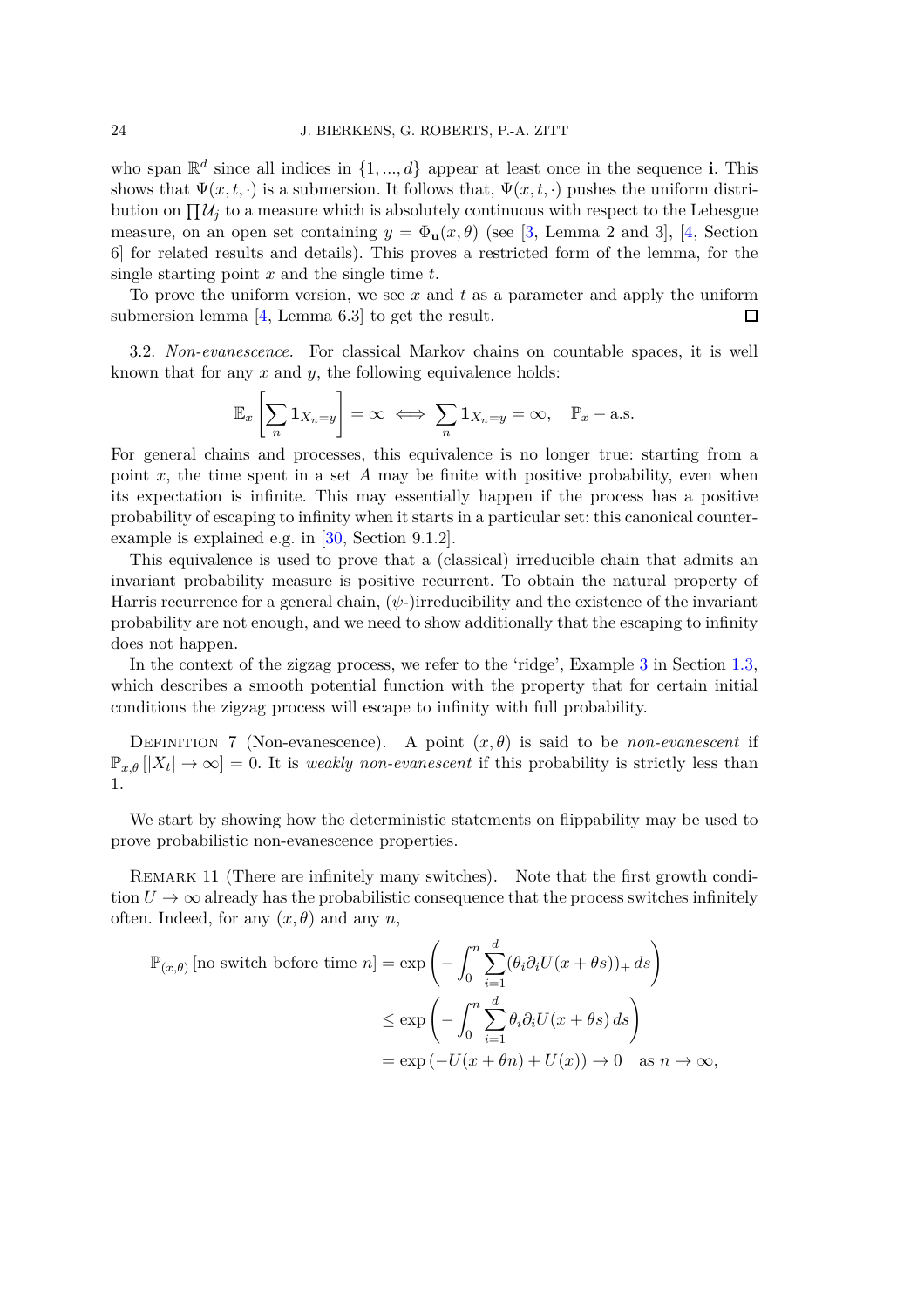so  $\mathbb{P}_{(x,\theta)}[T^1 < \infty] = 1$ , where  $(T^i)$  are the switching times as introduced in Section [1.2.](#page-2-2) By the strong Markov property, this implies for all *k*

$$
\mathbb{P}_{(x,\theta)}\left[T^{k+1} < \infty\right] = \mathbb{E}_{(x,\theta)}\left[\mathbf{1}_{T^k < \infty} \mathbb{P}_{(X_{T_k},\Theta_{T^k})}\left[T^1 < \infty\right]\right] = \mathbb{P}_{(x,\theta)}\left[T^k < \infty\right],
$$

proving the claim by recurrence.

<span id="page-24-1"></span>LEMMA 9 (Two weak versions of non-evanescence). If the invariant measure  $\pi$  is a *probability measure (as it is assumed to be in this paper), then π-almost all points are non-evanescent.*

*If additionally the process is fully flippable in the sense of Definition [6,](#page-16-2) then all points are weakly non-evanescent.*

PROOF. The first statement is classical. For the sake of completeness we include a proof. Let *K* be a compact set. Since  $\liminf_{t\to\infty} \mathbf{1}_{X_t \notin K} = \{X_t \text{ eventually leaves } K\}$ , we have by Fatou's lemma

$$
\mathbb{P}_{\pi}[X_t \text{ eventually leaves } K] \le \liminf_{t \to \infty} \mathbb{P}_{\pi}[X_t \notin K] = 1 - \pi(K).
$$

Since  $\{|X_t| \to \infty\} = \bigcap_K \{X_t$  eventually leaves  $K\}$ , we are done since  $\{\pi\}$  is tight.

Let us now prove the second statement. Let  $\mathcal N$  be the set of non-evanescent points: this set has full  $\pi$ -measure, so its complement is Lebesgue negligible. Let  $(x, \theta)$  be an arbitrary starting point, and consider the stopping time *τ* introduced in Lemma [7.](#page-20-0) By the strong Markov property,

$$
\mathbb{P}_{(x,\theta)}[|X_t| \text{ does not go to infinity}] \geq \mathbb{P}_{(x,\theta)}[\tau < \infty, |X_t| \text{ does not go to infinity}]
$$
  
=  $\mathbb{E}_{(x,\theta)}\left[\mathbf{1}_{\tau < \infty} \mathbb{P}_{(X_\tau,\Theta_\tau)}[|X_t| \text{ does not go to infinity}]\right]$   
 $\geq \mathbb{E}_{(x,\theta)}\left[\mathbf{1}_{\tau < \infty} \mathbf{1}_{X_\tau \in \mathcal{N}}\right].$ 

Since  $\mathbb{R}^d \setminus \mathcal{N}$  is Lebesgue negligible,  $\mathbb{P}_{(x,\theta)}$   $[\tau < \infty, X_\tau \notin \mathcal{N}] = 0$ , so

<span id="page-24-0"></span>(9) 
$$
\mathbb{P}_{(x,\theta)}\left[|X_t| \text{ does not go to infinity}\right] \geq \mathbb{P}_{(x,\theta)}\left[\tau < \infty\right].
$$

If the process is fully flippable, this last probability is positive, proving the weak nonevanescence property.  $\Box$ 

If we add a slightly stronger hypothesis on the growth of the potential at infinity, namely Growth Condition [2,](#page-7-0) we get a stronger non-evanescence result. We start by saying that if the process is evanescent, it must go to infinity in a very particular way, by staying forever in an affine subspace.

<span id="page-24-2"></span>LEMMA 10 (Two frozen directions). Let  $d \geq 2$ . Suppose that there exists an invariant *probability measure, and that*  $(x, \theta)$  *satisfies*  $\mathbb{P}_{(x,\theta)} [X_t] \to \infty$  > 0*. Then there exist two indices i and j such that*

$$
\mathbb{P}_{(x,\theta)}\left[the\ i^{th}\ \textit{and}\ j^{th}\ \textit{components}\ \textit{never}\ \textit{switch}\right]>0.
$$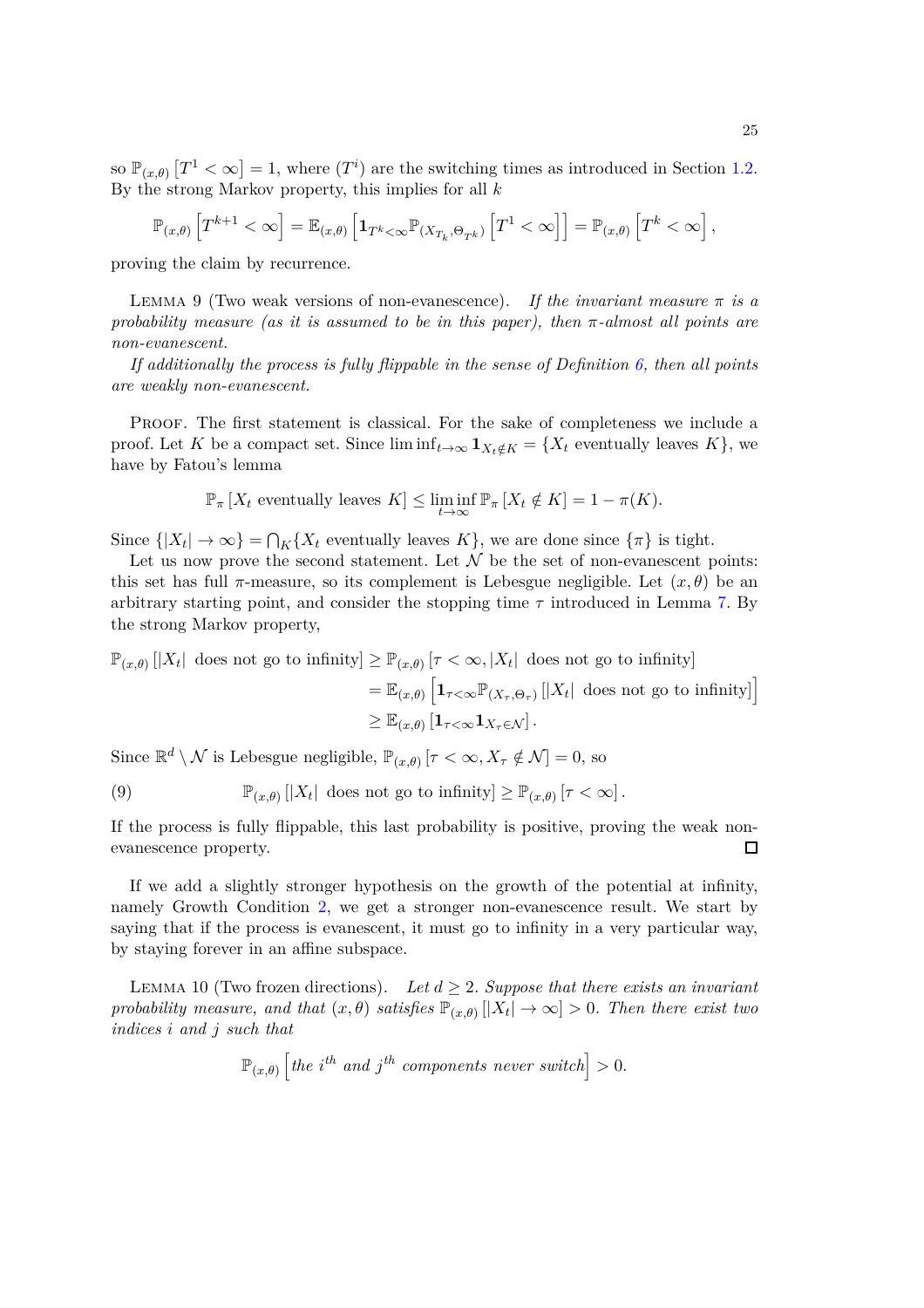PROOF. We prove this statement by contraposition and assume that, with probability one, at most one component of the velocity does not switch. This implies that the time  $T_N$  defined in Lemma [7](#page-20-0) is a.s. finite, and since there are infinitely many switches by Remark [11,](#page-23-0) the time  $\tau = T_{N+1}$  of the same Lemma [7](#page-20-0) is also finite. Reusing the bound [\(9\)](#page-24-0) from the proof of Lemma [9,](#page-24-1) we immediately get that  $\mathbb{P}_{(x,\theta)}[|X_t| \to \infty] = 0$ , proving the lemma.

Recall that Growth Condition [2](#page-7-0) states, in dimension *d*, that

$$
\exists c > d, \exists c', \forall x, \quad U(x) \ge c \ln(1+|x|) - c'.
$$

<span id="page-25-0"></span>Proposition 4 (Non-evanescence). *If the potential U satisfies Growth Condition [2](#page-7-0) then the process is non-evanescent, that is, for any*  $(x, \theta) \in \mathbb{R}^d \times \{-1, 1\}^d$ ,

$$
\mathbb{P}_{(x,\theta)}\left[|X_t|\to\infty\right]=0.
$$

<span id="page-25-1"></span>PROOF OF PROPOSITION [4.](#page-25-0) We wish to prove for all *d* the following statement:  $(\mathcal{P}_d)$ 

 $\forall U : \mathbb{R}^d \to \mathbb{R}, \quad U$  satisfies  $\text{GC2} \implies$  the zigzag process for *U* is non-evanescent.

If  $d = 1$ , by [\(9\)](#page-24-0), with  $\tau$  denoting the time of the first switch, and Remark [11,](#page-23-0)  $(\mathcal{P}_d)$  $(\mathcal{P}_d)$  $(\mathcal{P}_d)$ follows.

For  $d \geq 2$ , the strategy is to prove this by induction. The form of the growth condition is tailored to this strategy: it clearly implies that  $\int \exp(-U(x))dx$  is finite and may be normalized into a probability, but it crucially also implies that the same is true for all the conditional measures on affine subspaces. For the base case  $d = 2$ , using Lemma [10,](#page-24-2) we see that if  $\mathbb{P}_{(x,\theta)}[X_t] \to \infty$  > 0 then with positive probability the process never switches. Since  $U \to \infty$  this is not possible (see Remark [11\)](#page-23-0).

Let us now prove the induction step by contraposition. Assume that  $(\mathcal{P}_{d+1})$  is false: there exists a potential *U* in dimension  $d+1$  that satisfies the growth condition, but for which the zigzag process is evanescent, that is, there is a point  $(x, \theta)$  such that  $\mathbb{P}_{(x,\theta)} [X_t] \to \infty$  > 0. Our goal is to define a potential in dimension *d* that also satisfies the growth condition and for which we also have evanescence.

By Lemma [10,](#page-24-2) there are two indices, say  $d$  and  $d+1$  without loss of generality, such that

$$
\mathbb{P}_{(x,\theta)}[d \text{ and } d+1 \text{ never switch}] > 0.
$$

We may also assume without loss of generality that  $\theta_d = \theta_{d+1} = 1$ . Note that the process may be constructed by considering  $d+1$  sequences of iid exponential random variables  $(E_j^k)_{j=1,\dots,d+1; k \in \mathbb{N}}$  and saying that the  $k^{\text{th}}$  jump of the  $j^{\text{th}}$  component of  $\Theta$ , say  $T_j^k$ , occurs when the accumulated jump rate  $\int_{T_j^{k-1}}^{t} \lambda_j(X_s, \Theta_s) ds$  reaches  $E_j^k$ .

Consider now a second, *d*-dimensional zigzag process  $(Y_1, ..., Y_d; H_1, ..., H_d)$  starting from  $(x_1, ..., x_d; \theta_1, ..., \theta_d)$  in the potential  $V(y_1, ..., y_d) = U(y_1, ..., y_d, y_d)$ . Note that, since *U* satisfies the growth condition,

$$
V(y_1, ..., y_d) \ge c \ln(1 + |(y_1, ..., y_d, y_d)|_{\mathbb{R}^{d+1}}) - c' \ge c \ln(1 + |(y_1, ..., y_d)|_{\mathbb{R}^d}) - c'
$$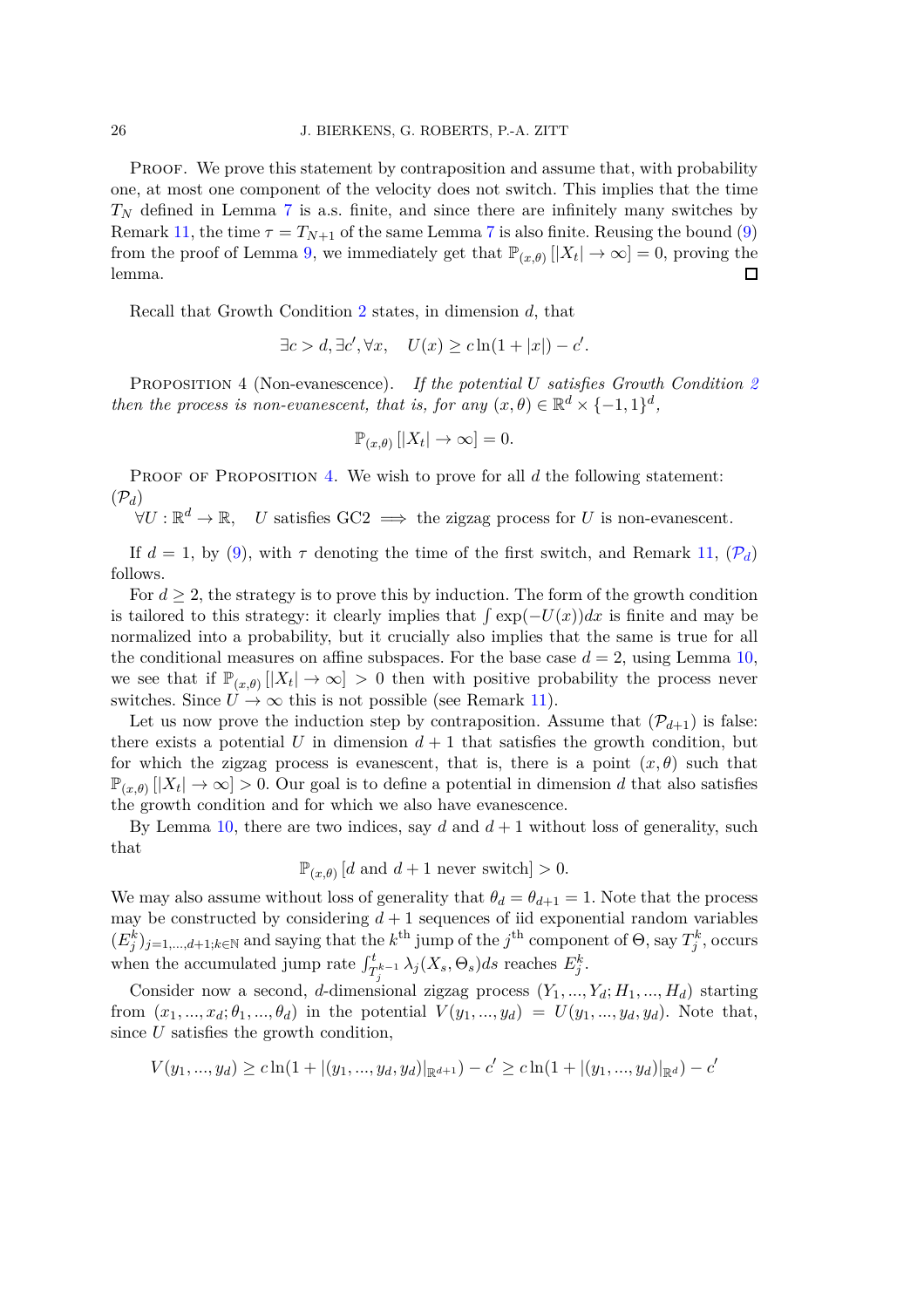where  $c > d + 1 > d$ , so V satisfies the growth condition in dimension d. It remains to show that the zigzag process in *V* is evanescent.

We couple the process in *V* with the previous one, using the same randomness  $(E_j^k)_{j=1,\dots,d-1,k\in\mathbb{N}}$  for the first  $d-1$  coordinates, and an independent sequence  $(\tilde{E}_d^k)_{k\in\mathbb{N}}$ for the last one. Let  $\tau$  be the first time when one of  $\Theta_d$ ,  $\Theta_{d+1}$  or  $H_d$  switches. For  $t \leq \tau$ , using the elementary bound  $(a + b)_{+} \le a_{+} + b_{+}$  and the fact that  $H_d$ ,  $\Theta_d$  and  $\Theta_{d+1}$  are all equal to 1 up to time *t*, we get

$$
\int_{0}^{t} (\partial_{d}V(Y_{s})H_{d}(s))_{+} ds = \int_{0}^{t} (\partial_{d}U(Y_{s}) + \partial_{d+1}U(Y_{s}))_{+} ds
$$
\n
$$
= \int_{0}^{t} (\partial_{d}U(X_{s}) + \partial_{d+1}U(X_{s}))_{+} ds
$$
\n
$$
\leq \int_{0}^{t} (\Theta_{d}(s)\partial_{d}U(X_{s}))_{+} ds + \int_{0}^{t} (\Theta_{d+1}(s)\partial_{d+1}U(X_{s}))_{+} ds
$$
\n
$$
\leq \int_{0}^{\infty} (\Theta_{d}(s)\partial_{d}U(X_{s}))_{+} ds + \int_{0}^{\infty} (\Theta_{d+1}(s)\partial_{d+1}U(X_{s}))_{+} ds.
$$

Now, the event  $A = {\{\tilde{E}_d^1 \ge E_d^1 + E_{d+1}^1\}} \cap {\{\Theta_d \text{ and } \Theta_{d+1} \text{ never switch}\}}$  has positive probability, and on this event we can continue the bounds:

$$
\int_0^t (\partial_d V(Y_s) H_d(s))_+ ds \le \int_0^\infty (\Theta_d(s) \partial_d U(X_s))_+ ds + \int_0^\infty (\Theta_{d+1}(s) \partial_{d+1} U(X_s))_+ ds
$$
  

$$
< E_d^1 + E_{d+1}^1
$$
  

$$
\leq \tilde{E}_d^1.
$$

This shows that on  $A$ ,  $\tau$  must be infinite, that is,  $H_d$  never switches either and thus  $|Y_t| \to \infty$ . Since the growth hypothesis is satisfied for *V*, this concludes the proof of the induction step by contraposition.

#### 3.3. *Putting the pieces together.*

<span id="page-26-0"></span>Theorem 5. *If the zigzag process is fully flippable, then it is a weakly non-evanescent T-process.*

*If in addition*  $(x, \theta) \rightsquigarrow (y, \eta)$  *for all pairs of points, the process is*  $\psi$ -irreducible and *aperiodic, and all compact sets are petite.*

*If in addition the process is (strongly) non-evanescent, then it is positive Harris recurrent and ergodic.*

Proof. The fact that a fully flippable zigzag process is weakly non-evanescent is a consequence of Lemma [9.](#page-24-1)

We know that all points  $(x, \theta) \in E$  lead to a different point by a sequence where all indices are switched. From Lemma [8](#page-21-0) and a compactness argument, this implies that there exists a family  $(\mathcal{U}_n)_{n \in \mathbb{N}}$  of open sets in *E*, a family  $(\mathcal{V}_n)_{n \in \mathbb{N}}$  of open sets in  $\mathbb{R}^d$ , velocities  $\eta_n \in \{-1,1\}^d$  and numbers  $(t_n, \varepsilon_n, c_n)$ , such that: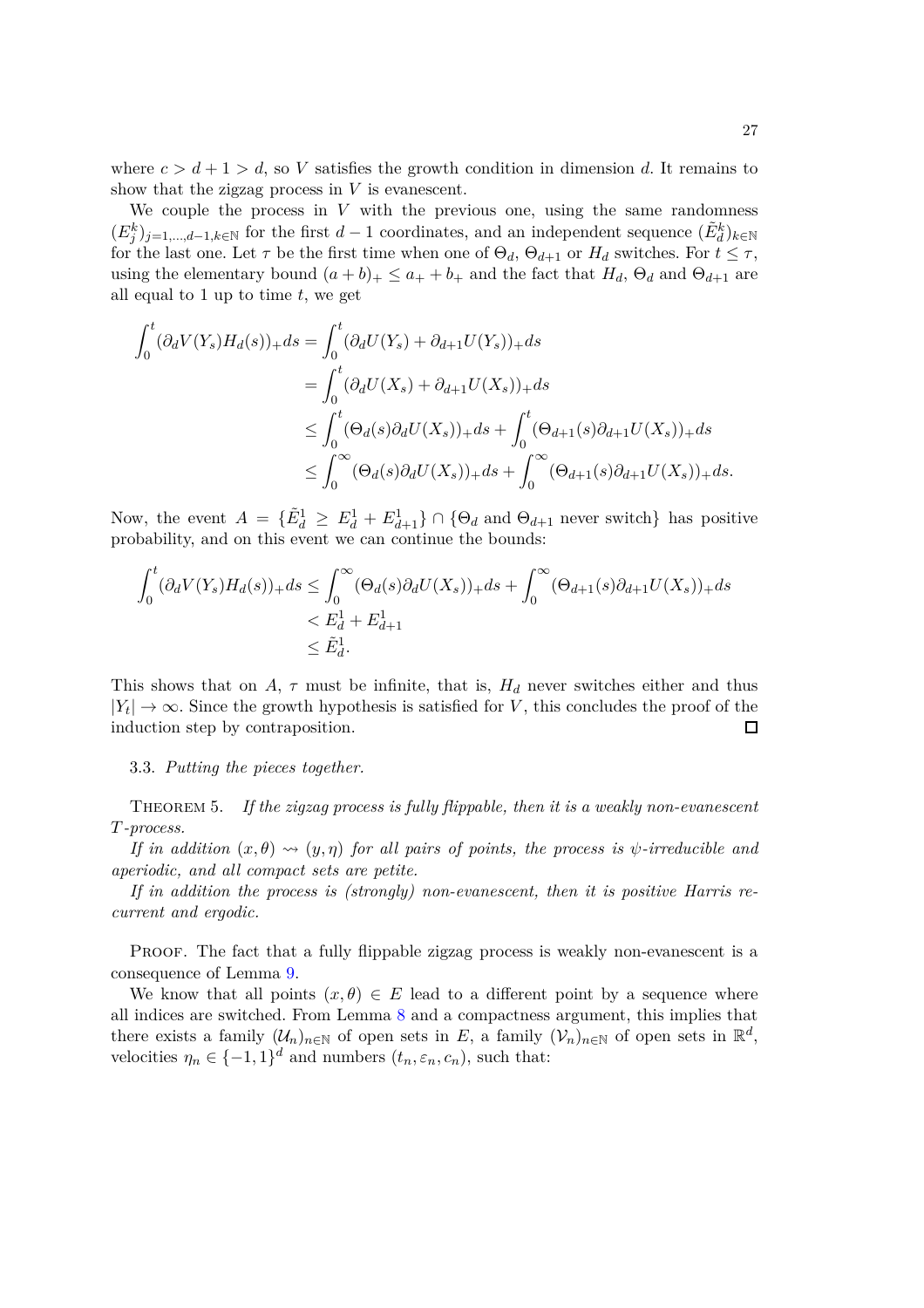- The  $(\mathcal{U}_n)_{n\in\mathbb{N}}$  form a locally finite open cover: each  $(x,\theta) \in E$  belongs to at least one, and at most a finite number of the  $\mathcal{U}_n$ .
- for all  $(x, \theta) \in \mathcal{U}_n$ , all  $t \in [t_n, t_n + \varepsilon_n]$  and all positive measurable  $f$ ,

$$
\mathbb{E}_{(x,\theta)}\left[f(X_t,\Theta_t)\right] \geq c_n \int f(y,\eta_n) \mathbf{1}_{\mathcal{V}_n}(y) dy.
$$

Define a kernel *K* by the formula

$$
K((x,\theta),A\times\{\eta\})=\int \mathbf{1}_A(y)\max_{n:(x,\theta)\in\mathcal{U}_n}\left(c_n\mathbf{1}_{\eta_n=\eta}\mathbf{1}_{\mathcal{V}_n}(y)\int_{t_n}^{t_n+\varepsilon_n}e^{-t}dt\right)dy.
$$

By construction, the resolvent is bounded below by *K*. For all  $(x, \theta) \in \mathcal{U}_n$ , we have that  $K((x, \theta), E) \ge c_n \text{Leb}(\mathcal{V}_n) \int_{t_n}^{t_n+\varepsilon_n} e^{-t} dt > 0$ , i.e. *K* is nontrivial. Moreover, for any measurable set *A* and any *η*,  $K((x, \theta), A \times \{\eta\})$  is lower semicontinuous in  $(x, \theta)$ : indeed, if  $(x_j)$  converges to *x*, then the  $x_j$  will eventually belong to all the  $\mathcal{U}_n$  containing *x*, so  $K((x_i, \theta), A) \geq K((x, \theta), A)$  for *j* large enough. To sum up, the resolvent kernel of the process is bounded below by a nontrivial lower semi continuous kernel: the process is a *T*-process.

Suppose now that  $(x, \theta) \rightsquigarrow (y, \eta)$  for all pairs of points. This implies that  $(x, \theta) \rightarrow (y, \eta)$ for all pairs of points. For any such pair, and any neighbourhood  $\mathcal{O}\times\{\eta\}$  of  $(y,\eta)$ , another application of Lemma [8](#page-21-0) yields  $\mathbb{P}_{x,\theta}$  [*τ* $\sigma < \infty$ ] > 0; this in turn implies that the process is open set irreducible in the sense of [\[42\]](#page-33-10). By [\[42,](#page-33-10) Theorem 3.2] (see also [\[30,](#page-32-1) Proposition 6.2.2] for the similar statement for discrete time chains), the process is then  $\psi$ -irreducible. All compact sets are petite by an application [\[31,](#page-32-0) Theorem 4.1 (i)].

To prove aperiodicity, let  $(x, \theta)$  be an arbitrary point. We know that  $(x, \theta) \rightarrow (x, \theta)$ , so by Lemma [8,](#page-21-0) there exists  $t_0$ ,  $\varepsilon$  and two open neighbourhoods U and V of x such that

(10) 
$$
\mathbb{P}_{x',\theta}[X_t \in \cdot, \Theta_t = \theta] \geq c \text{Leb}(\cdot \cap \mathcal{V}),
$$

for all  $x' \in \mathcal{U}$  and  $t \in [t_0, t_0 + \varepsilon]$ . This shows that  $\mathcal{U}$  is a petite set. Writing  $\mathcal{W} = \mathcal{U} \cap \mathcal{V}$ , we see that W is petite (as a subset of  $\mathcal{U}$ ), and for all  $x' \in \mathcal{W}$  and  $t \in [t_0, t_0 + \varepsilon]$ ,

<span id="page-27-0"></span>
$$
\mathbb{P}_{x',\theta}\left[X_t \in \mathcal{W}, \Theta_t = \theta\right] \geq c',
$$

where  $c' = c$ Leb(*W*). Let  $N = \lceil t_0/\varepsilon \rceil$  and  $T = Nt_0$ . For any  $t \geq T$ , let  $n = \lfloor t/t_0 \rfloor$  and  $t'_0 = t/n$ . Then  $t'_0 \in [t_0, t_0 + \varepsilon]$ , so by iteration and the Markov property,

$$
\mathbb{P}_{x',\theta}\left[X_t \in \mathcal{W}, \Theta_t = \theta\right] \ge (c')^n > 0,
$$

proving the aperiodicity.

To prove Harris recurrence, we use the fact that for *ψ*-irreducible *T*-processes, it is in fact equivalent to non-evanescence  $([31, \text{ Theorem } 3.2])$  $([31, \text{ Theorem } 3.2])$  $([31, \text{ Theorem } 3.2])$ , and the positivity follows from the fact that there is an invariant probability measure.

It remains to show that the process is ergodic. By [\[31,](#page-32-0) Theorem 6.1], it is enough to prove that some skeleton chain is irreducible. To this end, first take  $(x, \theta)$  an arbitrary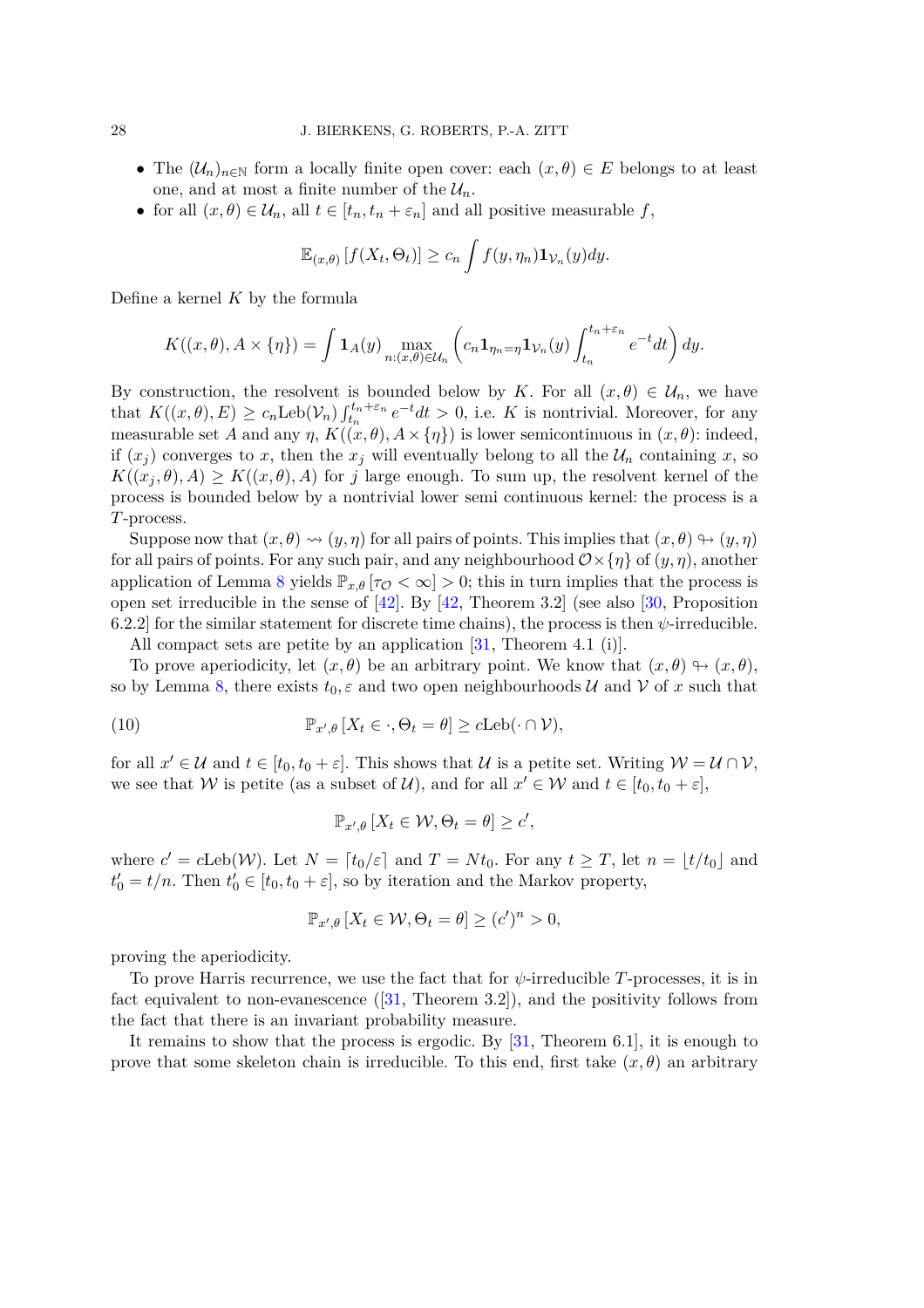point: we reuse Lemma [8](#page-21-0) to define  $\mathcal{U}, \mathcal{V}, t_0$  and  $\varepsilon$  such that Eq. [\(10\)](#page-27-0) holds; in words, it is possible to loop around  $(x, \theta)$  and there is a little room  $\varepsilon$  in the looping time. Now let  $(y, \eta)$ ,  $(y', \eta')$  be two arbitrary points. By reachability we can go from the first one to the second one with a visit to  $(x, \theta)$  in between, and adding a loop around  $(x, \theta)$  in the middle will give us what we need. More formally, using Lemma [8](#page-21-0) twice more, there exists  $t_1$ ,  $c_1$  and a neighborhood  $\mathcal{V}_1$  of  $x$  such that

$$
\mathbb{P}_{(y,\eta)}\left[ (X_{t_1}, \Theta_{t_1}) \in \cdot \times \{\theta\} \right] \geq c_1 \mathrm{Leb}(\cdot \cap \mathcal{V}_1),
$$

and  $t_2$ ,  $c_2$  and two neighborhoods  $\mathcal{U}_2$  and  $\mathcal{V}_2$  of  $x$  and  $y'$  such that

$$
\mathbb{P}_{(x',\theta)} [(X_{t_2}, \Theta_{t_2}) \in \cdot \times \{\eta'\}] \geq c_2 \text{Leb}(\cdot \cap \mathcal{V}_2)
$$

for all  $x' \in U_2$ . Then for any  $t \in [t_0 + t_1 + t_2, t_0 + t_1 + t_2 + \varepsilon]$ , applying the Markov property at the times  $t_1$  and  $t - t_2$  yields

$$
\mathbb{P}_{(y,\eta)} [(X_t, \Theta_t) \in \mathcal{O} \times \{\eta'\}]
$$
\n
$$
\geq \mathbb{P}_{(y,\eta)} [\Theta_{t_1} = \Theta_{t-t_2} = \theta, \Theta_t = \eta', X_{t_1} \in \mathcal{U} \cap \mathcal{V}_1, X_{t-t_2} \in \mathcal{V} \cap \mathcal{U}_2, X_t \in \mathcal{O}]
$$
\n
$$
\geq \mathbb{P}_{(y,\eta)} [\Theta_{t_1} = \Theta_{t-t_2} = \theta, X_{t_1} \in \mathcal{U} \cap \mathcal{V}_1, X_{t-t_2} \in \mathcal{V} \cap \mathcal{U}_2] c_2 \text{Leb}(\mathcal{O} \cap \mathcal{V}_2)
$$
\n
$$
\geq \mathbb{P}_{(y,\eta)} [\Theta_{t_1} = \theta, X_{t_1} \in \mathcal{U} \cap \mathcal{V}_1] c \text{Leb}(\mathcal{V} \cap \mathcal{U}_2) c_2 \text{Leb}(\mathcal{O} \cap \mathcal{V}_2)
$$
\n
$$
\geq c c_1 c_2 \text{Leb}(\mathcal{U} \cap \mathcal{V}_1) \text{Leb}(\mathcal{V} \cap \mathcal{U}_2) \text{Leb}(\mathcal{O} \cap \mathcal{V}_2),
$$

since  $(t - t_2) - t_1 \in [t_0, t_0 + \varepsilon]$ . The time interval  $[t_0 + t_1 + t_2, t_0 + t_1 + t_2 + \varepsilon]$  must contain a multiple of  $\varepsilon$ , proving that the  $\varepsilon$ -chain is open set irreducible and therefore irreducible.  $\Box$ 

<span id="page-28-0"></span>3.4. *Lyapunov function.* In order to establish exponential ergodicity we have to establish contractivity in the tails for which a Lyapunov function argument is used. For this we first require the notion of the generator of the zigzag process. We define the *generator* of the zigzag process in *E* with switching rates  $(\lambda_i)_{i=1}^d$  as the operator *L* whose domain  $\mathcal{D}(L)$  consists of continuous functions  $f: E \to \mathbb{R}$ , such that  $t \mapsto f(x + \theta t, \theta)$  is absolutely continuous on  $[0, \infty)$  for all  $(x, \theta) \in E$ . For such  $f \in \mathcal{D}(L)$ , the function  $Lf$ is defined as

$$
Lf(x,\theta) = \langle \theta, \nabla f(x) \rangle + \sum_{i=1}^d \lambda_i(x,\theta) (f(x,F_i\theta) - f(x,\theta)), \quad (x,\theta) \in E.
$$

The main result on exponential ergodicity (Theorem [2\)](#page-7-3) will be proved using the following result from Down, Meyn and Tweedie ([\[15,](#page-32-21) Theorem 5.2]).

<span id="page-28-1"></span>THEOREM 6 (Drift criterion for exponential convergence). *Suppose that*  $(X_t, \Theta_t)$  *is an irreducible aperiodic process, and suppose that there exists a Lyapunov function, that is, a function*  $V \geq 1$  *such that* 

$$
LV \leq -\varepsilon V + c\mathbf{1}_K,
$$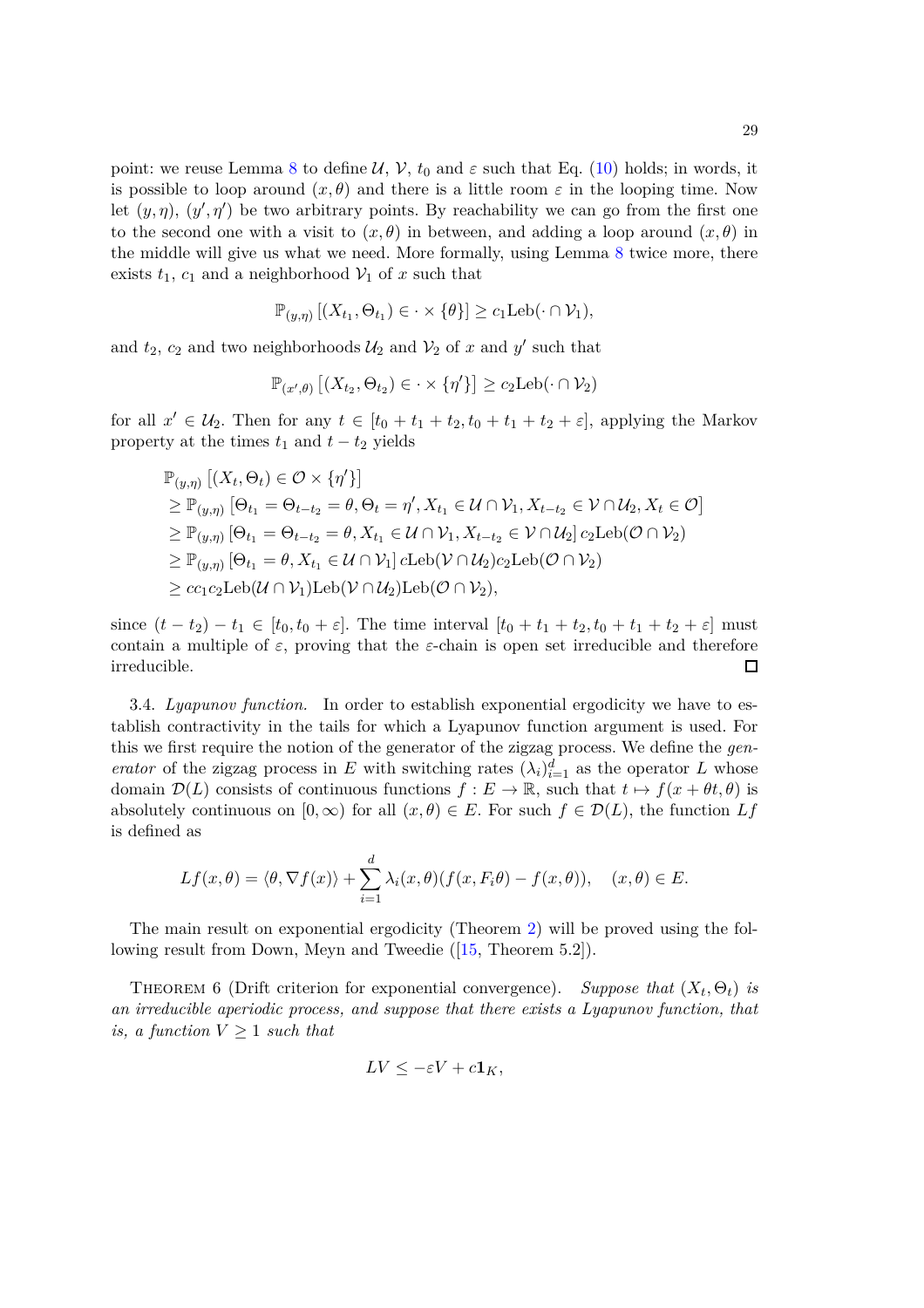*where*  $K$  *is a petite set. Then*  $(X_t, \Theta_t)$  *is exponentially ergodic:* 

$$
\|\mathbb{P}_{(x,\theta)}\left[(X_t,\Theta_t)\in\cdot\right]-\pi\|_{\text{TV}}\leq M(x,\theta)e^{-ct},
$$

*for some positive constant c.*

As discussed in [\[15\]](#page-32-21), the function  $M(x, \theta)$  may be taken to be a positive multiple of *V* . The approach in [\[15\]](#page-32-21) does not yield quantitative results on the value of *c*. For estimates on the rate of convergence in an  $L^2$ -framework of the Zig-Zag processes (and other piecewise deterministic process) we refer to [\[1\]](#page-31-4).

REMARK 12. The continuity assumption on functions in the domain  $\mathcal{D}(L)$  leads to a domain which is somewhat smaller than that of the *extended generator*, characterized in [\[11,](#page-32-22) Theorem 26.14]. However this definition is sufficient for our purposes.

In order to motivate our choice of Lyapunov function, first note that we are looking for a function that typically decreases along the dynamics. Since the velocity has a positive probability of switching whenever the process is going "uphill" (that is, whenever  $\langle \theta, \nabla U(x) \rangle > 0$ , a first guess might be  $V(x, \theta) = \exp(\alpha U(x))$  for some  $\alpha > 0$ . However this velocity jump will not occur immediately, therefore we wish to introduce a dependence on the partial derivatives of *U* and on the direction *θ* so that the effect of the switching intensity is to decrease *V* with sufficiently large probability while we are running uphill of the potential. For a zero excess switching rate,  $\gamma(x,\theta) \equiv 0$ , we could simply take  $V(x, \theta) = \exp(\alpha U(x) + \beta \langle \theta, \nabla U(x) \rangle)$  but for nonzero excess switching rate we have to be more careful in dependence on the partial derivatives of *U*. The particular structure of the zigzag process enables us to work on each component of the gradient separately.

The Lyapunov function used for the one-dimensional zigzag process (see [\[9\]](#page-31-6)) requires milder assumptions compared to Growth Condition [3:](#page-7-2) it only requires  $|U'(x)|$  to be bounded away from zero for *x* outside of a compact set, without any conditions on the second derivative. However, it cannot be extended to the multi-dimensional case in a simple way. Indeed, the multi-dimensional generalization

$$
V(x, \theta) = \exp(\alpha ||x|| + \beta \langle \theta, x/||x|| \rangle)
$$

fails to be contractive in e.g. the case of a non-diagonally dominant Gaussian target.

The Lyapunov function we will introduce in Lemma [11](#page-30-0) may also be compared to the Lyapunov function for the Bouncy Particle Sampler [\[12\]](#page-32-15),

$$
V(x,v) = \exp\left(\frac{1}{2}U(x)\right) - \frac{1}{2}\ln(\lambda(x,-v)), \quad (x,v) \in \mathbb{R}^d \times S^{d-1}.
$$

Note that this Lyapunov function is not well defined in our situation which should include the case of canonical switching rates, where  $\gamma(\cdot) \equiv 0$ .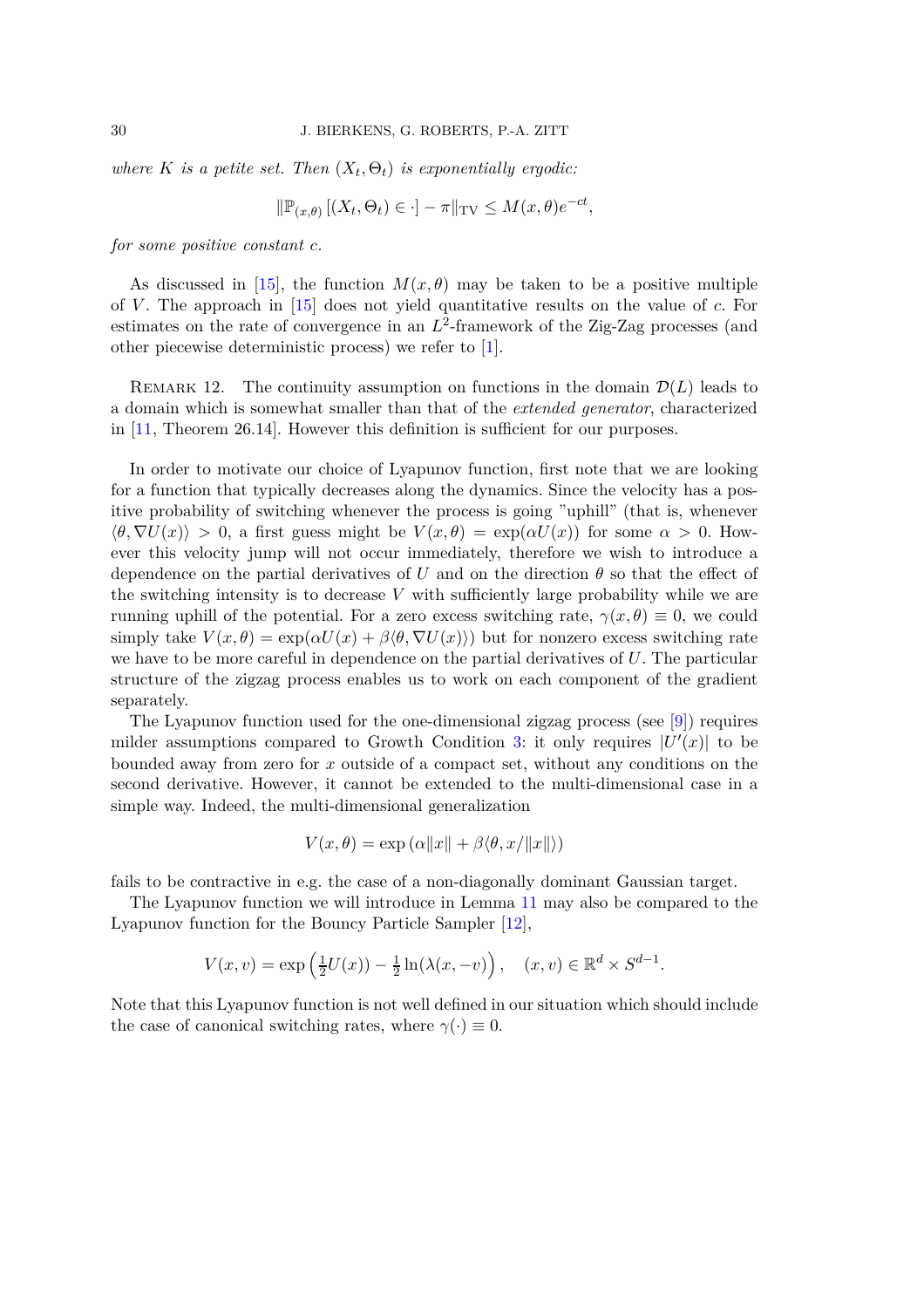<span id="page-30-0"></span>Lemma 11. *Suppose Growth Condition [3](#page-7-2) is satisfied. Consider the process with a switching rate given by*  $\lambda_i(x, \theta) = \gamma_i(x, \theta) + (\theta_i \partial_i U(x))_+,$  where  $\gamma : E \to [0, \infty)^d$  is *bounded: for some constant*  $\overline{\gamma} \geq 0$ *,* 

<span id="page-30-1"></span>
$$
\gamma_i(x, \theta) \leq \overline{\gamma}, \quad (x, \theta) \in E, i = 1, \dots, d.
$$

Let  $\delta > 0$  and  $\alpha > 0$  such that  $0 \leq \overline{\gamma} \delta < \alpha < 1$ . Define  $\phi(s) = \frac{1}{2} \text{sign}(s) \ln (1 + \delta |s|)$ . *Then the function*

(11) 
$$
V(x, \theta) = \exp\left(\alpha U(x) + \sum_{i} \phi(\theta_i \partial_i U(x))\right)
$$

*is a Lyapunov function for*  $(X_t, \Theta_t)$ , that is,  $\lim_{|x| \to \infty} V(x) = \infty$  and

$$
LV \leq -\varepsilon V + C \mathbf{1}_K,
$$

*where*  $\varepsilon$ ,  $C$  *are positive constants and*  $K$  *is a compact set in*  $E$ *.* 

PROOF. It may be verified that  $V \in \mathcal{D}(L)$ . Using the expression of the generator,

$$
(LV/V)(x,\theta) = \alpha \langle \theta, \nabla U(x) \rangle + \sum_{i,j} \theta_i \partial_{ij} U(x) \theta_j \phi'(\theta_j \partial_j U(x))
$$

$$
+ \sum_i (\gamma_i + (\theta_i \partial_i U)_+) (\exp(\phi(-\theta_i \partial_i U) - \phi(\theta_i \partial_i U)) - 1)
$$

For the *i*<sup>th</sup> component, if  $s = \theta_i \partial_i U \geq 0$ , then  $\phi(-s) - \phi(s) = -\ln(1 + \delta s)$ , so

$$
\alpha s + (\gamma_i + (s)_+) (\exp(\phi(-s) - \phi(s)) - 1)
$$
  
=  $(\alpha - 1)s + \frac{(1 - \delta \gamma_i)s}{1 + \delta s} \le -(1 - \alpha)|s| + (1/\delta).$ 

When  $s < 0$ , we have  $\phi(-s) - \phi(s) = \ln(1 + \delta |s|)$ , so

$$
\alpha s + (\gamma_i + (s)_+) (\exp(\phi(-s) - \phi(s)) - 1)
$$
  
=  $\alpha s + \gamma_i (1 + \delta |s| - 1) \le -(\alpha - \overline{\gamma} \delta)|s|.$ 

In either case,

$$
\alpha s + (\gamma_i + (s)_+) (\exp(\phi(-s) - \phi(s)) - 1) \leq -\min(1 - \alpha, \alpha - \delta \overline{\gamma}) |s| + (1/\delta).
$$

Since  $0 \leq \phi'(s) \leq \delta/2$ ,

$$
(LV/V)(x,\theta) \leq -\min(1-\alpha,\alpha-\overline{\gamma}\delta)\sum_{i}|\partial_i U| + d/\delta + \frac{\delta}{2}\sum_{i,j}|\partial_{ij} U|,
$$

which is less than 1 outside a sufficiently large ball by our hypotheses.

 $\Box$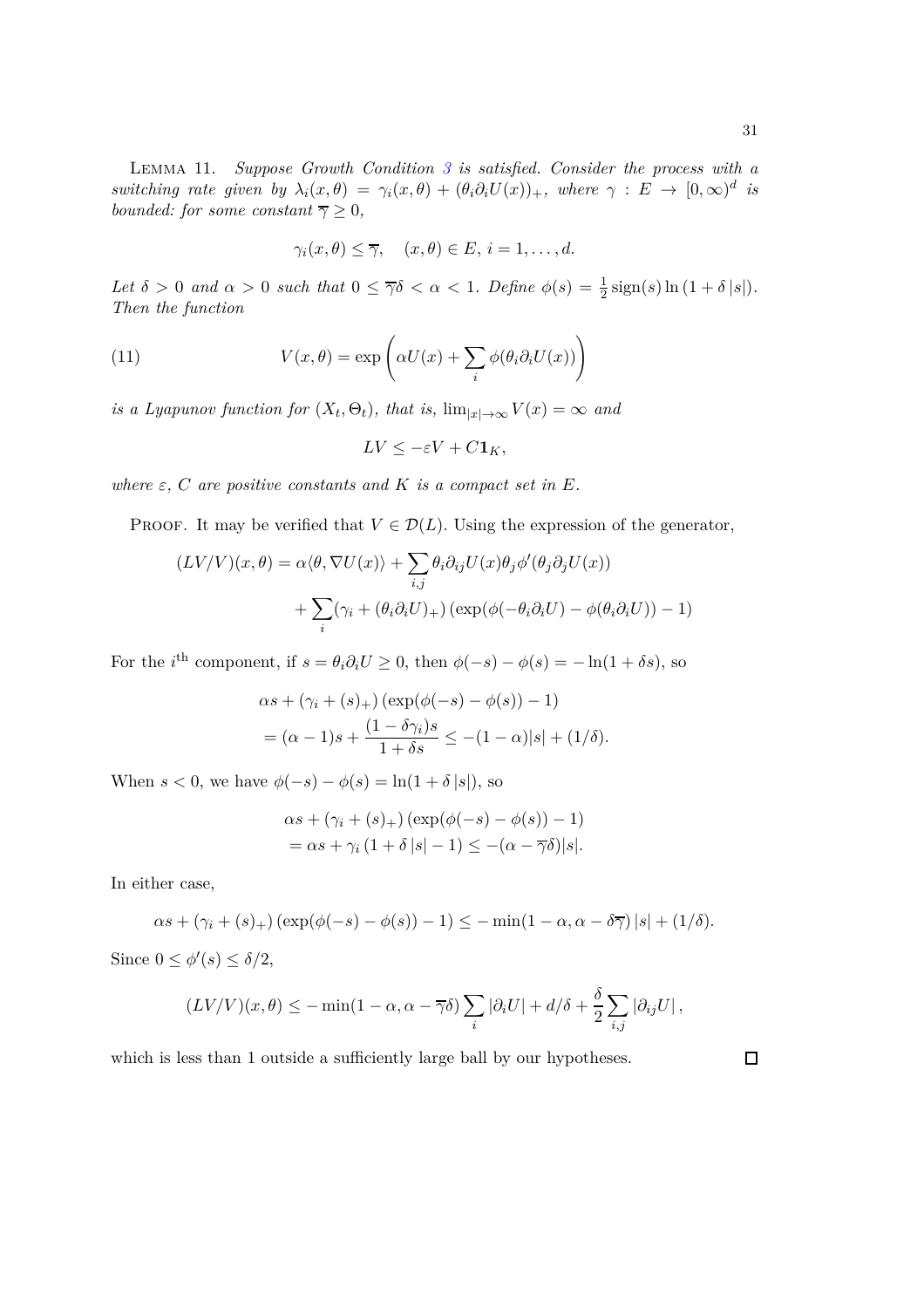<span id="page-31-7"></span>3.5. *Proofs of the main results.*

PROOF OF THEOREM [1.](#page-7-1) The steps of the proof are completely as depicted in Figure [4](#page-9-0) and simply consist of combining Proposition [2,](#page-16-0) Theorem [4](#page-19-1) and Theorem [5.](#page-26-0)  $\Box$ 

PROOF OF THEOREM [2.](#page-7-3) By Lemma [11,](#page-30-0) there exists a Lyapunov function V such that for some  $\varepsilon > 0$ ,  $LV \leq -\varepsilon V$  outside a compact set, where L is the generator of the zigzag process, see Section [3.4.](#page-28-0) Since Growth Condition [3](#page-7-2) implies Growth Condition [1,](#page-7-4) by Theorem [5,](#page-26-0) all compact sets are petite, and the process is  $\psi$ -irreducible and aperiodic, so that the conditions of Theorem [6](#page-28-1) are satisfied, which establishes exponential ergodicity. П

PROOF OF THEOREM [3.](#page-8-0) By the growth condition, there exist  $\alpha > 0$  such that  $\alpha <$ *β* +  $η/4 < 1/2$  and  $δ > 0$  such that  $0 < δ < α$  such that, for some  $c > 0$ ,  $q \leq cV$  with *V* given by [\(11\)](#page-30-1). Furthermore, again by the growth condition, for *x* outside a bounded set,  $V(x, \theta) \le \exp((\beta + \eta/2)U(x))$ . From the integrability assumption,  $\pi(V^2) < \infty$ . That all compact sets are petite follows from Theorem [5,](#page-26-0) whose conditions are satisfied by Theorem [4.](#page-19-1) The statement of the theorem then follows from Lemma [11](#page-30-0) and [\[19,](#page-32-23) Theorem 4.3]. П

**Acknowledgements.** We thank Tony Lelièvre, Paul Fearnhead and Eva Löcherbach for stimulating discussions, Pierre Monmarché for many exchanges on the merits of various Lyapunov functions, and Nikolas Nuesken and Julien Roussel for discussions on alternative approaches. We thank the associate editor and the anonymous referee for their comments which helped to correct and improve this manuscript.

## REFERENCES

- <span id="page-31-4"></span>[1] Christophe Andrieu, Alain Durmus, Nikolas Nüsken, and Julien Roussel. Hypercoercivity of Piecewise Deterministic Markov Process-Monte Carlo. *arXiv preprint arXiv: 1808.08592*, aug 2018.
- <span id="page-31-3"></span>[2] Romain Azaïs, Jean-Baptiste Bardet, Alexandre Génadot, Nathalie Krell, and Pierre-André Zitt. Piecewise deterministic Markov process—recent results. In *Journées MAS 2012*, volume 44 of *ESAIM Proc.*, pages 276–290. EDP Sci., Les Ulis, 2014.
- <span id="page-31-9"></span>[3] Y. Bakhtin and T. Hurth. Invariant densities for dynamical systems with random switching. *Nonlinearity*, 25(10):2937–2952, 2012.
- <span id="page-31-8"></span>[4] M. Benaim, S. Le Borgne, F. Malrieu, and P.-A. Zitt. Qualitative properties of certain piecewise deterministic Markov processes. Ann. Inst. Henri Poincaré Probab. Stat., 51(3):1040–1075, 2015.
- <span id="page-31-2"></span>[5] J. Bierkens and A. Duncan. Limit theorems for the Zig-Zag process. *Advances in Applied Probability*, 49(3), jul 2017.
- <span id="page-31-1"></span>[6] J. Bierkens, P. Fearnhead, and G. O. Roberts. The Zig-Zag Process and Super-Efficient Sampling for Bayesian Analysis of Big Data. *to appear in Annals of Statistics*, 2018.
- <span id="page-31-5"></span><span id="page-31-0"></span>[7] Joris Bierkens. Non-reversible Metropolis-Hastings. *Statistics and Computing*, 25:1–16, 2015.
- [8] Joris Bierkens, Kengo Kamatani, and Gareth O. Roberts. High-dimensional scaling limits of piecewise deterministic sampling algorithms. *arXiv preprint arXiv: 1807.11358*, jul 2018.
- <span id="page-31-6"></span>[9] Joris Bierkens and Gareth Roberts. A piecewise deterministic scaling limit of lifted Metropolis– Hastings in the Curie–Weiss model. *Ann. Appl. Probab.*, 27(2):846–882, 2017.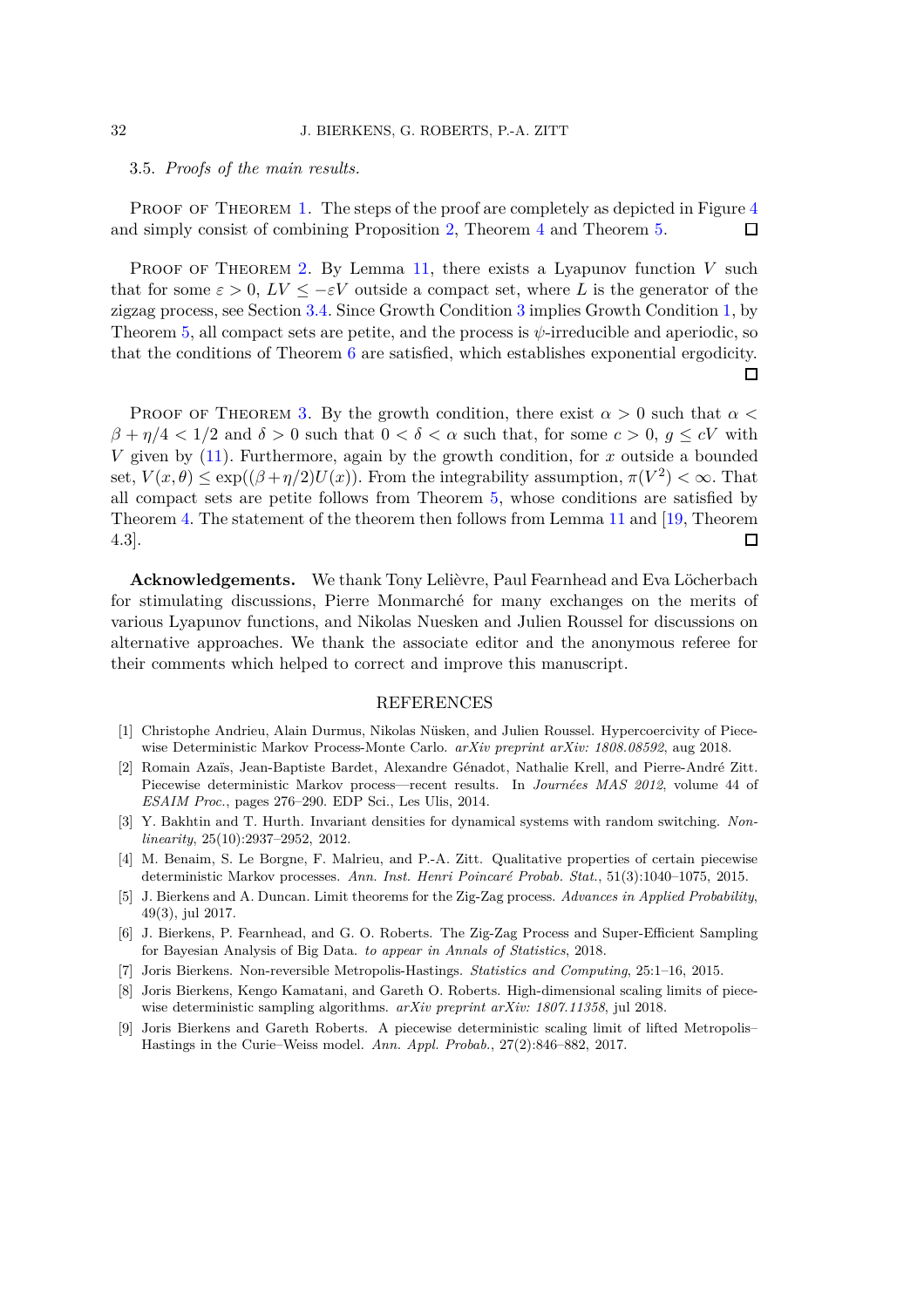- <span id="page-32-9"></span>[10] Alexandre Bouchard-Côté, Sebastian J Vollmer, and Arnaud Doucet. The Bouncy Particle Sampler: A Non-Reversible Rejection-Free Markov Chain Monte Carlo Method. *Journal of the American Statistical Association*, 2017.
- <span id="page-32-22"></span><span id="page-32-15"></span>[11] M. H. A. Davis. *Markov models and optimization*, volume 49 of *Monographs on Statistics and Applied Probability*. Chapman & Hall, London, 1993.
- <span id="page-32-12"></span>[12] George Deligiannidis, Alexandre Bouchard-Côté, and Arnaud Doucet. Exponential Ergodicity of the Bouncy Particle Sampler. *arXiv preprint arXiv: 1705.04579*, 2017.
- [13] George Deligiannidis, Daniel Paulin, and Arnaud Doucet. Randomized Hamiltonian Monte Carlo as Scaling Limit of the Bouncy Particle Sampler and Dimension-Free Convergence Rates. *arXiv preprint arXiv: 1808.04299*, aug 2018.
- <span id="page-32-3"></span>[14] Persi Diaconis, Susan Holmes, and RM Neal. Analysis of a nonreversible Markov chain sampler. *Annals of Applied Probability*, 10(3):726–752, 2000.
- <span id="page-32-21"></span>[15] D. Down, S. P. Meyn, and R. L. Tweedie. Exponential and uniform ergodicity of Markov processes. *Ann. Probab.*, 23(4):1671–1691, 1995.
- <span id="page-32-13"></span><span id="page-32-4"></span>[16] A. B. Duncan, T. Lelièvre, and G. A. Pavliotis. Variance Reduction using Nonreversible Langevin Samplers. *Journal of Statistical Physics*, 163(3):457–491, jun 2016.
- <span id="page-32-14"></span>[17] Alain Durmus, Arnaud Guillin, and Pierre Monmarché. Geometric ergodicity of the bouncy particle sampler. *arXiv preprint arXiv: 1807.05401*, jul 2018.
- <span id="page-32-23"></span>[18] Ninon Fetique. Long-time behaviour of generalised zig-zag process, 2017.
- [19] Peter W. Glynn and Sean P. Meyn. A Liapounov bound for solutions of the poisson equation. *Annals of Probability*, 24(2):916–931, 1996.
- <span id="page-32-5"></span>[20] CR Hwang, SY Hwang-Ma, and SJ Sheu. Accelerating Gaussian diffusions. *The Annals of Applied Probability*, 3(3):897–913, 1993.
- <span id="page-32-17"></span>[21] Leif T Johnson and Charles J Geyer. Variable transformation to obtain geometric ergodicity in the random-walk Metropolis algorithm. *The Annals of Statistics*, pages 3050–3076, 2012.
- <span id="page-32-6"></span>[22] T. Lelièvre, F. Nier, and G. A. Pavliotis. Optimal Non-reversible Linear Drift for the Convergence to Equilibrium of a Diffusion. *Journal of Statistical Physics*, 152(2):237–274, jun 2013.
- <span id="page-32-19"></span>[23] D. A. Levin, Y. Peres, and E. L. Wilmer. *Markov chains and mixing times*. American Mathematical Society, 2009.
- <span id="page-32-7"></span>[24] Y.-A. Ma, T. Chen, L. Wu, and E. B. Fox. A Unifying Framework for Devising Efficient and Irreversible MCMC Samplers, 2016.
- <span id="page-32-11"></span>[25] Florent Malrieu. Some simple but challenging Markov processes. *Ann. Fac. Sci. Toulouse Math. (6)*, 24(4):857–883, 2015.
- <span id="page-32-16"></span>[26] Gisiro Maruyama and Hiroshi Tanaka. Ergodic Property of N-Dimensional Recurrent Markov Processes. *Memoirs of the Faculty of Science, Kyushi University, Series A*, 13(2):157–172, 1959.
- <span id="page-32-2"></span>[27] Nicholas Metropolis, Arianna W. Rosenbluth, Marshall N. Rosenbluth, Augusta H. Teller, and Edward Teller. Equation of State Calculations by Fast Computing Machines. *The Journal of Chemical Physics*, 21(6):1087, 1953.
- <span id="page-32-20"></span>[28] S. Meyn and R. L. Tweedie. Stability of Markovian Processes I: Criteria for Discrete-Time Chains. *Advances in Applied Probability*, 24(3):542–574, 1992.
- <span id="page-32-18"></span>[29] S. Meyn and R. L. Tweedie. Stability of Markovian processes III: Foster-Lyapunov criteria for continuous-time processes. *Advances in Applied Probability*, 25(3):518–548, 1993.
- <span id="page-32-1"></span>[30] Sean Meyn and Richard L. Tweedie. *Markov chains and stochastic stability*. Cambridge University Press, Cambridge, second edition, 2009. With a prologue by Peter W. Glynn.
- <span id="page-32-0"></span>[31] Sean P. Meyn and R. L. Tweedie. Stability of Markovian processes. II. Continuous-time processes and sampled chains. *Adv. in Appl. Probab.*, 25(3):487–517, 1993.
- <span id="page-32-8"></span>[32] M. Michel, S. C. Kapfer, and W. Krauth. Generalized event-chain Monte Carlo: Constructing rejection-free global-balance algorithms from infinitesimal steps. *The Journal of Chemical Physics*, 140(5), 2014.
- <span id="page-32-10"></span>[33] P. Monmarch´e. Piecewise deterministic simulated annealing. *ALEA*, 13(1):357–398, 2016.